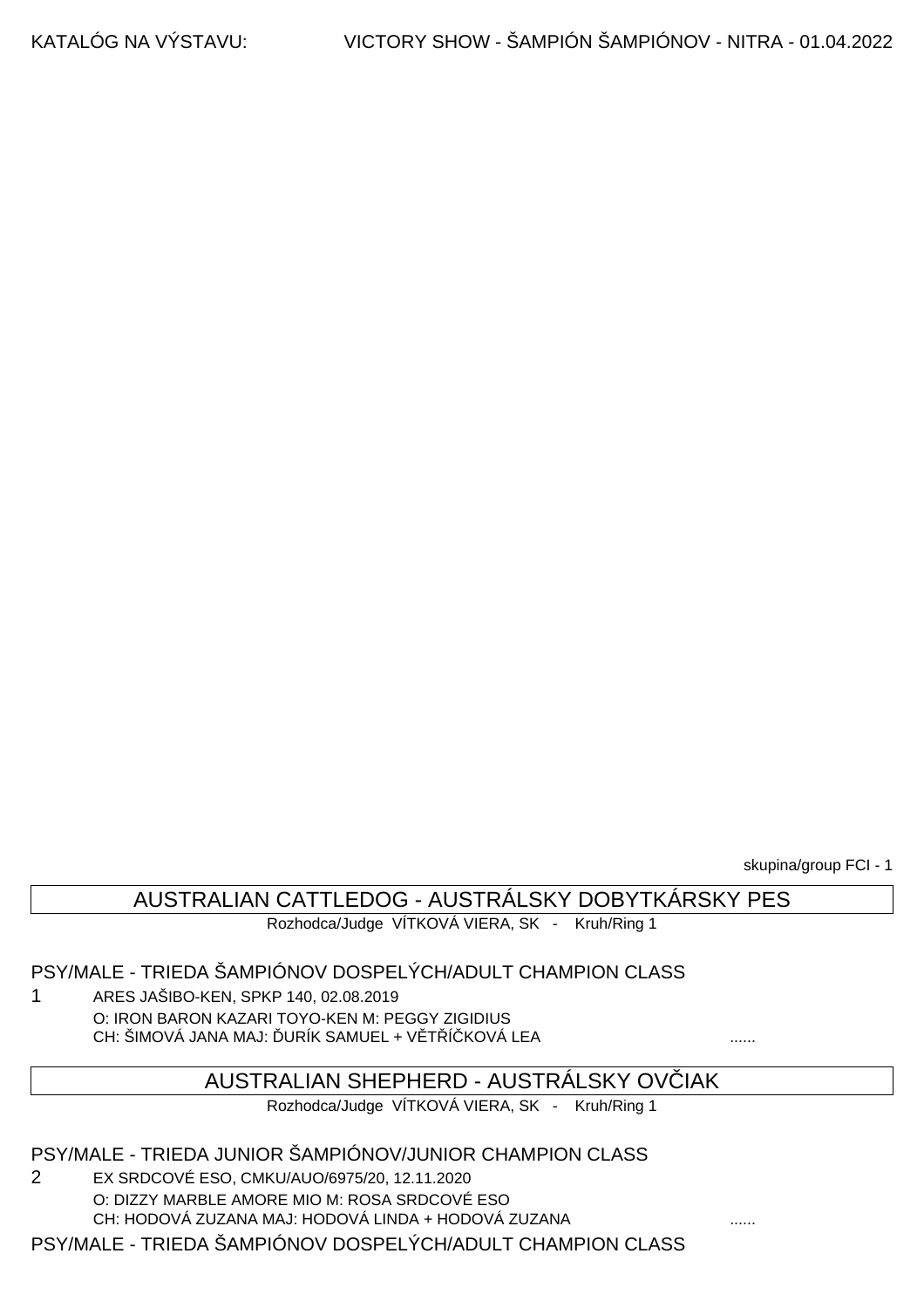| 3 | X'MEN SRDCOVÉ ESO, CMKU/AUO/4713/18, 18.06.2018       |  |
|---|-------------------------------------------------------|--|
|   | O: JURÁŠEK SRDCOVÉ ESO M: NORTHBAY XSELL FERGILICIOUS |  |
|   | CH: HODOVÁ ZUZANA MAJ: HODOVÁ LINDA + HODOVÁ ZUZANA   |  |
|   |                                                       |  |

#### SUKY/FEMALE - TRIEDA ŠAMPIÓNOV DOSPELÝCH/ADULT CHAMPION CLASS

4 RAISHA LABAKAN SLOVAKIA, SPKP 706, 29.10.2019 O: CAROLINA CALAIS TAH DAAAH M: THORNAPPLE COWGIRL SHINE CH: ZELENAYOVÁ EVA MAJ: KIRCHNER RÓBERT + KIRCHNEROVÁ SO ...

#### SUKY/FEMALE - TRIEDA VETERÁN ŠAMPIÓNOV/VETERAN CHAMPION CLASS

5 HOLKA SRDCOVÉ ESO, CMKU/AUO/1476/12, 12.10.2012 O: CH STONEHAVEN BAYSHORE SECRET STRIKE M: CH HEARTHSIDE HAPPY MESSAGE CH: HODOVÁ ZUZANA MAJ: HODOVÁ LINDA + HODOVÁ ZUZANA

## BEAUCERON

Rozhodca/Judge VÍTKOVÁ VIERA, SK - Kruh/Ring 1

PSY/MALE - TRIEDA ŠAMPIÓNOV DOSPELÝCH/ADULT CHAMPION CLASS

6 BIAS CANIS MAYRAU, SPKP 1904, 23.01.2016 O: A´YAGO DU MURIER DE SORDEILLE M: HEROINE DES GARDIENS AUX COEURS TENDRES CH: VOKATÁ KATE INA MAJ: Š ASTNÁ DANKA

SUKY/FEMALE - TRIEDA JUNIOR ŠAMPIÓNOV/JUNIOR CHAMPION CLASS

7 RAILEY BLUE DU SERMENT DES BRUMES, SPKP 1978, 28.11.2020 O: PEN DUICK BLEU DU SERMENT DES BRUMES M: FIRENZE WARRIOR SOUL CH: LHUILLIER SOPHIE MAJ: MALOVCOVÁ DANIELA

SUKY/FEMALE - TRIEDA ŠAMPIÓNOV DOSPELÝCH/ADULT CHAMPION CLASS

8 AISHA ESPRIT DE LA CROIX DOUBLE, SPKP 1926, 07.11.2016 O: CHOISI Z HUSOVY TVRZE M: ABILENE Z ODASU CH: ŽIGRAY JOZEF MAJ: ŽIGRAY JOZEF ......

## BERGER BLANC SUISSE - BIELY ŠVAJ IARSKY OVČIAK

Rozhodca/Judge VÍTKOVÁ VIERA, SK - Kruh/Ring 1

#### PSY/MALE - TRIEDA ŠAMPIÓNOV DOSPELÝCH/ADULT CHAMPION CLASS

- 9 BB-8 WHITE ALEXIA, CMKU/ACO/4960/20, 14.02.2020 O: SIMPLY ONE ASTON MARTIN M: JAZZ ROCK M ROLL OF TREBONS BERGER BLANC CH: TRÁVNÍ KOVÁ MARTINA MAJ: TRÁVNÍ KOVÁ MARTINA
- 10 BROWNIE OF CHOCOLATE ICE, MET.SVÁJCI F.J.105/15, 10.09.2015 O: DOUX OF ICE WINE M: LUPUS ALBUS OLIMPIA CH: TÓTH ANGÉLA MAJ: GRADL BEA + BARANYAI KATA

SUKY/FEMALE - TRIEDA ŠAMPIÓNOV DOSPELÝCH/ADULT CHAMPION CLASS

11 BABY BELL WHITE ALEXIA, CMKU/ACO/4967/20, 14.02.2020 O: SIMPLY ONE ASTON MARTIN M: JAZZ ROCK M ROLL OF TREBONS BERGER BLANC CH: TRÁVNÍ KOVÁ MARTINA MAJ: TRÁVNÍ KOVÁ MARTINA

## BORDER COLLIE

Rozhodca/Judge VÍTKOVÁ VIERA, SK - Kruh/Ring 1

#### SUKY/FEMALE - TRIEDA ŠAMPIÓNOV DOSPELÝCH/ADULT CHAMPION CLASS

12 BANG BANG LEGEMOND, SPKP 872, 06.06.2016 O: HEAVENLY REBEL JEFFIJA M: WHITE AND BLACK GASKO PRIM CH: BABOVÁ KLÁRA MAJ: KREMPASKÁ VIKTÓRIA

## ESKOSLOVENSKÝ VL JAK

Rozhodca/Judge VÍTKOVÁ VIERA, SK - Kruh/Ring 1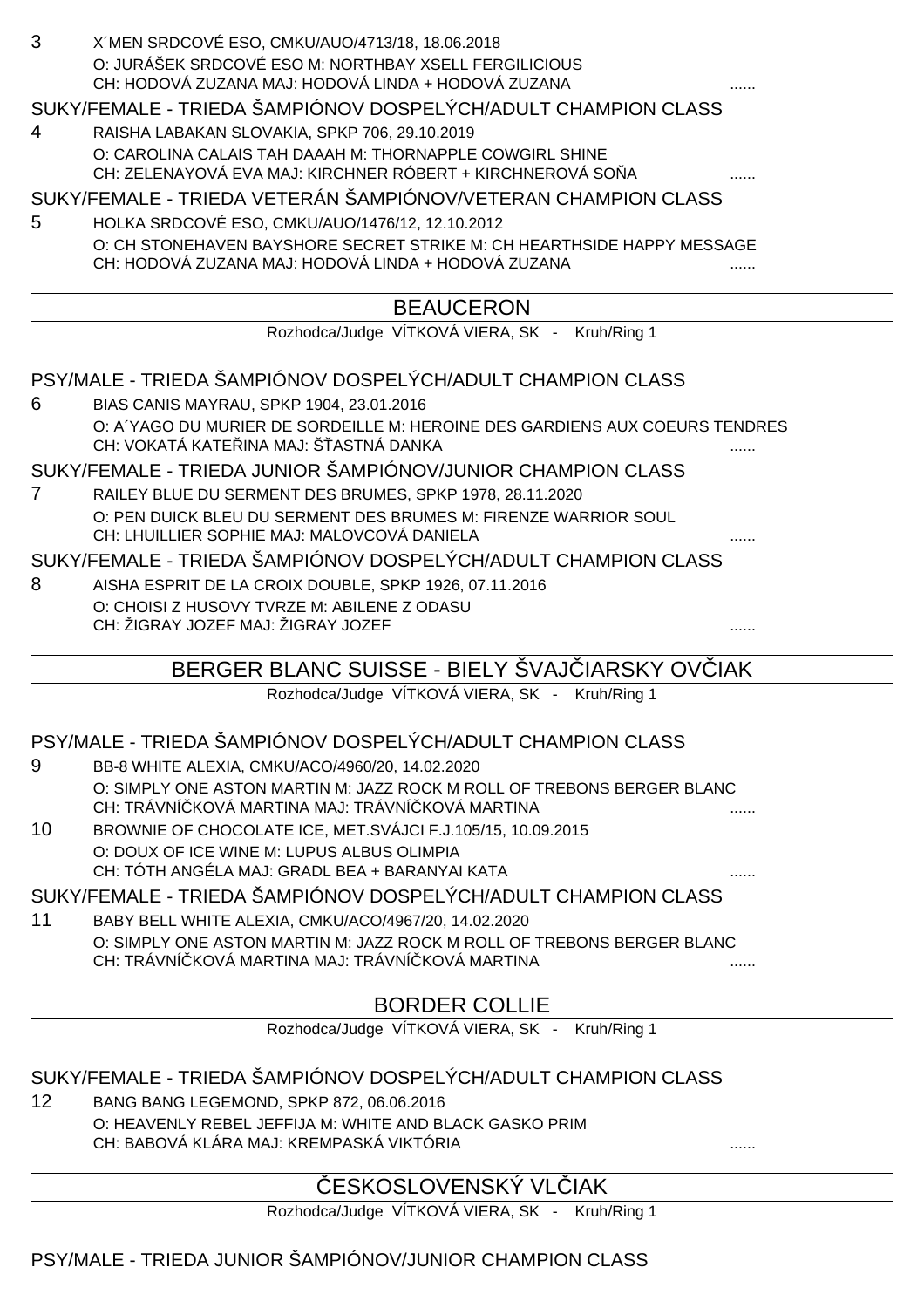13 BLUE EYES LUPUS AUREA, SPKP 4248, 26.11.2020 O: GOGO VIKVEL WOLF M: CHLOE LUPUS ARDOR CH: ROSENBERGER KLAUDIA MAJ: LAJPRIKOVÁ MILOSLAVA

### PSY/MALE - TRIEDA ŠAMPIÓNOV DOSPELÝCH/ADULT CHAMPION CLASS

14 ZDYCHAVSKÝ VLK BODRÍK, SPKP 3872, 10.06.2018 O: AVATAR Z CHTELNICKÝCH LESOV M: ZDYCHAVSKÝ VLK ARIANA CH: POLIAKOVÁ KRISTÍNA MAJ: SLANINKA JAKUB

SUKY/FEMALE - TRIEDA ŠAMPIÓNOV DOSPELÝCH/ADULT CHAMPION CLASS

15 CEYRA CORDA ELIZABETH LUPORUM, SPKP 3530, 23.09.2015 O: BARY ST ÍBRNÝ ÚPLN K M: ALYSIA CORDA ELIZABETH LUPORUM CH: I MANCOVÁ ELIŠKA MAJ: I MANCOVÁ ELIŠKA .......

## CHIEN DE BERGER BELGE - GROENENDAEL - BELGICKÝ OV IAK -**GROENENDAEL**

Rozhodca/Judge VÍTKOVÁ VIERA, SK - Kruh/Ring 1

### SUKY/FEMALE - TRIEDA STREDNÁ/INTERMEDIATE CLASS

16 BATHSHEBA REA LA COMPONELLA, PKR.I-95756, 29.04.2020 O: VICTOR VALDES DU CHEMIN DES SORCIERES M: LITTLE MISS DAYDREAM STARY MACHNAC CH: KOZICA-LESIE MARTA MAJ: CUPAL AXEL

CHIEN DE BERGER BELGE - MALINOIS - BELGICKÝ OVČIAK - MALINOIS

Rozhodca/Judge VÍTKOVÁ VIERA, SK - Kruh/Ring 1

### PSY/MALE - TRIEDA ŠAMPIÓNOV DOSPELÝCH/ADULT CHAMPION CLASS

17 DIVOKEJ BILL SAMMAR BOHEMIA, CMKU/BOM/11423/19, 17.06.2019 O: ARMIAN HYNSO MORAVIA M: CAYA MALEVIL BOHEMIA CH: TERZIEVOVÁ MARIE MAJ: MACHALOVÁ KAROLÍNA ......

SUKY/FEMALE - TRIEDA STREDNÁ/INTERMEDIATE CLASS 18 ALBA DALLA FAMIGLIA CORLEONE, SPKP 6307, 18.11.2020

O: ALCOSETHA´S JACKSON M: AIRIN DEKIM LEXUS CH: RIGÓ IMRE MAJ: MIŠURA MARTIN ......

### SUKY/FEMALE - TRIEDA ŠAMPIÓNOV DOSPELÝCH/ADULT CHAMPION CLASS

19 ANNOYING FOXIE AZERIA BASOA, SPKP 6198, 15.05.2020 O: AKIM MALEVIL BOHEMIA M: VIKY LUBINOV SLOVAKIA CH: GALKOVÁ ALŽBETA MAJ: GALKOVÁ ALŽBETA

## COLLIE ROUGH - ŠKÓTSKY OVČIAK DLHOSRSTÝ

Rozhodca/Judge VÍTKOVÁ VIERA, SK - Kruh/Ring 1

### PSY/MALE - TRIEDA ŠAMPIÓNOV DOSPELÝCH/ADULT CHAMPION CLASS

20 BOREAS GIBSONOVA PÚŠ, SPKP 788, 10.09.2014 O: LYNMEAD NOT A DOLLAR MORE M: SUNLIGHT FATRANSKÝ SEN CH: GAŠKO JÁN UMRIAN MARIAN MAJ: UMRIAN MARIÁN + GAŠKO JÁN

## SUKY/FEMALE - TRIEDA JUNIOR ŠAMPIÓNOV/JUNIOR CHAMPION CLASS

21 IN TOUCH OF L´OCCITA CELESTIAL GLAMOUR, CMKU/CD/25446/21, 25.04.2021 O: CIB NICOLAYSEN´S XXL XANTOS M: FOLLOW ME SWEETIE CELESTIAL GLAMOUR CH: VÁCHOVÁ MARCELA MAJ: VÁCHOVÁ MARCELA

## SUKY/FEMALE - TRIEDA ŠAMPIÓNOV DOSPELÝCH/ADULT CHAMPION CLASS

22 ESSENCE OF EXCLUSIVITY OF EMIBER, CMKU/CD/25080/-19/19, 08.08.2019 O: JUST THE WAY YOU ARE DEI M: ZEXWOOD LOVE OF MY LIFE CH: STOPPINI ROBERT MAJ: VÁCHOVÁ MARCELA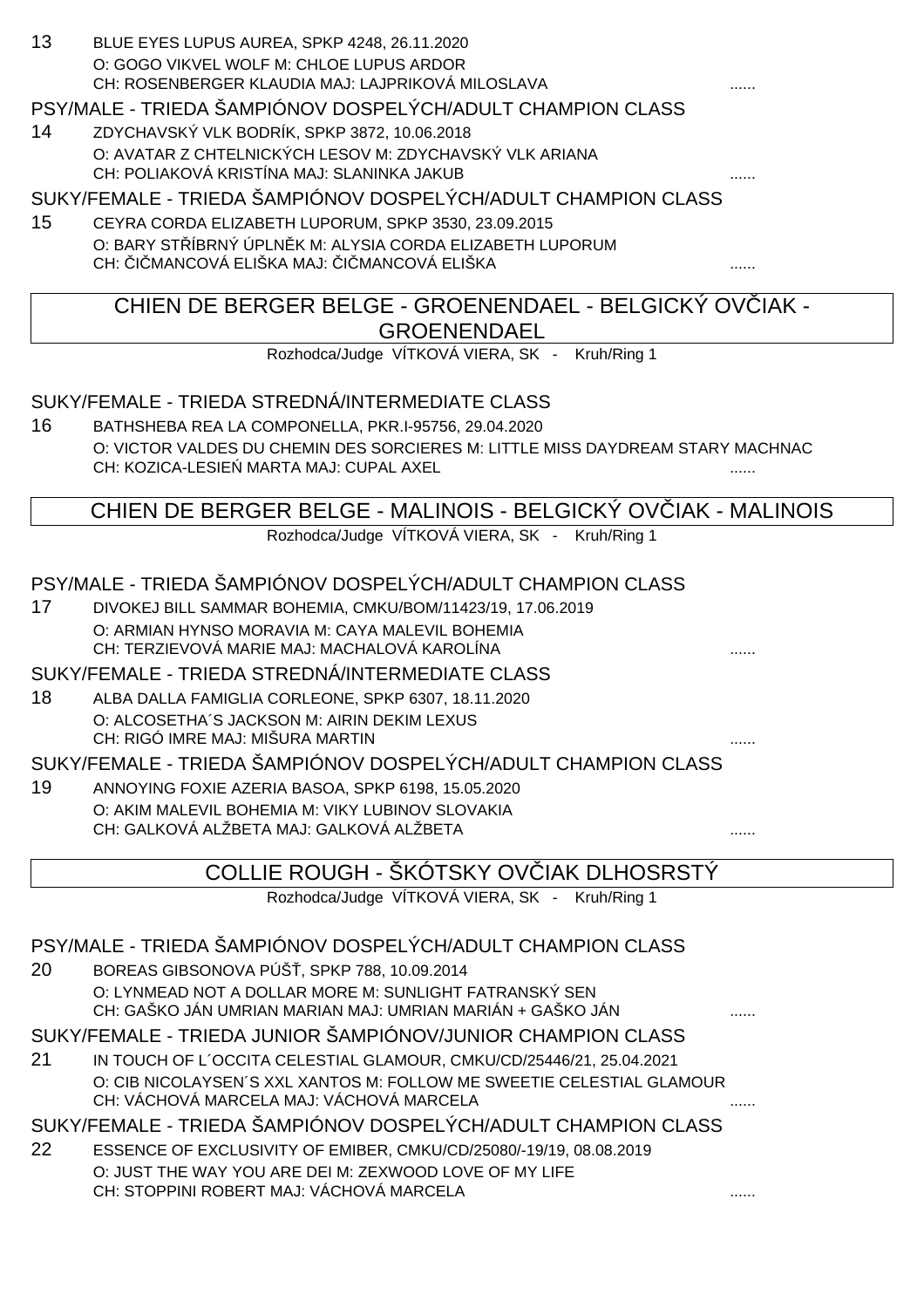# COLLIE SMOOTH - ŠKÓTSKY OV JAK KRÁTKOSRSTÝ

Rozhodca/Judge VÍTKOVÁ VIERA, SK - Kruh/Ring 1

## PSY/MALE - TRIEDA STREDNÁ/INTERMEDIATE CLASS

23 MIGHTY'S SPRING MEADOW URIE ULISES, SPKP 122, 25.09.2020 O: KANGASVUOKON LUMO M: MIGHTY'S SPRING MEADOW REA RIANNE CH: SEMIANOVÁ JANA MAJ: JENDEKOVÁ VIKTÓRIA

### PSY/MALE - TRIEDA ŠAMPIÓNOV DOSPELÝCH/ADULT CHAMPION CLASS

24 CINNABERRY´S ALL OR NUT-TING, SPKP 26, 11.08.2014 O: CLINGSTONE´S PILLOW TALK M: CINNABERRY´S MY LUCKY DAY CH: SALMINEN ANNEMARI MAJ: SEMIANOVÁ JANA

### SUKY/FEMALE - TRIEDA STREDNÁ/INTERMEDIATE CLASS

25 MIGHTY´S SPRING MEADOW ULA UNITY, CMKU/CK/1754/-21/20, 25.09.2020 O: CIB KANGASVUOKON LUMO M: CH MIGHTY´S SPRING MEADOW REA RIANNE CH: SEMIANOVÁ JANA MAJ: VÁCHOVÁ MARCELA ......

## SUKY/FEMALE - TRIEDA ŠAMPIÓNOV DOSPELÝCH/ADULT CHAMPION CLASS

26 MIGHTY'S SPRING MEADOW THIA THALETA, CMKU/CK/1621/-19/19, 11.11.2019 O: CINNABERRY'S ALL OR NUT-TING M: MIGHTY'S SPRING MEADOW OYA OILELL CH: SEMIANOVÁ JANA MAJ: LUNDÁKOVÁ NA ...A

# DEUTSCHER SCHÄFERHUND KURZHAARIG - NEMECKÝ OVČIAK KRÁTKOSRSTÝ

Rozhodca/Judge VÍTKOVÁ VIERA, SK - Kruh/Ring 1

## SUKY/FEMALE - TRIEDA JUNIOR ŠAMPIÓNOV/JUNIOR CHAMPION CLASS

27 ZIRA Z LINTICHU, SUCHNO 83621/21, 28.03.2021 O: GREYSON Z LINTICHU M: ELISEE Z LINTICHU CH: KOČAJDA IVAN MAJ: SMREK JOZEF + IVANECZKA MIROSLAVA

#### SUKY/FEMALE - TRIEDA ŠAMPIÓNOV DOSPELÝCH/ADULT CHAMPION CLASS

28 HADŽIS LAU-MENTOS, SUCHNO 74530/17, 15.01.2017 O: KLAUS VON TRONJE M: BEA LAU-MENTOS CH: ONDO-EŠTOK MÁRIO MAJ: BAČO MIROSLAV ......

## PULI OTHER COLOURS - PULI OSTATNÉ FARBY

Rozhodca/Judge VÍTKOVÁ VIERA, SK - Kruh/Ring 1

## SUKY/FEMALE - TRIEDA ŠAMPIÓNOV DOSPELÝCH/ADULT CHAMPION CLASS

29 LUDAS MATYI SZERELEM, SPKP 455, 11.03.2019 O: LUDAS MATYI NYILAS M: LUDAS MATYI LUJZI CH: ANTAL FERENC MAJ: LUKÁ OVÁ ZITA

PUMI

Rozhodca/Judge VÍTKOVÁ VIERA, SK - Kruh/Ring 1

PSY/MALE - TRIEDA ŠAMPIÓNOV DOSPELÝCH/ADULT CHAMPION CLASS

30 CSÚNYATELEPI BATYU, MET.PM.1116/19, 21.06.2019 O: PETIT FOU-FOU ARGÓ M: CSÚNYATELEPI ÜDVÖS CH: PUSKÁS CSILLA MAJ: KÖVECSES ÁRPÁDNÉ ......

## SHETLAND SHEEPDOG - ŠETLANDSKÝ OVIJAK (ŠELTIA)

Rozhodca/Judge VÍTKOVÁ VIERA, SK - Kruh/Ring 1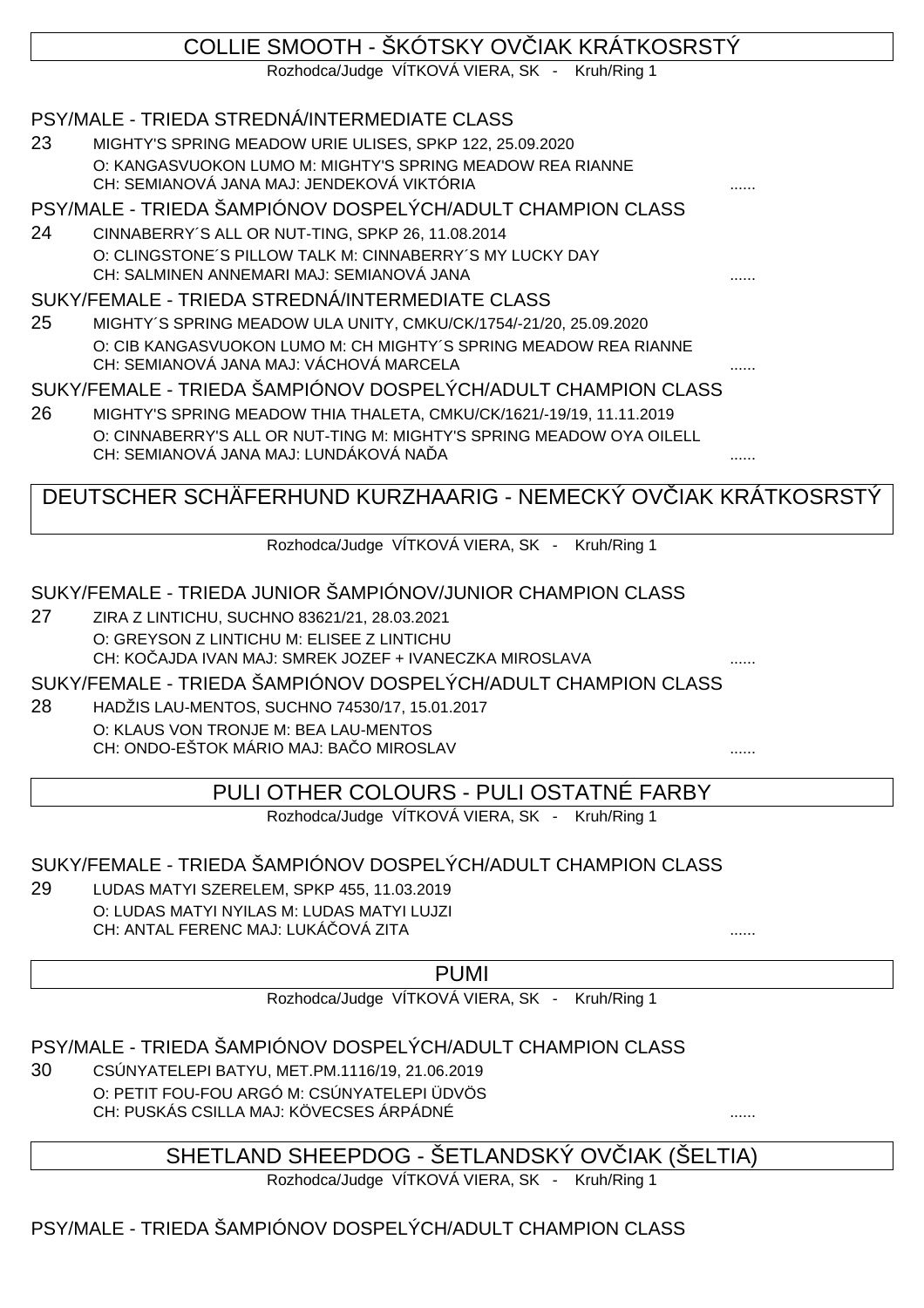| 31 | IRISH LORD FLYNN OF CLAN MCFLY, ÖHZB/SHET 3464, 23.03.2020                                                         |   |
|----|--------------------------------------------------------------------------------------------------------------------|---|
|    | O: CH RIVERMIST TAKE A CHANCE ON ME M: JCH GOLDEN FAIRY DUST OF CLAN MCFLY<br>CH: MEDEK CLAUDIA MAJ: MEDEK CLAUDIA |   |
|    | SUKY/FEMALE - TRIEDA ŠAMPIÓNOV DOSPELÝCH/ADULT CHAMPION CLASS                                                      |   |
| 32 | HARMONY PERLA Z POLABÍ, SPKP 645, 03.05.2019                                                                       |   |
|    | O: SHOW ELVERAS CARTE BLANCHE M: GIRL ZE SEDLMAJEROVY VILY<br>CH: MELKUS HEJDUKOVÁ MARCELA MAJ: HARMANOVÁ BARBORA  |   |
|    | SUKY/FEMALE - TRIEDA VETERÁN ŠAMPIÓNOV/VETERAN CHAMPION CLASS                                                      |   |
| 33 | KYLEBURN ILIA, OHZB SHET 2140, 05.03.2010                                                                          |   |
|    | O: CH STEVLYN COPPERSMITH AT MALAROC M: KYLEBURN EURYDICE                                                          |   |
|    | CH: EAVES MARGARET MAJ: MEDEK CLAUDIA                                                                              |   |
|    | SLOVENSKY UVA                                                                                                      |   |
|    | Rozhodca/Judge VÍTKOVÁ VIERA, SK - Kruh/Ring 1                                                                     |   |
|    | PSY/MALE - TRIEDA JUNIOR ŠAMPIÓNOV/JUNIOR CHAMPION CLASS                                                           |   |
| 34 | BELLEN KARPATSKÝ KLENOT, SPKP 10957, 19.06.2021                                                                    |   |
|    | O: BOGO ANJELI U ZUZKY M: INEZ JANIN RAN                                                                           |   |
|    | CH: DUBOVSKÝ JAROSLAV MAJ: DUBOVSKÝ JAROSLAV                                                                       |   |
|    | PSY/MALE - TRIEDA ŠAMPIÓNOV DOSPELÝCH/ADULT CHAMPION CLASS                                                         |   |
| 35 | CHYRO NA STAROM MLYNISKU, SPKP 10702, 18.08.2019                                                                   |   |
|    | O: CAR Š ASTNÁ BUDOUCNOST M: KYRA MAPA                                                                             |   |
|    | CH: HUDÁKOVÁ HELENA MAJ: ZMIJOVÁ RENÁTA                                                                            | . |
|    | <b>WELSH CORGI PEMBROKE</b>                                                                                        |   |
|    | Rozhodca/Judge VÍTKOVÁ VIERA, SK - Kruh/Ring 1                                                                     |   |
|    | PSY/MALE - TRIEDA JUNIOR ŠAMPIÓNOV/JUNIOR CHAMPION CLASS                                                           |   |
| 36 | CHOICE OF THE QUEEN ZENIT, SPKP 457, 16.02.2021                                                                    |   |
|    | O: ALENCLAUD FELIPE M: LAIF SPRING BEATRICHE                                                                       |   |
|    | CH: POMOGALOVA OKSANA MAJ: DANILOVÁ NATÁLIA                                                                        | . |
|    | PSY/MALE - TRIEDA STREDNA/INTERMEDIATE CLASS                                                                       |   |
| 37 | CORNATELLO APOCALYPSE, SPKP 400, 30.07.2020                                                                        |   |
|    | O: BYTHAM GIZMO M: ONORINE FROM SAXE DES SALINES DE GOUPIL<br>CH: DANILOVÁ NATÁLIA MAJ: DANILOVÁ NATÁLIA           |   |
| 38 | LIONSACE COUNTRY SONG, SPKP 385, 16.06.2020                                                                        |   |
|    | O: BYTHAM GIZMO M: KENOSHA KISS OF KINBERGER'S                                                                     |   |
|    | CH: ROSÍVALOVÁ ELENA MAJ: ZÁHUMENSKÁ ALENA                                                                         | . |
|    | PSY/MALE - TRIEDA ŠAMPIÓNOV DOSPELÝCH/ADULT CHAMPION CLASS                                                         |   |
| 39 | LIONSACE COUNTRY CLUB CADDY, SPKP 382, 16.06.2020                                                                  |   |
|    | O: BYTHAM GIZMO M: KENOSHA KISS OF KINBERGER'S                                                                     |   |
|    | CH: ROSÍVALOVÁ ELENA MAJ: ROSÍVALOVÁ ELENA                                                                         | . |
|    |                                                                                                                    |   |

skupina/group FCI - 2

# APPENZELLER SENNENHUND - APENZELSKÝ SALAŠNÝ PES

Rozhodca/Judge GRÖSCHL FERENC, HU - Kruh/Ring 2

#### SUKY/FEMALE - TRIEDA JUNIOR ŠAMPIÓNOV/JUNIOR CHAMPION CLASS

40 BELLA Z BOJNICKÉHO DVORA, SPKP 719, 02.02.2021 O: THREE COLOR BENELUX M: VENA SPOD HRÁDZE CH: PLŠEK PETER MAJ: MIKOVÁ BEATA ......

# BERNER SENNENHUND - BERNSKÝ SALAŠNÝ PES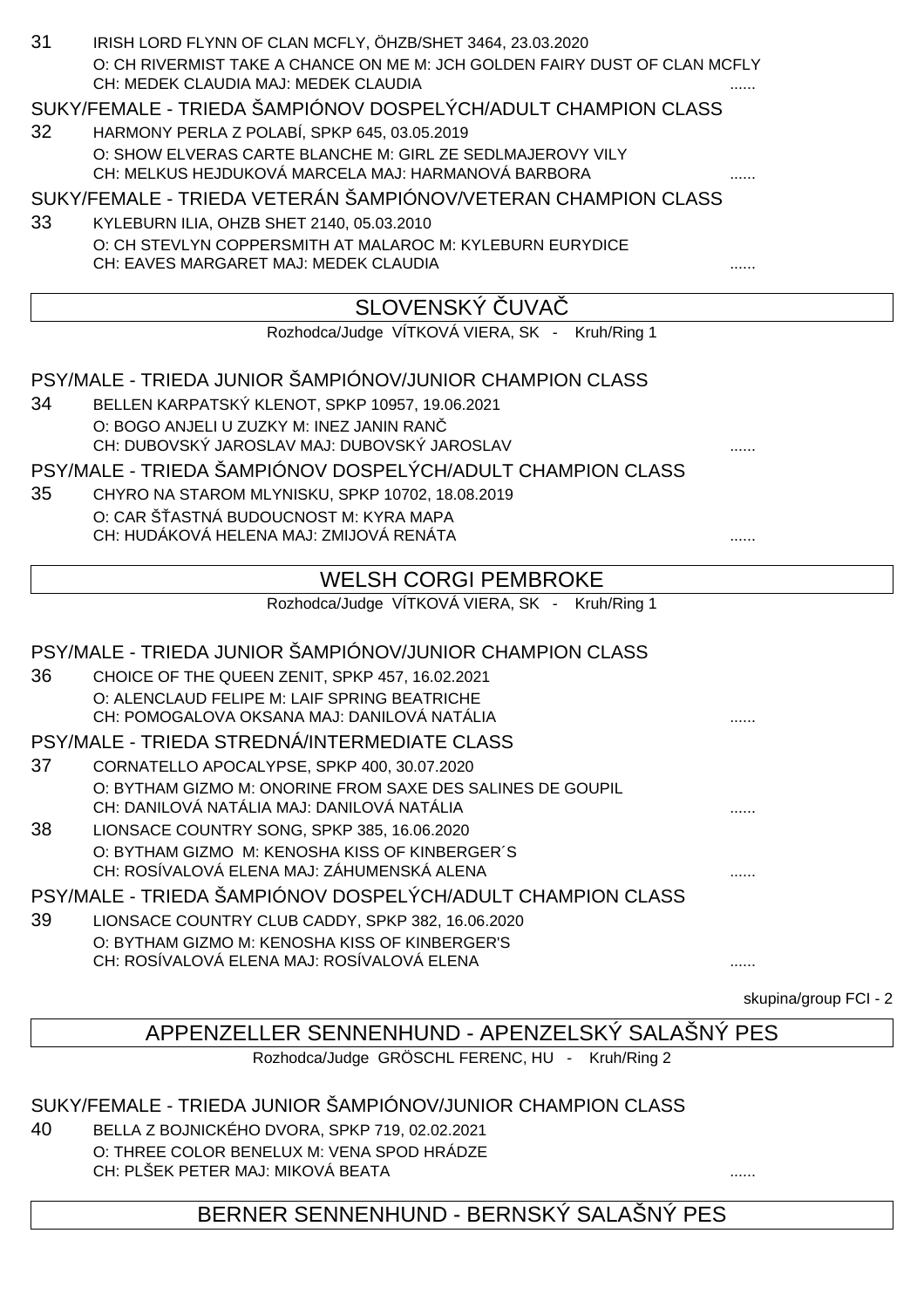|    | PSY/MALE - TRIEDA ŠAMPIÓNOV DOSPELÝCH/ADULT CHAMPION CLASS                                                                           |   |
|----|--------------------------------------------------------------------------------------------------------------------------------------|---|
| 41 | DU RÉVE SECRET D'OA RIESE, SPKP 4047, 28.05.2018                                                                                     |   |
|    | O: STARRY TOWN NABUCADONASOR M: ALPENSPIRIT SHARE THE SPIRIT                                                                         |   |
|    | CH: BRUYERE RUDY MAJ: ŠTEFANCOVÁ JANA                                                                                                |   |
|    | SUKY/FEMALE - TRIEDA JUNIOR ŠAMPIÓNOV/JUNIOR CHAMPION CLASS                                                                          |   |
| 42 | BEAUTIFUL ROSUNBEE, CMKU/BSP/14761/21, 09.04.2021                                                                                    |   |
|    | O: PRINCAS KALNU ŠUO M: HAVANA SUNRISE VON ROMANSHOF<br>CH: MOJŽÍŠKOVÁ IVETA MAJ: MOJŽÍŠKOVÁ IVETA                                   |   |
|    | SUKY/FEMALE - TRIEDA ŠAMPIÓNOV DOSPELÝCH/ADULT CHAMPION CLASS                                                                        |   |
| 43 | FLOWERBELLE KABÁTKO, CMKU/BSP/12369/17, 29.03.2017                                                                                   |   |
|    | O: FORTUNEIA NORTHERN WINTER SUNSET M: ANABELLE KABÁTKO<br>CH: ŠAVRDOVÁ KATE INA MAJ: MELEZÍNKOVÁ MONIKA                             |   |
| 44 | JACKS AND BEARS PENNY LING, MET.BSH.1002/20, 24.11.2019                                                                              |   |
|    | O: ROCKING BOND JAMES BOND M: DREAM GIRL DAISY FOWLER'S LAND<br>CH: ZIEGLER ANNAMARIA & GABOR MAJ: ZIEGLER GABOR + ZIEGLER ANNAMARIA |   |
| 45 | PRINCESS Z MOKROVOUS, CMKU/BSP/13301/18, 21.09.2018                                                                                  |   |
|    | O: KOUDY BERMONDO BOHEMIA M: JULIA Z MOKROVOUS<br>CH: PE ENKA PAVEL MAJ: ŠEMBEROVÁ MIROSLAVA                                         |   |
|    | <b>BULLMASTIFF</b>                                                                                                                   |   |
|    | Rozhodca/Judge GRÖSCHL FERENC, HU - Kruh/Ring 2                                                                                      |   |
|    |                                                                                                                                      |   |
|    | PSY/MALE - TRIEDA JUNIOR ŠAMPIÓNOV/JUNIOR CHAMPION CLASS                                                                             |   |
| 46 | EINARR- VIKING OF HILLSIDE GUARDIAN, SPKP 813, 20.01.2021                                                                            |   |
|    | O: MAGIC FORCE IMPORTANT IN LIFE M: BELLA NIGHT SENTRY<br>CH: NIŽNÍK MATÚŠ MAJ: BÓDIŠ NICOLAS + LAKIOVÁ LAURA                        |   |
|    | SUKY/FEMALE - TRIEDA ŠAMPIÓNOV DOSPELÝCH/ADULT CHAMPION CLASS                                                                        |   |
| 47 | SAFETY OF FLATLAND SELENE FROM UNDERWORLD, MET.BULLM.1064/19, 11.05.2019                                                             |   |
|    | O: GORDON MASTER OF THE NIGHT M: SAFETY OF FLATLAND TRINITY<br>CH: KÓZEL GYULA MAJ: KÓZEL GYULA                                      |   |
|    |                                                                                                                                      |   |
|    | <b>CANE CORSO</b>                                                                                                                    |   |
|    | Rozhodca/Judge GRÖSCHL FERENC, HU - Kruh/Ring 2                                                                                      |   |
|    |                                                                                                                                      |   |
|    | PSY/MALE - TRIEDA JUNIOR ŠAMPIÓNOV/JUNIOR CHAMPION CLASS                                                                             |   |
| 48 | CRISTALDI DAMIANO BARBYMARK HP, SPKP 2518, 23.01.2021                                                                                |   |
|    | O: BARDAMU M: TARRA NKM ANDRAX GOLD                                                                                                  |   |
|    | CH: PALÁRIK HENRICH MAJ: PALÁRIK HENRICH                                                                                             |   |
|    | PSY/MALE - TRIEDA STREDNÁ/INTERMEDIATE CLASS                                                                                         |   |
| 49 | NESSOS CUSTODE DEL TRONO, SPKP 2319, 02.07.2020                                                                                      |   |
|    | O: CARRO DELLA VALLE DEI LORD M: SOFIA<br>CH: SOJÁK DALIBOR MAJ: SOJÁK DALIBOR                                                       |   |
|    | PSY/MALE - TRIEDA ŠAMPIÓNOV DOSPELÝCH/ADULT CHAMPION CLASS                                                                           |   |
| 50 | BRIO OF SOUL GUARD, SPKP 1378, 04.10.2014                                                                                            |   |
|    | O: NEGRITO CORSO OF BAJER M: KISS OF PRINCESS SAN DIEGO D.W                                                                          |   |
|    | CH: BLESÁKOVÁ KATARINA MAJ: BLESÁKOVÁ KATARÍNA                                                                                       |   |
| 51 | RE MANFREDI ALOEVERA, EST-03299/18, 25.06.2018                                                                                       |   |
|    | O: CEASARIO OF SOUL GUARD M: RE MANFREDI VILMA<br>CH: RENZULLO PAOLO MAJ: BEDNÁRIKOVÁ ZORA                                           |   |
|    | SUKY/FEMALE - TRIEDA JUNIOR ŠAMPIÓNOV/JUNIOR CHAMPION CLASS                                                                          |   |
| 52 | APRIORI BEST VALENSIYA, RKF 6107362, 17.11.2020                                                                                      |   |
|    | O: ZHAVA RISH IZ DINASTII CHEMPIONOV M: APRIORI BEST MERCEDES                                                                        |   |
|    | CH: MAYKOVA ELENA MAJ: VRABCOVÁ EVA                                                                                                  | . |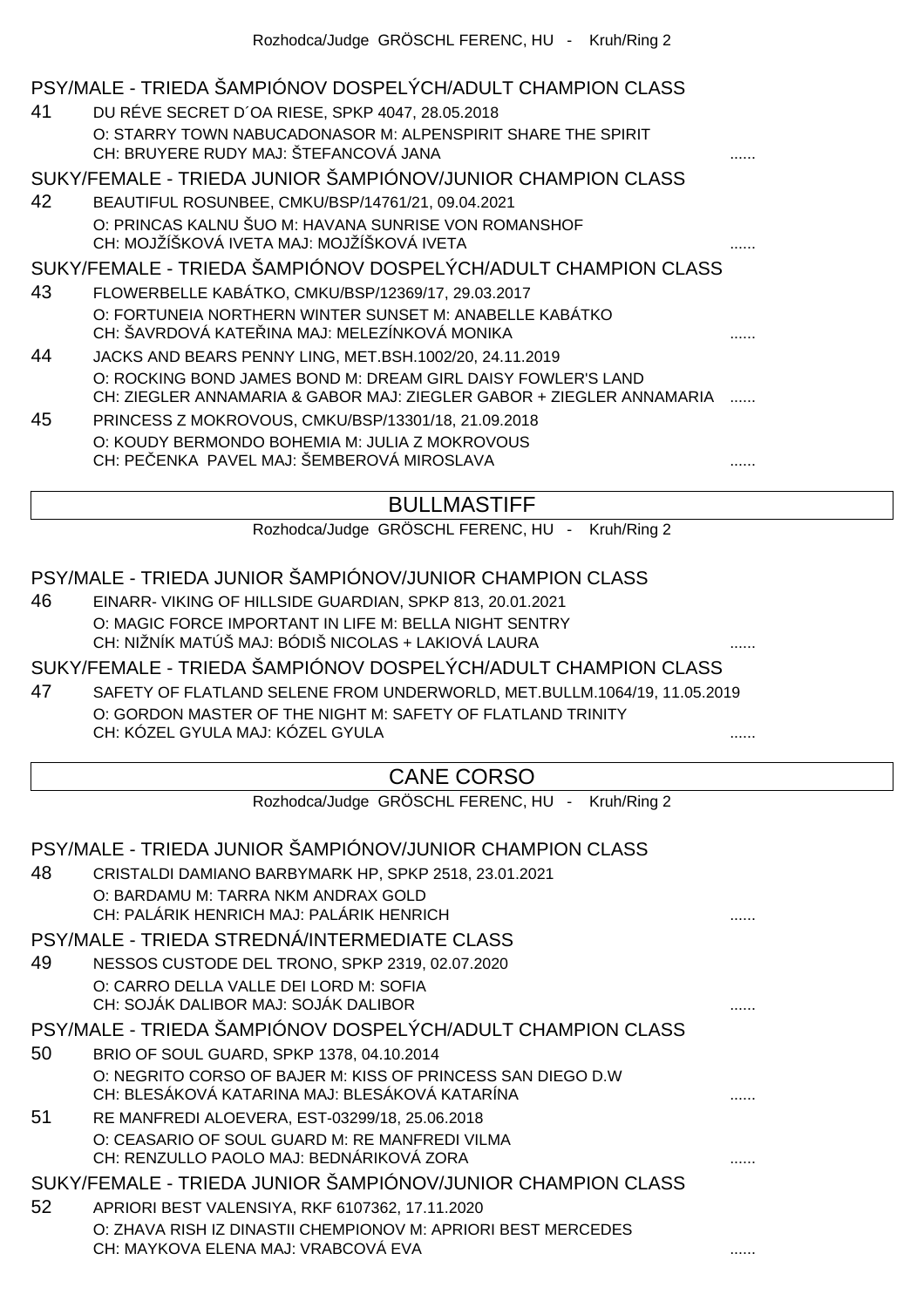| 53 | STELLA LUMINOSA EMILY, MET.CANE230/21, 06.01.2021<br>O: AQUILA DORATA BAGGIO M: ANTIQUA FORTIS ESTA<br>CH: BÁLINT ZOLTÁN MAJ: TIBAY NORBERT + KISS BARBARA |   |
|----|------------------------------------------------------------------------------------------------------------------------------------------------------------|---|
|    | SUKY/FEMALE - TRIEDA ŠAMPIÓNOV DOSPELÝCH/ADULT CHAMPION CLASS                                                                                              |   |
| 54 | APRIORI BEST SHARLIZ, SPKP 2329, 09.04.2019                                                                                                                |   |
|    | O: ZHAVA RISH IZ DINASTII CHEMPIONOV M: APRIORI BEST MERCEDES                                                                                              |   |
|    | CH: MAYKOVA ELENA MAJ: VRABCOVÁ EVA                                                                                                                        |   |
| 55 | LORIS SOUL GUARD, SPKP 2070, 26.04.2019                                                                                                                    |   |
|    | O: ACCESS OF SOUL GUARD M: BRAMA OF SOUL GUARD<br>CH: BLESÁKOVÁ KATARÍNA MAJ: ŠURKALOVÁ MICHAELA                                                           |   |
| 56 | STELLA LUMINOSA AKELA, MET.CANE343/19, 09.06.2019                                                                                                          |   |
|    | O: AQUILA DORATA ECLIPSE M: AQUILA DORATA PANTHEA                                                                                                          |   |
|    | CH: BÁLINT ZOLTÁN MAJ: TIBAY NORBERT + BÁLINT ZOLTÁN                                                                                                       | . |
|    | CHIEN DE MONTAGNE DES PYRÉNÉES - PYRENEJSKÝ HORSKÝ PES                                                                                                     |   |
|    | Rozhodca/Judge GRÖSCHL FERENC, HU - Kruh/Ring 2                                                                                                            |   |
|    |                                                                                                                                                            |   |
| 57 | PSY/MALE - TRIEDA ŠAMPIÓNOV DOSPELÝCH/ADULT CHAMPION CLASS                                                                                                 |   |
|    | FOOR COUDY FROM PYRLANDIA, SPKP 332, 06.05.2019<br>O: COUDY BABYLON BOHEMIA M: AMIE LINELLE FROM PYRLANDIA                                                 |   |
|    | CH: KOMINKOVÁ JANA MAJ: GAJDOŠECHOVÁ ALICA                                                                                                                 |   |
|    | SUKY/FEMALE - TRIEDA STREDNÁ/INTERMEDIATE CLASS                                                                                                            |   |
| 58 | RYSE DU MASSIF DE L'ESTEREL, SPKP 385, 21.08.2020                                                                                                          |   |
|    | O: AMINES M: PEYROUSE DU MAS DE BEAUVOISIN                                                                                                                 |   |
|    | CH: BROUTARD JULIE MAJ: KOMINKOVÁ JANA                                                                                                                     |   |
| 59 | SUKY/FEMALE - TRIEDA ŠAMPIÓNOV DOSPELÝCH/ADULT CHAMPION CLASS                                                                                              |   |
|    | CINNAMON RED SUNSET, SPKP 350, 23.08.2019<br>O: COUDY BABYLON BOHEMIA M: ANGIE RED SUNSET                                                                  |   |
|    | CH: VALENTOVI OVÁ ADRIANA MAJ: VALENTOVI OVÁ ADRIANA                                                                                                       |   |
|    |                                                                                                                                                            |   |
|    | DEUTSCHE DOGGE BLAU - NEMECKA DOGA MODRA<br>Rozhodca/Judge GRÖSCHL FERENC, HU - Kruh/Ring 2                                                                |   |
|    |                                                                                                                                                            |   |
|    | PSY/MALE - TRIEDA ŠAMPIÓNOV DOSPELÝCH/ADULT CHAMPION CLASS                                                                                                 |   |
| 60 | ADONIS SAPHIRA'S ROYAL HEART, SPKP 1588, 08.09.2018                                                                                                        |   |
|    | O: ICH BIN V. HAUS TIEFENBACH M: BUTTERFLY SLOVAKIAN GREAT HEARTH                                                                                          |   |
|    | CH: ÚJVÁRY DARINA MAJ: SLANÝ PETER                                                                                                                         |   |
|    | SUKY/FEMALE - TRIEDA ŠAMPIÓNOV DOSPELÝCH/ADULT CHAMPION CLASS                                                                                              |   |
| 61 | CARAMIA CRYSTAL BLUE DIAMOND, SPKP 1773, 13.02.2020<br>O: DRAGO JON DORI GRINOL M: AZIRA CRYSTAL BLUE DIAMOND                                              |   |
|    | CH: TAKÁCSOVÁ KATARÍNA MAJ: TAKÁCSOVÁ KATARÍNA                                                                                                             |   |
|    |                                                                                                                                                            |   |
|    | DEUTSCHE DOGGE GEFLECKT - NEMECKA DOGA SKVRNITA                                                                                                            |   |
|    | Rozhodca/Judge GRÖSCHL FERENC, HU - Kruh/Ring 2                                                                                                            |   |
|    | PSY/MALE - TRIEDA ŠAMPIÓNOV DOSPELÝCH/ADULT CHAMPION CLASS                                                                                                 |   |
| 62 | BEST OF EUROPEAN GREAT STARS, SPKP 1723, 16.05.2019                                                                                                        |   |
|    | O: RAY OF LIGHT EUROPEAN GREAT STARS M: REINE DE L'AMOUR OF AUSTRIA GREAT STARS                                                                            |   |
|    | CH: BUXBAUM OLIVER MAJ: HALABURDOVÁ JAROSLAVA                                                                                                              |   |
|    | SUKY/FEMALE - TRIEDA JUNIOR ŠAMPIÓNOV/JUNIOR CHAMPION CLASS                                                                                                |   |
| 63 | SALYJA DE LA BENJAMINE, SPKP 6631, 24.03.2021                                                                                                              |   |
|    | O: NAMASTE DE LA BENJAMINE M: PIETRA DU JARDIN DE L'OLYMPE                                                                                                 |   |

CH: MAUNDER PORTRON VERONIQUE MAJ: HALABURDOVÁ JAROSLAVA .......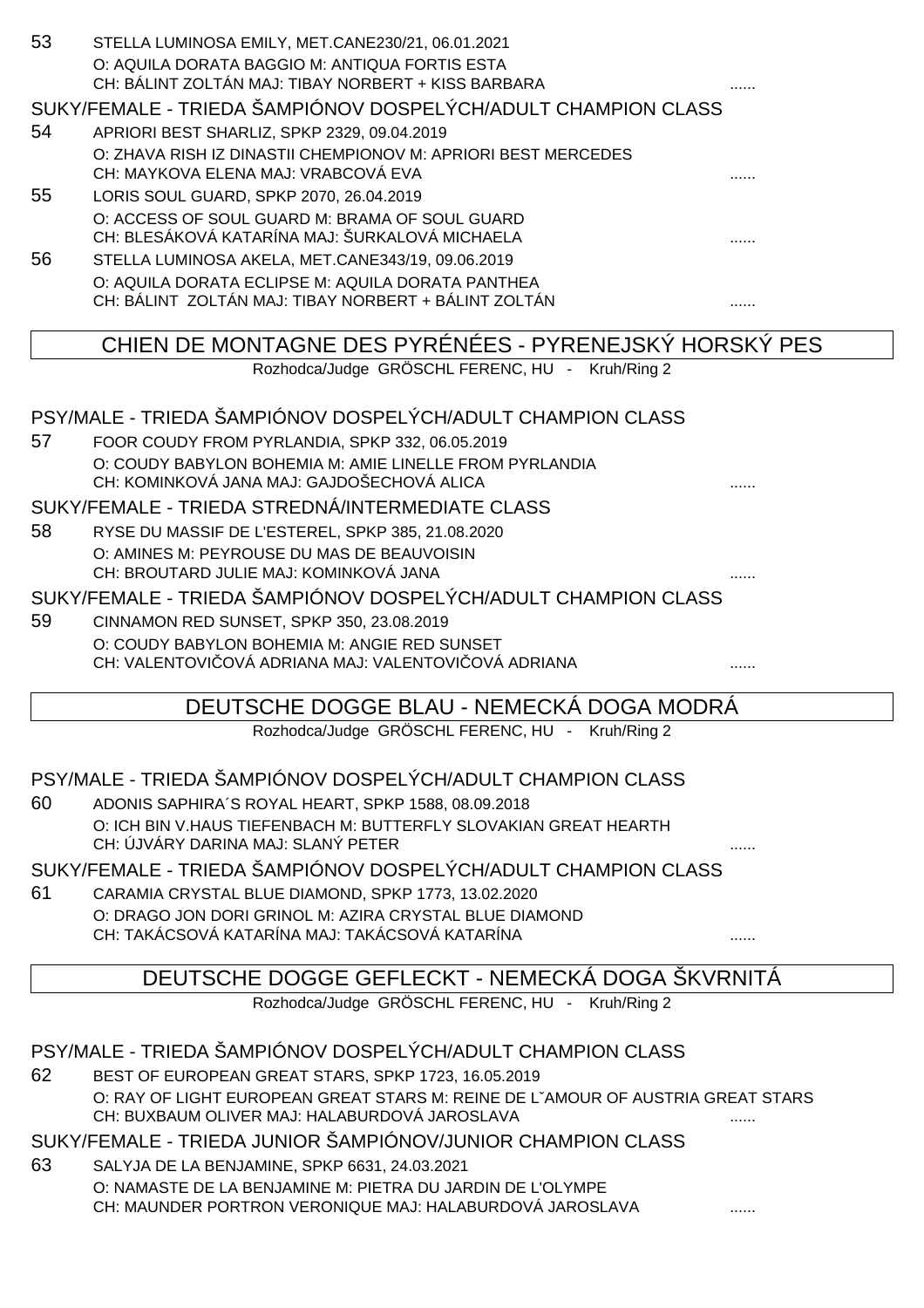# DEUTSCHE DOGGE GELB - NEMECKÁ DOGA ŽLTÁ

Rozhodca/Judge GRÖSCHL FERENC, HU - Kruh/Ring 2

### PSY/MALE - TRIEDA ŠAMPIÓNOV DOSPELÝCH/ADULT CHAMPION CLASS

64 VIBER BIG LORD, SPKP 1705, 20.06.2019 O: AGAT NA SZLAKU KORMORANA M: AFRODITA BALTICPRINCESS CH: MIKO MIROSLAV MAJ: KAHLEROVÁ LENKA

DEUTSCHE DOGGE GESTROMT - NEMECKÁ DOGA PÁSIKAVÁ

Rozhodca/Judge GRÖSCHL FERENC, HU - Kruh/Ring 2

### SUKY/FEMALE - TRIEDA STREDNÁ/INTERMEDIATE CLASS

65 ZLATO'A RUSSIANA, RKF 5989461, 14.07.2020 O: ZLATO'A KOROLEVICH ELISEY M: ITALIKA DELLA BAIA AZZURRA CH: POPOVA ANNA MAJ: BENIČIAKOVÁ VLADIMÍRA ......

## DEUTSCHE DOGGE SCHWARZ - NEMECKÁ DOGA LERNA

Rozhodca/Judge GRÖSCHL FERENC, HU - Kruh/Ring 2

#### SUKY/FEMALE - TRIEDA JUNIOR ŠAMPIÓNOV/JUNIOR CHAMPION CLASS

66 UHRANIAK DAS TERRAS DE ATÓMUN, LOP591970, 26.01.2021 O: OLAF DES TERRES ANDALOUSES M: RHEA-REKINLEIF DAS TERRAS DE ATÓMUN CH: MADRUGO ANA FILIPA SILVA COSTA PAIS CARVALHO MAJ: HALABURDOVÁ JAROSLAVA

#### SUKY/FEMALE - TRIEDA ŠAMPIÓNOV DOSPELÝCH/ADULT CHAMPION CLASS

67 BERGENIA HEBARGO, SPKP 1719, 29.07.2019 O: COLIN VON GUT NEUBOURG M: ANDRAGORA HEBARGO CH: LÚ ANOVÁ PETRA MAJ: LÚ ANOVÁ PETRA

## DEUTSCHER BOXER GELB - BOXER ZLATÝ

Rozhodca/Judge GRÖSCHL FERENC, HU - Kruh/Ring 2

#### PSY/MALE - TRIEDA STREDNÁ/INTERMEDIATE CLASS

68 ANTARES NO AKACIŠA, PKR.II-144626, 28.09.2020 O: NAPMARY'S IKIGAI M: NIGHT FURY NO AKACIŠA CH: PABLAKA INESE MAJ: TOMCZYK IZABELA ......

#### SUKY/FEMALE - TRIEDA STREDNÁ/INTERMEDIATE CLASS

69 SEPHORA NIK BOX, MNE 1019/20 NB, 29.04.2020 O: ROMEO D´ALAN BOX M: HANNA DE DIOSA DE LA AURORA CH: KRIVOKAPI DJOKO MAJ: POLIAKOVÁ MONIKA + POLIAK MARTIN .......

SUKY/FEMALE - TRIEDA ŠAMPIÓNOV DOSPELÝCH/ADULT CHAMPION CLASS

- 70 MEGGY PÁLAVA BOX, CMKU/BOX/17877/20, 27.04.2020 O: ZACK Z KAŠTÝLKU M: GWENN PÁLAVA BOX CH: PROKEŠOVÁ ESTMÍRA MAJ: KOSTELECKÝ JI Í
- 71 TOP SECRET ILFIRIN, PKR.II-140905, 15.11.2019 O: RACHMANINOV NOSTRUM M: ALWAYS BE SEXY BOX-STAR CH: CIELECKA ANNA MAJ: CIELECKA ANNA ......

# DEUTSCHER BOXER GESTROMT - BOXER PÁSIKAVÝ

Rozhodca/Judge GRÖSCHL FERENC, HU - Kruh/Ring 2

## SUKY/FEMALE - TRIEDA STREDNÁ/INTERMEDIATE CLASS

72 BERTHA PUELLA MAXIMA, CMKU/BOX/17923/20, 31.05.2020 O: XANDER OPTIMA GRATA M: IRENE OPTIMA GRATA CH: KRYŠTOFOVÁ ANDREA MAJ: KRYŠTOFOVÁ ANDREA ......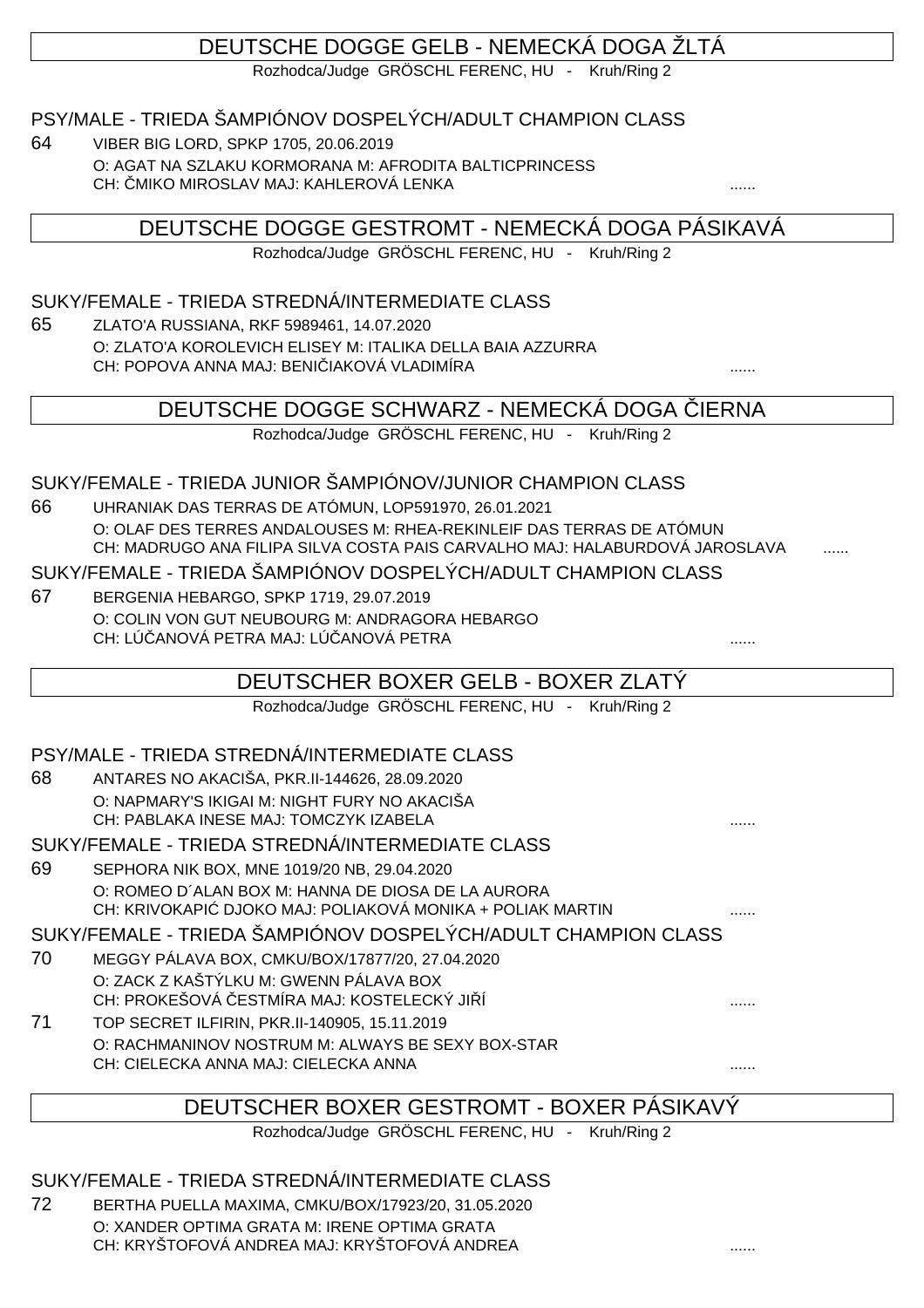# DEUTSCHER PINSCHER - NEMECKÝ PINČ

Rozhodca/Judge GRÖSCHL FERENC, HU - Kruh/Ring 2

## PSY/MALE - TRIEDA ŠAMPIÓNOV DOSPELÝCH/ADULT CHAMPION CLASS

73 FERO VOM BRUCHSTEIN, VDH14DP 03004426, 25.04.2014 O: CHARLY VON DER SÜD-HEIDE M: ELLI VOM BERGISCHEN LAND CH: MEYER KATHRIN MAJ: STARGARDT SASKIA

DOBERMANN SCHWARZ UND ROT - DOBERMAN IERNY S PÁLENÍM

Rozhodca/Judge GRÖSCHL FERENC, HU - Kruh/Ring 2

## SUKY/FEMALE - TRIEDA ŠAMPIÓNOV DOSPELÝCH/ADULT CHAMPION CLASS

74 AURORA VALLE DI ROSE, SPKP 3091, 15.05.2018 O: ETTORE DEL TIBUR M: GHANA VE KÝ JAROK CH: AMGWERDOVÁ LAURA MAJ: DOLINSKÝ RICHARD ......

## DOGO ARGENTINO - ARGENTÍNSKA DOGA

Rozhodca/Judge GRÖSCHL FERENC, HU - Kruh/Ring 2

### PSY/MALE - TRIEDA ŠAMPIÓNOV DOSPELÝCH/ADULT CHAMPION CLASS

75 BODOLF DE LOS BLANCOS CAMPEONES, SPKP 1664, 21.01.2019 O: FEDOR VALLE DE LID M: CAMORRA DE AYELCHEN CH: SERE SANDOR MAJ: CHAUTUR MARTIN ......

#### SUKY/FEMALE - TRIEDA STREDNÁ/INTERMEDIATE CLASS

76 CAYETANA DE LOS BLANCOS CAMPEONES, SPKP 1755, 08.12.2020 O: FEDOR VALLE DE LID M: HERMOSA DE VALHALLA CORDOBESA CH: SERE SANDOR MAJ: CHAUTUR MARTIN

### SUKY/FEMALE - TRIEDA VETERÁN ŠAMPIÓNOV/VETERAN CHAMPION CLASS

77 HARMONÍA DE LOS ESCORPIONES BLANCOS, SPKP 1254, 29.10.2011 O: FACON DE LA NOCHE TOLEDANA M: ARAHÍ DE LOS ESCORPIONES BLANCOS CH: PASTUCHOVÁ EVA MAJ: PUCHO OVÁ O GA

## DO-KHYI - TIBETSKÁ DOGA

Rozhodca/Judge GRÖSCHL FERENC, HU - Kruh/Ring 2

# PSY/MALE - TRIEDA ŠAMPIÓNOV DOSPELÝCH/ADULT CHAMPION CLASS

78 ATOS WITTENCE VALLEY, SPKP 1189, 02.12.2019 O: HERKULES AIRAWATA M: GUINEVERE BUBBLEDOG CH: GREGOROVI BORIS MAJ: GREGOROVI BORIS .......

## SUKY/FEMALE - TRIEDA JUNIOR ŠAMPIÓNOV/JUNIOR CHAMPION CLASS

79 ZAFIRA GANGKAR, SPKP 1235, 29.12.2020 O: ROB ROY RADOCYNKA M: UMA UFFKA GANGKAR CH: HUDCOVICOVÁ MARTINA MAJ: HUDCOVICOVÁ MARTINA

### SUKY/FEMALE - TRIEDA ŠAMPIÓNOV DOSPELÝCH/ADULT CHAMPION CLASS

80 XARRA LEILA GANGKAR, SPKP 1195, 22.01.2020 O: SANG SE SANG DELPO M: RIA GANGKAR CH: HUDCOVICOVÁ MARTINA MAJ: HUDCOVICOVÁ MARTINA

ENTLEBUCHER SENNENHUND - ENTLEBUŠSKÝ SALAŠNÝ PES

Rozhodca/Judge GRÖSCHL FERENC, HU - Kruh/Ring 2

SUKY/FEMALE - TRIEDA ŠAMPIÓNOV DOSPELÝCH/ADULT CHAMPION CLASS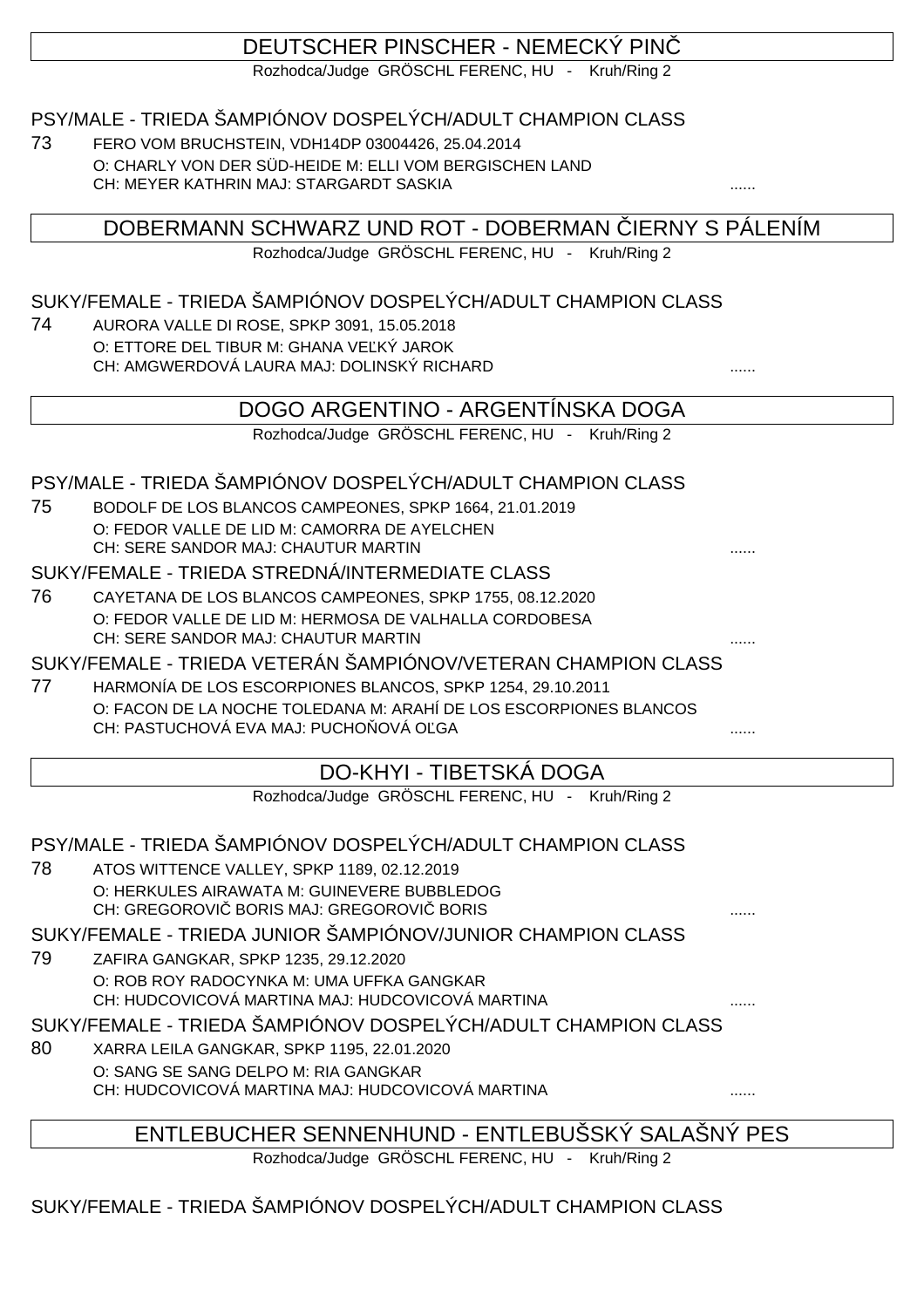81 TALLULAH BELLE II. FROM BALIHARA RANCH, SPKP 532, 14.03.2019 O: LORD VON DER JODERTEN M: FANNY VOM PIRNIKHOF CH: ŠTEFANCOVÁ JANA MAJ: ŠTEFANCOVÁ JANA

## FILA BRASILEIRO - BRAZÍLSKA FILA

Rozhodca/Judge GRÖSCHL FERENC, HU - Kruh/Ring 2

PSY/MALE - TRIEDA JUNIOR ŠAMPIÓNOV/JUNIOR CHAMPION CLASS 82 D`HARENITO QUERENCIA VELHA VON DEN KUSCHELMONSTERN, MET.FILA.272/21, 26.03.2021 O: HAREN C. QUERENCIA VELHA M: BORGINJA VON DEN KUSCHELMONSTERN CH: GRUBER JASMIN MAJ: GRUBER JASMIN ...... PSY/MALE - TRIEDA ŠAMPIÓNOV DOSPELÝCH/ADULT CHAMPION CLASS 83 RONALDO FI-BOX, SPKP 628, 10.10.2017 O: FIEL LPARA SEMPRE BRUNO M: NADIRA FI-BOX CH: ČERNÁ DANA MAJ: WUSCHEROVÁ BEATA ...... GROSSER SCHWEIZER SENNENHUND - VE KÝ ŠVAJ IARSKY SALAŠNÝ PES Rozhodca/Judge GRÖSCHL FERENC, HU - Kruh/Ring 2 PSY/MALE - TRIEDA ŠAMPIÓNOV DOSPELÝCH/ADULT CHAMPION CLASS 84 KARHUNKIERROS GAETANO, SPKP 480, 07.06.2017 O: KARHUNKIERROS SAILOR M: KARHUNKIERROS WILD WOMAN CH: BLEZER-DOLS MAURICE MAJ: ŠTEFANCOVÁ JANA SUKY/FEMALE - TRIEDA STREDNÁ/INTERMEDIATE CLASS 85 ESARAH FROM NINA´S FARM, CMKU/VSP/4166/20, 25.04.2020 O: GOODSPEED FROM SWISS STAR M: CUTE HOLLY FROM NINA´S FARM CH: VYMAZAL JI Í MAJ: SKLENÁ LUD K SUKY/FEMALE - TRIEDA ŠAMPIÓNOV DOSPELÝCH/ADULT CHAMPION CLASS 86 MISS MONEYPENNY FROM BALIHARA RANCH, SPKP 1008, 02.12.2018 O: ICH DUNDEE CLARK´S FUTURE M: CH CLEO FROM NINA´S FARM CH: ŠTEFANCOVÁ JANA MAJ: ŠTEFANCOVÁ JANA ...... HOVAWART Rozhodca/Judge GRÖSCHL FERENC, HU - Kruh/Ring 2 PSY/MALE - TRIEDA STREDNÁ/INTERMEDIATE CLASS 87 YENKIS KRÁ OVSKÁ STRÁŽ, SPKP 1705, 17.06.2020 O: CH CANNY CARPATHIA HEART M: CIE JAMAICA KRÁ OVSKÁ STRÁŽ CH: BABÍKOVÁ MARTINA MAJ: SEDLÁ EK MARTIN PSY/MALE - TRIEDA ŠAMPIÓNOV DOSPELÝCH/ADULT CHAMPION CLASS 88 YUCON KRÁ OVSKÁ STRÁŽ, SPKP 1707, 17.06.2020 O: CANNY CARPATHIA HEART M: JAMAICA KRÁ OVSKÁ STRÁŽ CH: BABÍKOVÁ MARTINA MAJ: PÁLKA ROMAN SUKY/FEMALE - TRIEDA ŠAMPIÓNOV DOSPELÝCH/ADULT CHAMPION CLASS 89 XAMINA KRÁ OVSKÁ STRÁŽ, SPKP 1645, 21.05.2019 O: CH LEROY ALDEON M: CH NIAGARA KRÁ OVSKÁ STRÁŽ CH: BABÍKOVÁ MARTINA MAJ: BABÍKOVÁ MARTINA

#### LANDSEER

Rozhodca/Judge GRÖSCHL FERENC, HU - Kruh/Ring 2

PSY/MALE - TRIEDA ŠAMPIÓNOV DOSPELÝCH/ADULT CHAMPION CLASS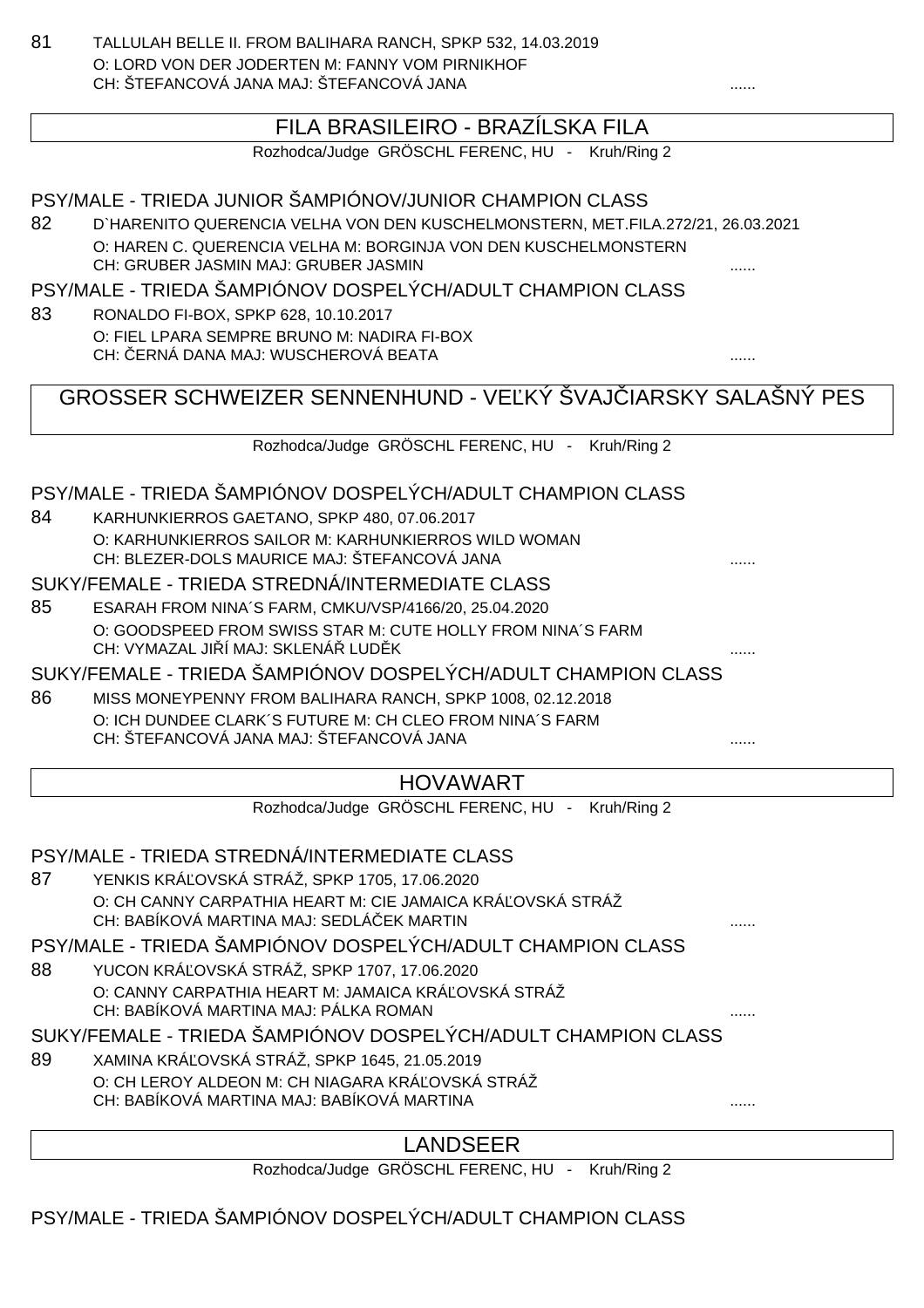| 90 | ABDUL TOBI MIRACLE STAR, SPKP 410, 09.01.2018                                                                                       |              |
|----|-------------------------------------------------------------------------------------------------------------------------------------|--------------|
|    | O: ANUBIS VON DEN LUCKY GIANTS M: DAFRA Z LADEROVA                                                                                  |              |
|    | CH: UHROVÁ IVETA MAJ: UHROVÁ IVETA                                                                                                  |              |
|    | SUKY/FEMALE - TRIEDA STREDNÁ/INTERMEDIATE CLASS                                                                                     |              |
| 91 | BATYRA TOBI MIRACLE STAR, SPKP 440, 24.12.2020                                                                                      |              |
|    | O: GERO VOM GICKELSBERG M: DAFRA Z LADEROVA                                                                                         |              |
|    | CH: UHROVÁ IVETA MAJ: VRAVÚŠKOVÁ DOMINIKA                                                                                           |              |
|    | <b>LEONBERGER</b>                                                                                                                   |              |
|    | Rozhodca/Judge GRÖSCHL FERENC, HU - Kruh/Ring 2                                                                                     |              |
|    |                                                                                                                                     |              |
|    | SUKY/FEMALE - TRIEDA VETERÁN ŠAMPIÓNOV/VETERAN CHAMPION CLASS                                                                       |              |
| 92 | AMIRA CRIZLY, SPKP 1566, 01.05.2012                                                                                                 |              |
|    | O: DRAGONGARDEN'S QUANTAS AT XMAS M: AIMEE BENJAMINA OD HOLEŠKY                                                                     |              |
|    | CH: PLEŠKO DUŠAN MAJ: PLEŠKO MILAN                                                                                                  |              |
|    | <b>MASTIFF</b>                                                                                                                      |              |
|    | Rozhodca/Judge GRÖSCHL FERENC, HU - Kruh/Ring 2                                                                                     |              |
|    |                                                                                                                                     |              |
|    | SUKY/FEMALE - TRIEDA JUNIOR ŠAMPIÓNOV/JUNIOR CHAMPION CLASS                                                                         |              |
| 93 | XENA POD SLOVÁCKÝM NEBEM, CMKU/EM/1596/21, 25.01.2021                                                                               |              |
|    | O: EDWARD DOLCE VITA BOHEMIA M: DOLORES DOLCE VITA BOHEMIA                                                                          |              |
|    | CH: DAN K MARTIN MAJ: VALLOVÁ VIERA                                                                                                 |              |
|    |                                                                                                                                     |              |
|    | NEWFOUNDLAND - NOVOFUNDLANDSKÝ PES                                                                                                  |              |
|    | Rozhodca/Judge GRÖSCHL FERENC, HU - Kruh/Ring 2                                                                                     |              |
|    | PSY/MALE - TRIEDA ŠAMPIÓNOV DOSPELÝCH/ADULT CHAMPION CLASS                                                                          |              |
|    |                                                                                                                                     |              |
| 94 | KING OF HELLULAND PRIME TIME, SPKP 2112, 09.01.2018                                                                                 |              |
|    | O: KING OF HELLULAND DUKE OF HEAVEN M: KING OF HELLULAND GOD SAVE THE QUEEN<br>CH: KRO KO SO A A VLADIMÍR MAJ: POLAKOVI OVÁ JARMILA |              |
|    |                                                                                                                                     |              |
|    | RIESENSCHNAUZER SCHWARZ - BRADA VE KY                                                                                               | <b>IERNY</b> |
|    | Rozhodca/Judge GRÖSCHL FERENC, HU - Kruh/Ring 2                                                                                     |              |
|    |                                                                                                                                     |              |
|    | SUKY/FEMALE - TRIEDA ŠAMPIÓNOV DOSPELÝCH/ADULT CHAMPION CLASS                                                                       |              |
| 95 | DÁRIUS-BRILL FRANCESCA, MET.Ó.SCHN.432/19, 28.04.2019                                                                               |              |
|    | O: GENTLY BORN CHRISTIAN DIOR M: BACCARA VON DER TALMÜHLE                                                                           |              |
|    | CH: LÁNGH RAJMUND MAJ: TIBAY NORBERT + LANGH RAJMUND                                                                                |              |
|    | <b>ROTTWEILER</b>                                                                                                                   |              |
|    | Rozhodca/Judge GRÖSCHL FERENC, HU - Kruh/Ring 2                                                                                     |              |
|    |                                                                                                                                     |              |
|    | PSY/MALE - TRIEDA ŠAMPIÓNOV DOSPELÝCH/ADULT CHAMPION CLASS                                                                          |              |
| 96 | FALON ARES MAROL-MAY, SPKP 3039, 25.06.2017                                                                                         |              |
|    | O: RIO M: FRANCISS MARTINIK<br>CH: MENDEL MARIÁN MAJ: MENDEL MARIÁN                                                                 |              |
|    |                                                                                                                                     |              |
|    | SUKY/FEMALE - TRIEDA STREDNÁ/INTERMEDIATE CLASS                                                                                     |              |
| 97 | TILLY VOM GROSSEN TAL, JR 704199 RW, 31.10.2020                                                                                     |              |
|    | O: RUDI VOM HAUSE NEUBRAND III. M: YUKI VOM GROSSEN TAL                                                                             |              |
|    | CH: GAGI ALEKSANDAR MAJ: TAKÁ IGOR                                                                                                  |              |
|    | RUSSKIY TCHIORNY TERRIER - RUSKÝ IERNY TERIÉR                                                                                       |              |
|    |                                                                                                                                     |              |
|    |                                                                                                                                     |              |
|    |                                                                                                                                     |              |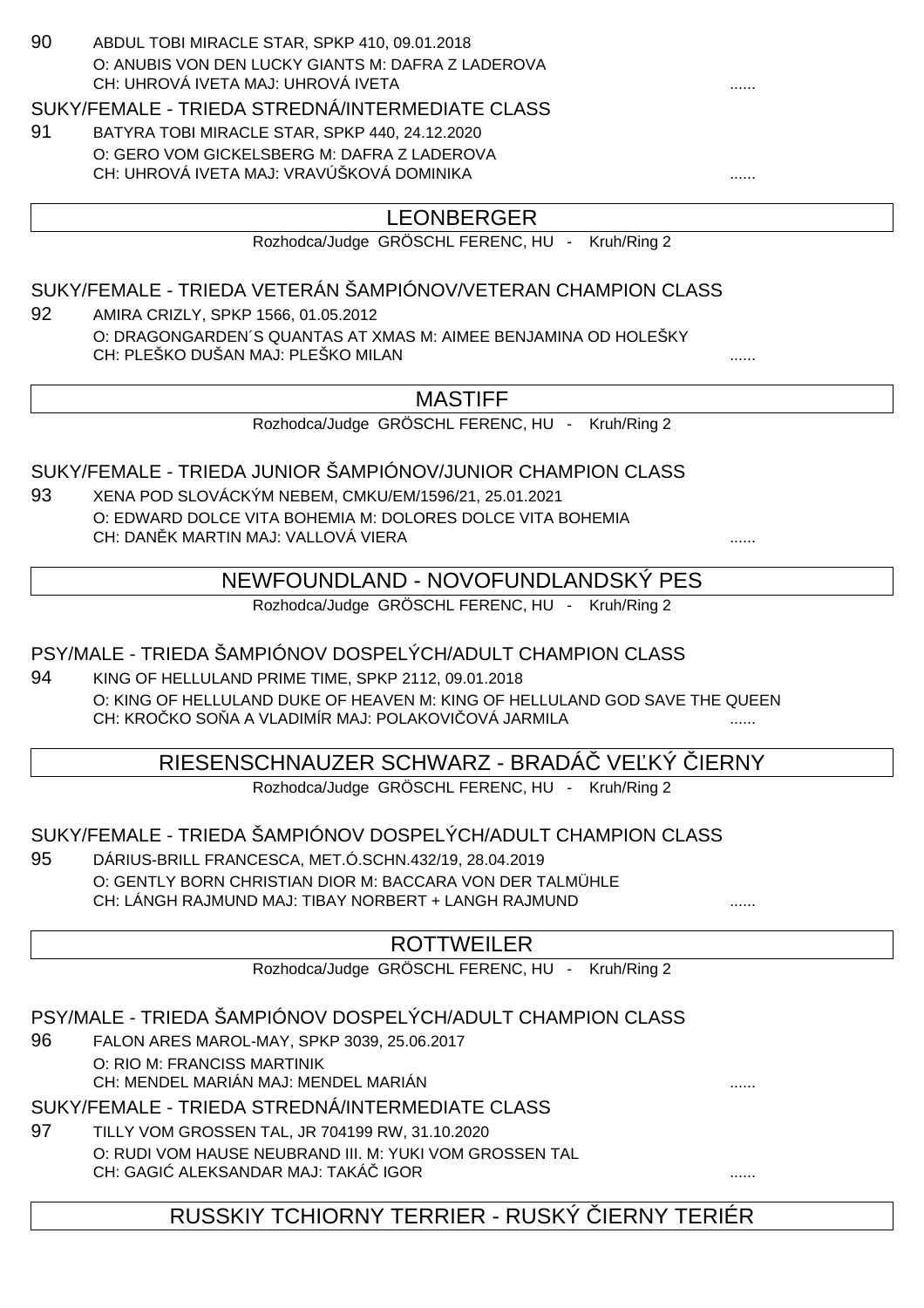#### PSY/MALE - TRIEDA JUNIOR ŠAMPIÓNOV/JUNIOR CHAMPION CLASS

98 VEGAS TER'AVALON, UKU.0501320, 30.10.2020 O: SHAMAN TER'AVALON M: BEDOVAYA DEVCHONKA TER'AVALON CH: LIUBNYTSKA OLENA MAJ: FOŁTA-NIEDZIELCZYK SABINA + ŁAGOWSKI ANDRZEJ

## SARPLANINAC - ŠARPLANINSKÝ PASTIERSKY PES

Rozhodca/Judge GRÖSCHL FERENC, HU - Kruh/Ring 2

## SUKY/FEMALE - TRIEDA ŠAMPIÓNOV DOSPELÝCH/ADULT CHAMPION CLASS

99 ARINA STARA GRYBLA, CMKU/JOS/3817/15, 26.04.2015 O: BARIN Z TERKY M: ONDA WERA ŠT - KOT NORTH CH: JEDLIČKA DANIEL MAJ: GRÓFOVÁ DIANA ......

SCHNAUZER PFEFFERSALZ - BRADÁ STREDNÝ KORENIE A SO

Rozhodca/Judge GRÖSCHL FERENC, HU - Kruh/Ring 2

### PSY/MALE - TRIEDA ŠAMPIÓNOV DOSPELÝCH/ADULT CHAMPION CLASS

100 KVIDO A FINTA F MORAVA, SPKP 1566, 28.04.2020 O: FRANK A FINTA F MORAVA M: GEENA ALARM BESKYD CH: BENEŠOVSKÁ JITKA MAJ: HARGAŠ PETER ......

## SCHNAUZER SCHWARZ - BRADÁ STREDNÝ JERNY

Rozhodca/Judge GRÖSCHL FERENC, HU - Kruh/Ring 2

#### PSY/MALE - TRIEDA STREDNÁ/INTERMEDIATE CLASS

101 GAUDEAMUS OD DALAJSKÉHO POTOKA, SPKP 1570, 13.09.2020 O: SANDOUR VOM TAL DER KONIGE M: WELL&EASY KLEO´S CH: KAPRÁLKOVÁ MARTINA MAJ: BÚRANOVÁ DANICA

SUKY/FEMALE - TRIEDA JUNIOR ŠAMPIÓNOV/JUNIOR CHAMPION CLASS

102 BEAUTY GIRL ALDIX, CMKU/KS/9929/21, 30.03.2021 O: CABALLERO OD DALAJSKÉHO POTOKA M: APASSIONATA OD DALAJSKÉHO POTOKA CH: MICHÁLKOVÁ ALICE MAJ: DANKOVÁ JELA

## SREDNEASIATSKAIA OVTCHARKA - STREDOÁZIJSKÝ OV IAK

Rozhodca/Judge GRÖSCHL FERENC, HU - Kruh/Ring 2

#### PSY/MALE - TRIEDA STREDNÁ/INTERMEDIATE CLASS

103 F´AGIR CHORASAN, SPKP 9292, 27.10.2020 O: AK-MAGASH MAZHOR DLYA SHAH-AZIM M: ZIMA CHORASAN FERUDUSH CH: VARGOVÁ DENISA MAJ: FABIANOVÁ BOŽENA

PSY/MALE - TRIEDA ŠAMPIÓNOV DOSPELÝCH/ADULT CHAMPION CLASS

- 104 DARSHAN EL SABUDZHAY TISAO, CMKU/SAO/4953/19, 04.01.2019 O: ROMANOVS ALABAJ NIZAR M: VIGARI DLYA TISAO CH: ŠÁTEKOVÁ LEONA MAJ: VASI RÓBERT
- 105 VIRAJ ZUL-KADAR, SPKP 8864, 09.11.2017 O: KHAN ORDA NABARD M: PRADA KARA-YULDUZ CH: BARANIUK MYKOLA MAJ: MIKÓCZI VLADIMÍR ......

SUKY/FEMALE - TRIEDA ŠAMPIÓNOV DOSPELÝCH/ADULT CHAMPION CLASS

106 ENIŠ IZ RUSKOG IZVORA, SPKP 9265, 05.12.2017 O: ARYSTAN ALGA M: VERONA IZ RUSKOG IZVORA CH: SIMIČ POLINA MAJ: SUPUKA PETER ......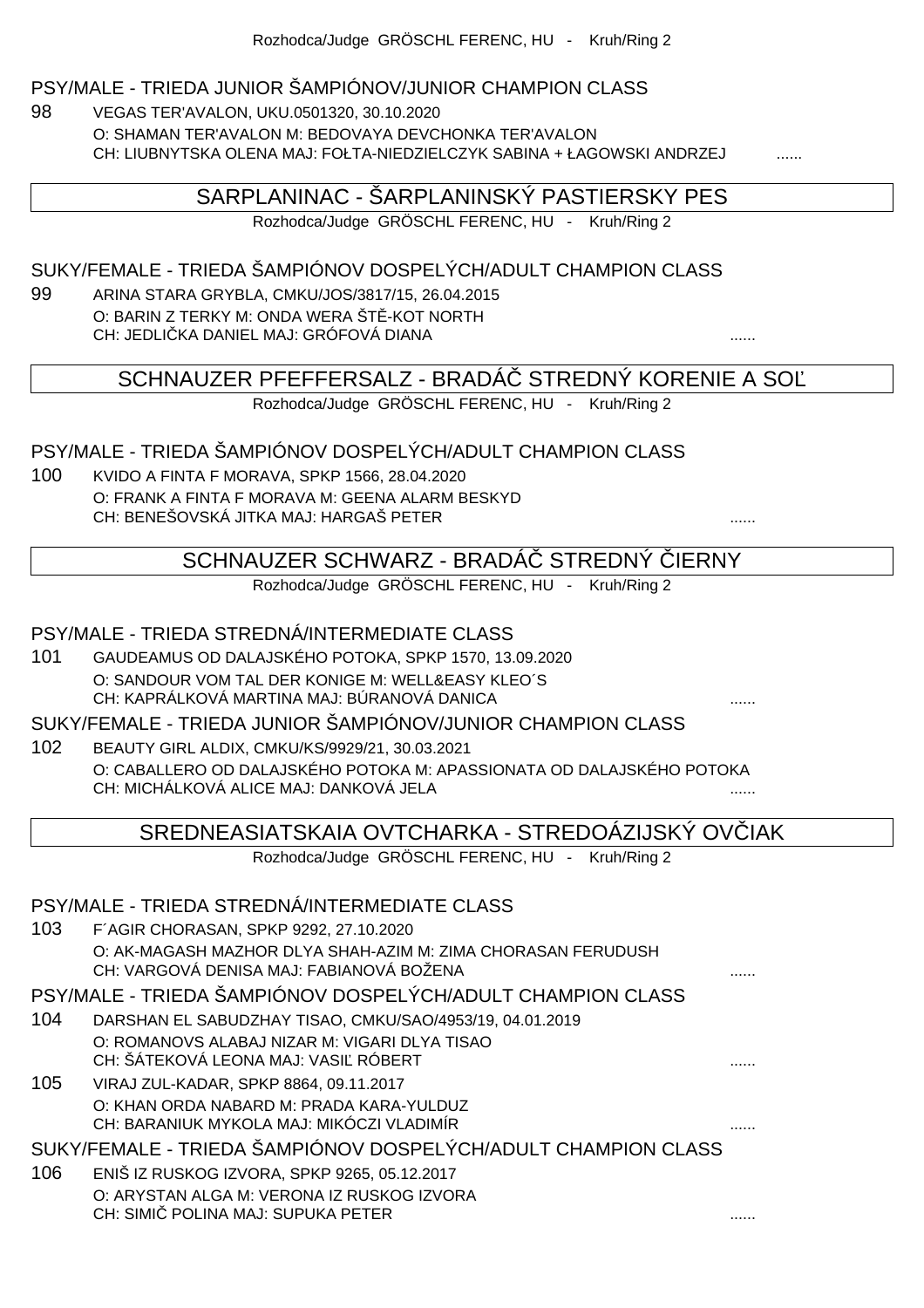# ST. BERNHARDSHUND LANGHAARIG - SVÄTOBERNARDSKÝ PES DLHOSRSTÝ

#### Rozhodca/Judge GRÖSCHL FERENC, HU - Kruh/Ring 2

PSY/MALE - TRIEDA ŠAMPIÓNOV DOSPELÝCH/ADULT CHAMPION CLASS

107 GUARDIAN ANGEL ELIŠČINO KRÁLOVSTVÍ, SPKP 906, 21.05.2019 O: JOKER OD STRÁŽCU HOR M: EVA OD STRÁŽCU HOR CH: VÁVROVÁ IVA MAJ: ŠAŠTINSKÁ PAULÍNA

| TOSA                                                                                                              |                   |
|-------------------------------------------------------------------------------------------------------------------|-------------------|
| Rozhodca/Judge GRÖSCHL FERENC, HU - Kruh/Ring 2                                                                   |                   |
| PSY/MALE - TRIEDA ŠAMPIÓNOV DOSPELÝCH/ADULT CHAMPION CLASS                                                        |                   |
| 108<br>AI-ASHURA KATSURO AZARIO, SPKP 265, 22.04.2018                                                             |                   |
| O: PAWS UP GENTA OD JANUSÓW M: HIDEKO MAZURSKI SAMURAJ<br>CH: JURASOVÁ TATIANA MAJ: URIŠ TOMÁŠ + JURASOVÁ TATIANA | .                 |
| SUKY/FEMALE - TRIEDA ŠAMPIÓNOV DOSPELÝCH/ADULT CHAMPION CLASS                                                     |                   |
| 109<br>CHERRY ASCHABEY, CMKU/TI/3098/20, 12.03.2020                                                               |                   |
| O: BARNABY BOY BAKASU KENNEL M: DZITSUMI YOKOZUNA YUSHA                                                           |                   |
| CH: MELKA PETR MAJ: HANDLÍ JAROSLAV                                                                               |                   |
| ZWERGSCHNAUZER PFEFFERSALZ - BRADA                                                                                | MALÝ KORENIE A SO |
| Rozhodca/Judge GRÖSCHL FERENC, HU -                                                                               | Kruh/Ring 2       |
|                                                                                                                   |                   |
| SUKY/FEMALE - TRIEDA STREDNÁ/INTERMEDIATE CLASS                                                                   |                   |
| 110<br>ROSSA THE KYLIE WILD RANE, SPKP 3064, 02.07.2020                                                           |                   |
| O: OLIVER KING ASTRONAUT M: THE KYLIE BEKY WILD RANE                                                              |                   |
| CH: ADAM -IAKOVÍ JURAJ A ANDREA MAJ: ÚRADNÍK MICHAL                                                               |                   |

ZWERGSCHNAUZER SCHWARZ - BRADÁ MALÝ JERNY

Rozhodca/Judge GRÖSCHL FERENC, HU - Kruh/Ring 2

SUKY/FEMALE - TRIEDA ŠAMPIÓNOV DOSPELÝCH/ADULT CHAMPION CLASS

111 AURA RAGENDORF, SPKP 3017, 24.09.2019 O: OFFSET REZLARK M: FELHIT ASMARA SUGAR WILD RANE CH: KESZELY MARCO MAJ: KESZELY MARCO ......

ZWERGSCHNAUZER SCHWARZ-SILBER - BRADÁ MALÝ JERNOSTRIEBORNÝ

Rozhodca/Judge GRÖSCHL FERENC, HU - Kruh/Ring 2

SUKY/FEMALE - TRIEDA STREDNÁ/INTERMEDIATE CLASS

112 ULLA SILVER BOHEMIA NESS, CMKU/2416/20, 07.07.2020 O: STADTLER'S DANCING IN THE DARK IN PRAGUE M: OLIVIA NELLA BOHEMIA NESS CH: KANIAKOVÁ JANA MAJ: ADAM IAKOVÁ ANDREA & MONIKA .......

skupina/group FCI - 3

## AIREDALE TERRIER

Rozhodca/Judge SEMAN PAVOL, SK - Kruh/Ring 3A

SUKY/FEMALE - TRIEDA ŠAMPIÓNOV DOSPELÝCH/ADULT CHAMPION CLASS

113 SUNNILY UNIVERSE OF UNITY, SPKP 1425, 25.07.2020 O: SAREDON BIG BROTHER M: SAREDON SWEETEST FEELING CH: HOZOVÁ PAVLA MAJ: JÓŽOVÁ NATAŠA ......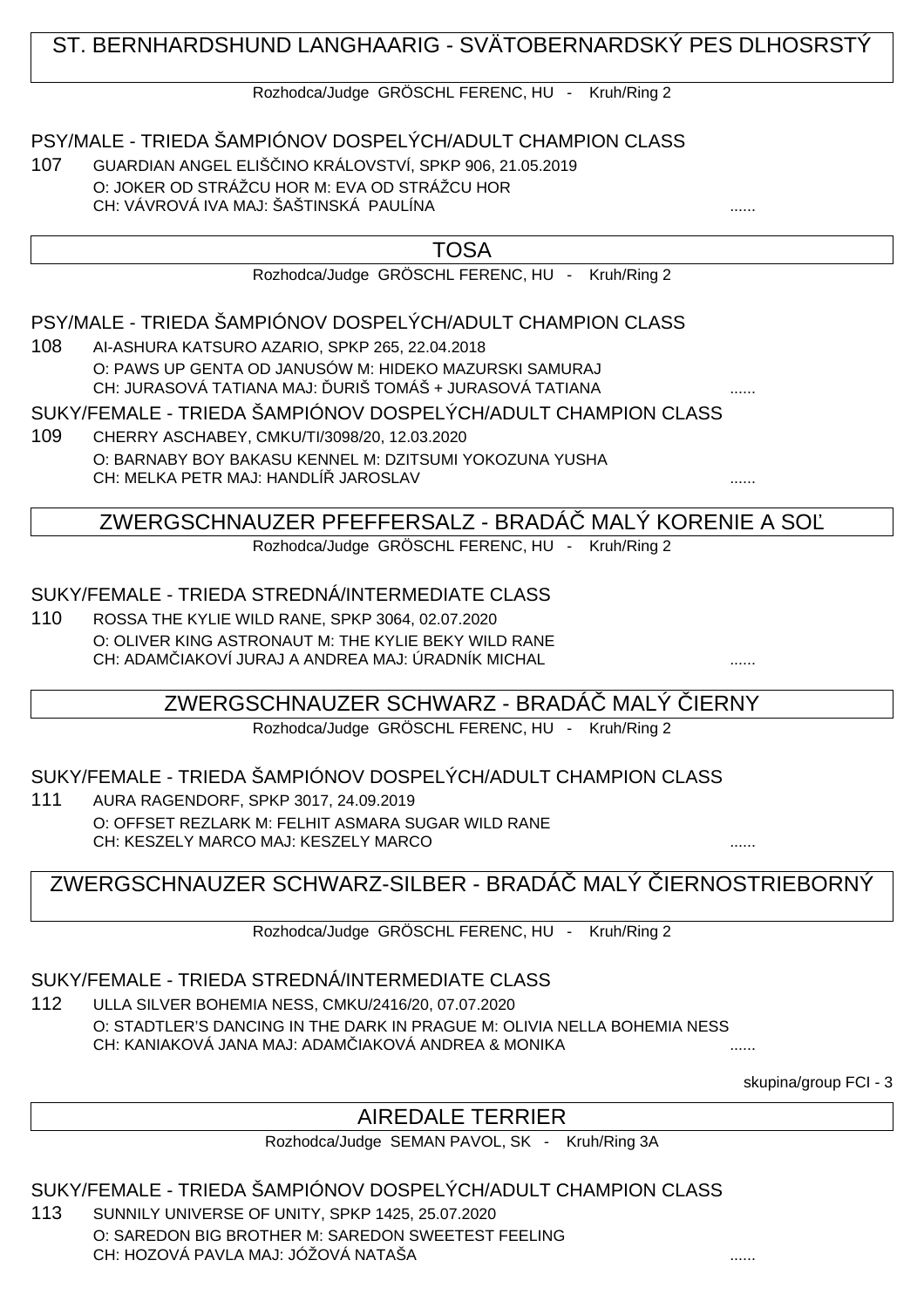## AMERICAN STAFFORDSHIRE TERRIER

Rozhodca/Judge SEMAN PAVOL, SK - Kruh/Ring 3A

|     | PSY/MALE - TRIEDA JUNIOR ŠAMPIÓNOV/JUNIOR CHAMPION CLASS                                                        |   |
|-----|-----------------------------------------------------------------------------------------------------------------|---|
| 114 | ANIKORD HOT PEPPER, PKR.III-92637, 11.11.2020                                                                   |   |
|     | O: MR APACH KING'S LINE M: ANIKORD ICING ON THE CAKE                                                            |   |
|     | CH: REZANENKO ANNA MAJ: KULESZA OSKAR                                                                           |   |
| 115 | SKYGLOWS LOCKED AWAY, SPKP 3660, 06.05.2021                                                                     |   |
|     | O: C'EST LA VIE DE MANDRAKA M: DIDI BLUE FIRE DIAMOND                                                           |   |
|     | CH: URGOŠOVÁ ERIKA MAJ: URGOŠOVÁ ERIKA                                                                          |   |
|     | PSY/MALE - TRIEDA STREDNÁ/INTERMEDIATE CLASS                                                                    |   |
| 116 | CAESAREO FOR GODDESS TOUCH, SPKP 3618, 29.07.2020                                                               |   |
|     | O: JC RING ANGELS IMPERATOR M: MEL DE CAN GUASCH                                                                |   |
|     | CH: IARIA SIMONE MAJ: IŠTOKOVÁ MARTINA + RÁCZOVÁ JANA                                                           |   |
|     | PSY/MALE - TRIEDA ŠAMPIÓNOV DOSPELÝCH/ADULT CHAMPION CLASS                                                      |   |
| 117 | CHAOS DE MANDRAKA, JR 712359 AST, 13.11.2019                                                                    |   |
|     | O: BUSTER SHINING FIELD LONG STEP M: FRANSTAL'S C'EST SI BON                                                    |   |
|     | CH: LOZI ŽELJKO MAJ: LOZI VIKTÓRIA                                                                              |   |
| 118 | MY GOLD STANDARD PRESBURG STAFF, SPKP 3183, 11.06.2018                                                          |   |
|     | O: CH MR RUMBA OF RED RUN HIGHWAY CHILE M: CH FAIRY TALE PRESBURG STAFF<br>CH: GRÉKOVÁ PETRA MAJ: GRÉKOVÁ PETRA |   |
| 119 | SKYGLOWS WILDER, SPKP 3194, 23.06.2018                                                                          |   |
|     | O: SKYGLOWS HIS MAJESTY M: SKYGLOWS GRATEFUL FOR LOVE                                                           |   |
|     | CH: URGOŠOVÁ ERIKA MAJ: ŠVECOVÁ TATIANA + MIKLOVI MILOŠ                                                         |   |
|     | SUKY/FEMALE - TRIEDA JUNIOR ŠAMPIÓNOV/JUNIOR CHAMPION CLASS                                                     |   |
| 120 | SKYGLOWS KISS FROM A ROSE, SPKP 3656, 02.05.2021                                                                |   |
|     | O: SKYGLOWS ZOOM M: SKYGLOWS BACK UP                                                                            |   |
|     | CH: URGOŠOVÁ ERIKA MAJ: MATURA KLÁRA + MATURA LEA                                                               |   |
|     | SUKY/FEMALE - TRIEDA VETERÁN ŠAMPIÓNOV/VETERAN CHAMPION CLASS                                                   |   |
| 121 | FAIRY TALE PRESBURG STAFF, SPKP 2478, 08.04.2013                                                                |   |
|     | O: ROYAL COURTS TIPIT Z CALVIN M: WILD CAT TIPIT Z HANKY                                                        |   |
|     | CH: GRÉKOVÁ PETRA MAJ: GRÉKOVÁ PETRA + GRÉK FILIP                                                               | . |

## BEDLINGTON TERRIER

Rozhodca/Judge SEMAN PAVOL, SK - Kruh/Ring 3A

SUKY/FEMALE - TRIEDA ŠAMPIÓNOV DOSPELÝCH/ADULT CHAMPION CLASS

122 QUEEN QUARTA GARDEN CALYPSA, SPKP 173, 05.12.2018 O: SÄFVAˇS SOMETHING BEAUTIFUL M: JAJLA GARDEN CALYPSA

CH: HRTÁNEK ROMAN MAJ: HRTÁNEK ROMAN

## BULL TERRIER

Rozhodca/Judge SEMAN PAVOL, SK - Kruh/Ring 3A

SUKY/FEMALE - TRIEDA ŠAMPIÓNOV DOSPELÝCH/ADULT CHAMPION CLASS

123 BRICKFIELD DIVING CATCH, SPKP 3576, 29.02.2020 O: CARANTHIR BUTEO M: BRICKFIELD BREAD & BUTTER CH: HORVÁTH TATIANA MAJ: PITTNEROVÁ JARMILA ......

## BULL TERRIER MINIATURE

Rozhodca/Judge SEMAN PAVOL, SK - Kruh/Ring 3A

PSY/MALE - TRIEDA ŠAMPIÓNOV DOSPELÝCH/ADULT CHAMPION CLASS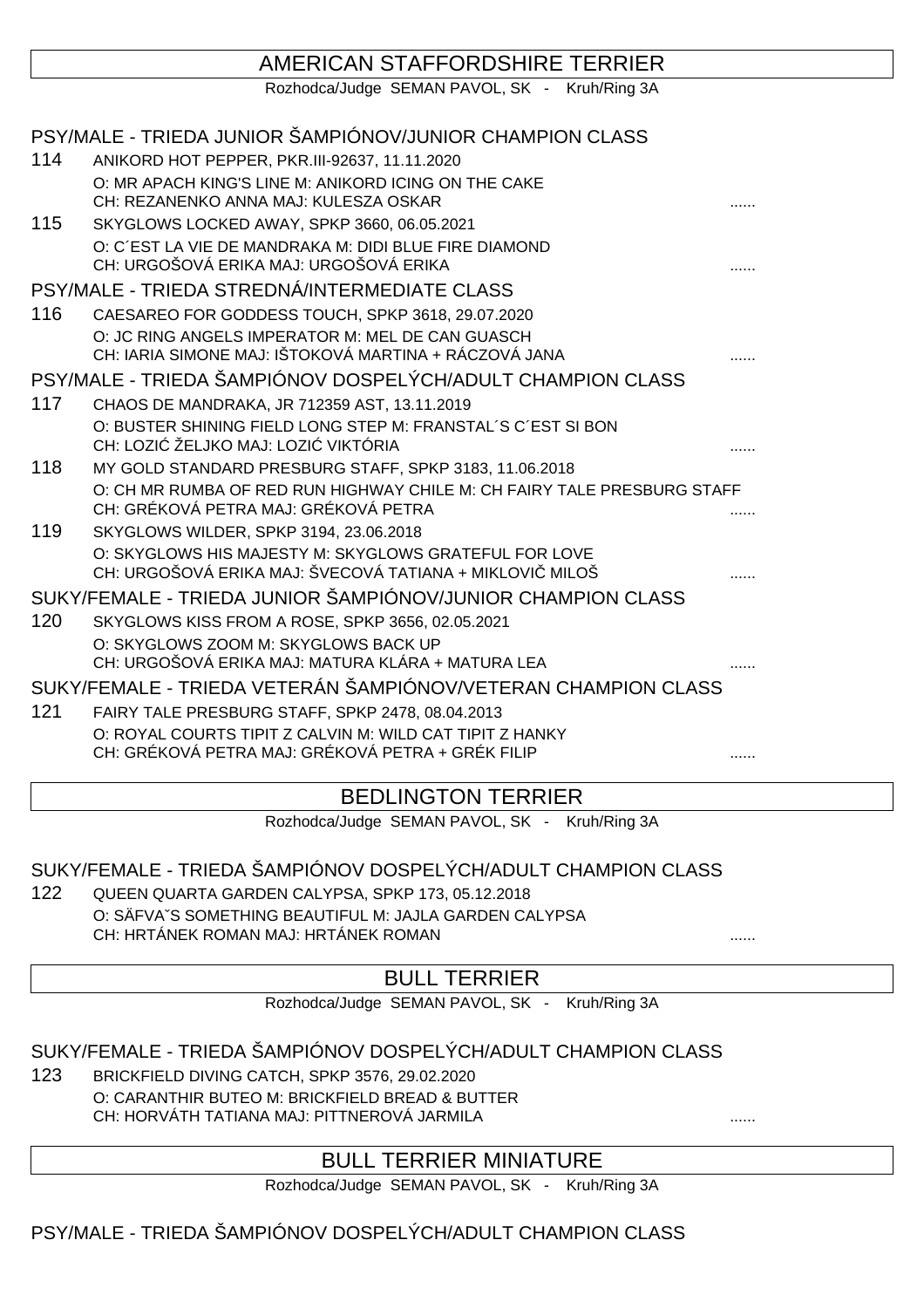124 FARRELL Z HUSITOVA KRAJE, CMKU/MBT/1031/17, 28.08.2017 O: BULLCREEKS BUSY BEING FABULOUS M: ENIGMA Z HUSITOVA KRAJE CH: FUKOVÁ JANA MAJ: PROŠKOVÁ ALEXANDRA

## CAIRN TERRIER

Rozhodca/Judge SEMAN PAVOL, SK - Kruh/Ring 3A

PSY/MALE - TRIEDA ŠAMPIÓNOV DOSPELÝCH/ADULT CHAMPION CLASS

125 CAIRNBERRY ALDRIDGE, SPKP 515, 30.08.2014 O: HJOHOO´S EXPRESS HJOURSELF M: SOLIPSE DIVINE BERRY CH: JOPKOVÁ MARKÉTA MAJ: GREGUŠ PETER + KADNÁROVÁ JANA ......

## FOX TERRIER SMOOTH (HLADKOSRSTÝ)

Rozhodca/Judge SEMAN PAVOL, SK - Kruh/Ring 3A

SUKY/FEMALE - TRIEDA ŠAMPIÓNOV DOSPELÝCH/ADULT CHAMPION CLASS

126 BETTY THE BREATH OF LIFE, SPKP 3070, 18.06.2019 O: LIPAN OD RYTÍ E MALOVCE M: SELMA OD RYTÍ E MALOVCE CH: BARTOŠOVÁ JARMILA MAJ: BARTOŠOVÁ JARMILA

### IRISH SOFT COATED WHEATEN TERRIER

Rozhodca/Judge SEMAN PAVOL, SK - Kruh/Ring 3A

#### PSY/MALE - TRIEDA VETERÁN ŠAMPIÓNOV/VETERAN CHAMPION CLASS

127 HOUSE OF SOFTY ORLANDO, CLP/SCT/580, 24.11.2011 O: SEAMROG NO MORE ROCK N ROLL M: EXTRA S YAHOO CH: RUDOLPH ULRIKE MAJ: ŠUBERTOVÁ PETRA ......

## JACK RUSSELL TERRIER

Rozhodca/Judge SEMAN PAVOL, SK - Kruh/Ring 3A

#### PSY/MALE - TRIEDA STREDNÁ/INTERMEDIATE CLASS

128 KOBE VOM SCHWARZWALD POLAND, PKR.III-90629, 30.06.2020 O: GROOMER ZIEMANN M: LASCALA ZIEMANN CH: FILIPECKA JOANNA MAJ: KOWALSKI ADRIAN

SUKY/FEMALE - TRIEDA ŠAMPIÓNOV DOSPELÝCH/ADULT CHAMPION CLASS

129 JACKANDFISH WILDFIRE, MET.JACK R.T.667/H/20, 18.03.2020 O: ARIKO KOYU CATTIVISSIMO ME M: VALERA'S SKYFALL CH: SERAFINI STEFANO MAJ: ZIEGLER GABOR + ZIEGLER ANNAMARIA

## KERRY BLUE TERRIER

Rozhodca/Judge SEMAN PAVOL, SK - Kruh/Ring 3A

SUKY/FEMALE - TRIEDA ŠAMPIÓNOV DOSPELÝCH/ADULT CHAMPION CLASS

130 SAIMI QUEEN WAPINI DVOMARO, CLP/KBT/2494, 06.07.2018 O: SHYLOCH STATEMENT M: NAREENE BLUE STAR DVOMARO CH: NETÍKOVÁ MARKÉTA MAJ: ROKOSOVÁ EVA

## SCOTTISH TERRIER

Rozhodca/Judge SEMAN PAVOL, SK - Kruh/Ring 3A

#### PSY/MALE - TRIEDA ŠAMPIÓNOV DOSPELÝCH/ADULT CHAMPION CLASS

131 STRETBOGI BLACK SAPPHIRE, CLP/ST/4181, 13.04.2018 O: FILISITE BRASH BLACK CARBONADO M: STRETBOGI SCHEHEREZADE NIGHT QUEEN CH: GADALOVA VERONIKA MAJ: POLÍVKOVÁ KAMILA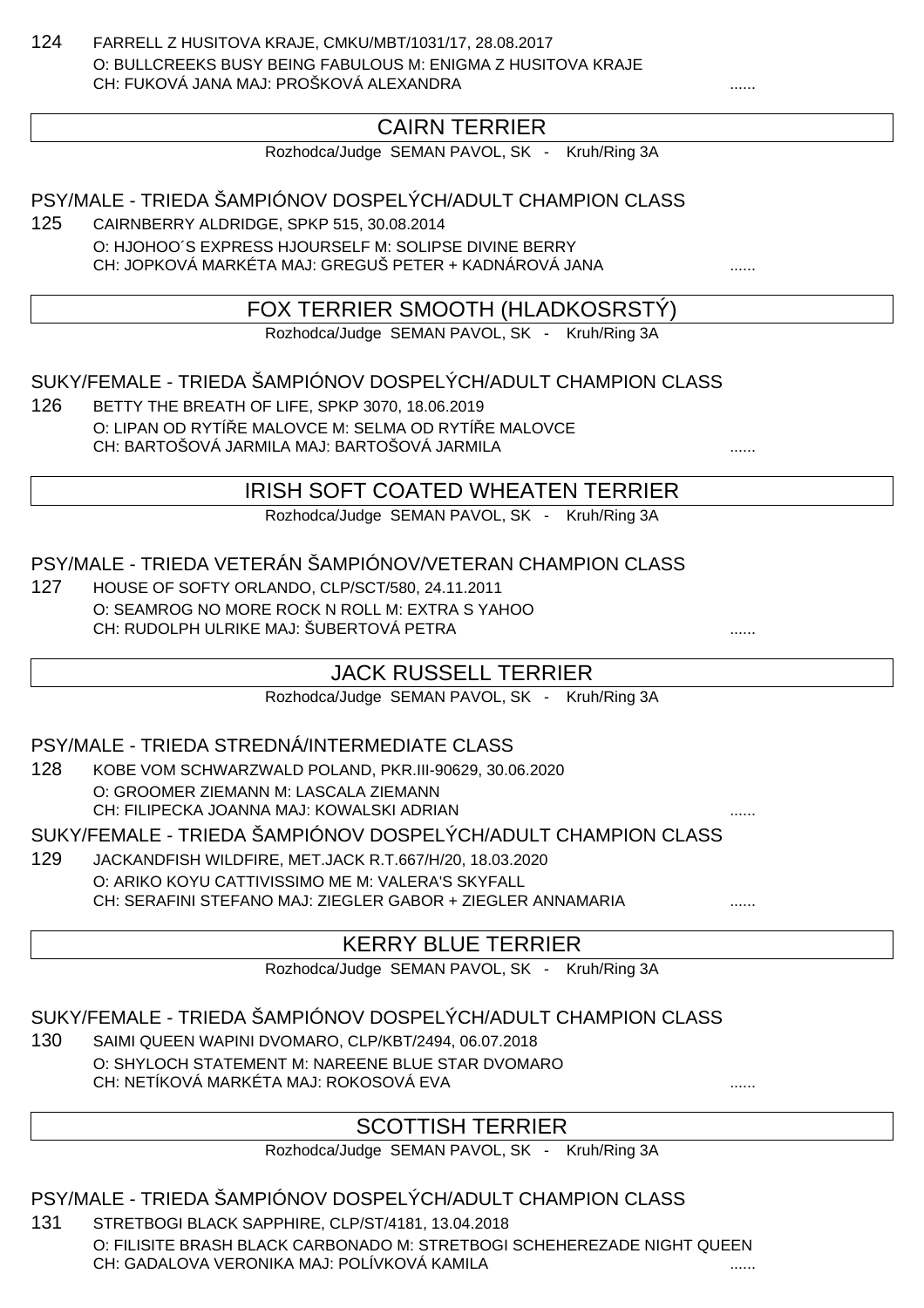## SEALYHAM TERRIER

Rozhodca/Judge SEMAN PAVOL, SK - Kruh/Ring 3A

PSY/MALE - TRIEDA JUNIOR ŠAMPIÓNOV/JUNIOR CHAMPION CLASS

132 ABADDON OD VESELÝ ANEŽKY, CLP/SET/256, 15.05.2021 O: GORAU PRAGUE SNOWDROP M: REGGAEDOG GLORY STAR CH: VESELÁ ALENA MAJ: POLÍVKOVÁ KAMILA + VESELÁ ALENA

## STAFFORDSHIRE BULL TERRIER

Rozhodca/Judge SEMAN PAVOL, SK - Kruh/Ring 3A

### PSY/MALE - TRIEDA JUNIOR ŠAMPIÓNOV/JUNIOR CHAMPION CLASS

133 APOLO DE LA BRIO BOLD, SPKP 1920, 10.02.2021 O: POLO DE LA FRANSIMO BOHEMIA M: LUMP SUM OF FRANSIMO BOHEMIA CH: ZAJONCOVÁ KATARÍNA MAJ: KUBALA ROMAN

PSY/MALE - TRIEDA ŠAMPIÓNOV DOSPELÝCH/ADULT CHAMPION CLASS

- 134 BLACK BAGHIR ERVI DOG, SPKP 1529, 24.06.2018 O: ANDREW LUCYSTAFF M: GEORGIA OF BULLY BOTTS CH: POLYÁKOVÁ EMÍLIA MAJ: ZELENÁKOVÁ NADEŽDA + LENGHARTOVÁ UBOSLAVA
- 135 JAMIE CRAZY MAGIC, SPKP 1546, 18.07.2018 O: GRINGO JARY'S FARM M: DAR CRAZY MAGIC CH: JADA ŠTEFAN MAJ: DUDI JOZEF

SUKY/FEMALE - TRIEDA JUNIOR ŠAMPIÓNOV/JUNIOR CHAMPION CLASS

136 AYRA BRIO BOLD, SPKP 1922, 10.02.2021 O: POLO DE LA FRANSIMO BOHEMIA M: LUMP SUM OF FRANSIMO BOHEMIA CH: ZAJONCOVÁ KATARÍNA MAJ: ZAJONCOVÁ KATARÍNA

SUKY/FEMALE - TRIEDA ŠAMPIÓNOV DOSPELÝCH/ADULT CHAMPION CLASS

137 ANGIE BLACK DEVIL BOHEMIA, CMKU/SBT/13312/19, 01.08.2019 O: MR. AMAZING MORAVIA LORD M: BELLATRIX RI-GADHARS CH: POSTLOVÁ MICHAELA MAJ: POSTLOVÁ MICHAELA

## WEST HIGHLAND WHITE TERRIER

Rozhodca/Judge SEMAN PAVOL, SK - Kruh/Ring 3A

## PSY/MALE - TRIEDA ŠAMPIÓNOV DOSPELÝCH/ADULT CHAMPION CLASS

138 WONDER WHY SUNSHINE CELEBRATION, PKR.III-84912, 17.06.2018 O: MAGIC MATISSE VOM MAERCHENGARTEN M: XTREME POKER FACE SUNSHINE CELEBRATION CH: KANÁSOVÁ MARTINA MAJ: FRONCZYK MAGDALENA

## YORKSHIRE TERRIER

Rozhodca/Judge SEMAN PAVOL, SK - Kruh/Ring 3A

|     | PSY/MALE - TRIEDA ŠAMPIÓNOV DOSPELÝCH/ADULT CHAMPION CLASS                                            |  |
|-----|-------------------------------------------------------------------------------------------------------|--|
| 139 | ENDLESS BLISS HARTFORD, CMKU/YT/09729/20, 10.09.2019                                                  |  |
|     | O: TOY SAVOY CHICAGO M: ENDLESS BLISS CHERRY BRAND<br>CH: BERSENEVA YULIA MAJ: LUKESOVÁ VENDULA       |  |
|     | SUKY/FEMALE - TRIEDA STREDNÁ/INTERMEDIATE CLASS                                                       |  |
| 140 | CONNIE BRILLIANT BON CHILLERO, CMKU/YT/09173/20, 08.06.2020                                           |  |
|     | O: HARRY POTTER ST ÍBRNÉ PÁNÍM: YOU ARE MARYLIN ST ÍBRNÉ PÁNÍ<br>CH: SPURNÁ ZDE KA MAJ: SPURNÁ ZDE KA |  |
| 141 | KARAMELKA ROYAL DAISY, SPKP 10008, 03.10.2020                                                         |  |
|     | O: AMETYST FORTUNA JORIKAS M: CAMBODIA ROYAL DAISY<br>CH: ŠIMKOVÁ DARINA MAJ: ERNOŠKO RUDOLF          |  |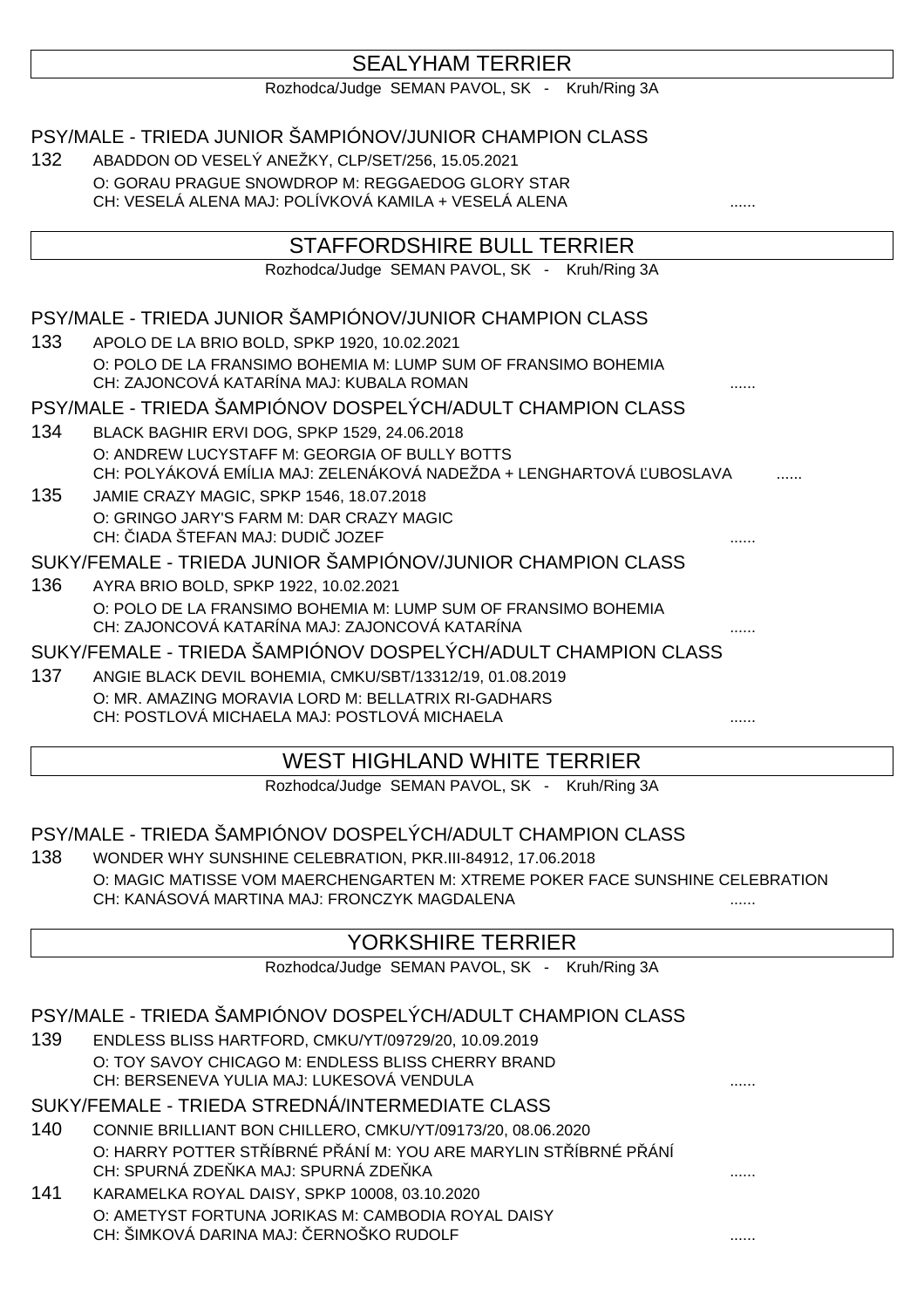#### DACHSHUND KURZHAAR - JAZVE ÍK HLADKOSRSTÝ

Rozhodca/Judge STAVIARSKA VIERA, SK - Kruh/Ring 4

#### SUKY/FEMALE - TRIEDA JUNIOR ŠAMPIÓNOV/JUNIOR CHAMPION CLASS

142 PROUD HUNTER KATANA, MET.RT.2579/21, 28.10.2020 O: PROUD HUNTER EASY RIDER M: PROUD HUNTER CHARDONAY CH: ATTILANE JULING MAJ: GLINIECKA JANA ......

DACHSHUND KURZHAAR KANINCHEN - JAZVE ÍK HLADKOSRSTÝ KRÁLICÍ

Rozhodca/Judge STAVIARSKA VIERA, SK - Kruh/Ring 4

#### PSY/MALE - TRIEDA ŠAMPIÓNOV DOSPELÝCH/ADULT CHAMPION CLASS

143 NARCYZ IZ OMSKOI KREPOSTI, PKR.IV-29744 KK, 21.10.2019 O: UHAR KUPETS IZ OMSKOI KREPOSTI M: MAKOVAYA SDOBA IZ OMSKOI KREPOSTI CH: GALKEVICH OXANA MAJ: WOLSKA AGNIESZKA ......

#### DACHSHUND KURZHAAR ZWERG - JAZVE ÍK HLADKOSRSTÝ TRPASLIÍ

Rozhodca/Judge STAVIARSKA VIERA, SK - Kruh/Ring 4

#### SUKY/FEMALE - TRIEDA ŠAMPIÓNOV DOSPELÝCH/ADULT CHAMPION CLASS

144 PICOLLO TECKEL WILD ROSE, SPKP 6744, 08.07.2019 O: PICOLLO TECKEL SOMERSET M: PICOLLO TECKEL ELLE GIRL CH: PIKUL EKATERINA S. MAJ: TATÁR NORA

### DACHSHUND LANGHAAR - JAZVE ÍK DLHOSRSTY

Rozhodca/Judge STAVIARSKA VIERA, SK - Kruh/Ring 4

#### PSY/MALE - TRIEDA VETERÁN ŠAMPIÓNOV/VETERAN CHAMPION CLASS

145 MARLEY Z CHOTÁRA, SPKP 7050, 17.01.2012 O: DERRICK DU CHENE DANIELE M: FORTUNA FA-DY CH: KOVÁ MARIÁN MAJ: MOLNÁROVÁ LUCIA + MOLNÁR DALIBOR .......

DACHSHUND LANGHAAR KANINCHEN - JAZVE ÍK DLHOSRSTÝ KRÁLIÍÍ

Rozhodca/Judge STAVIARSKA VIERA, SK - Kruh/Ring 4

#### PSY/MALE - TRIEDA JUNIOR ŠAMPIÓNOV/JUNIOR CHAMPION CLASS

146 HONEY HILL ADACAIS AUGUS, CLP/JTK/103207, 15.06.2021 O: ICH DELLA WINNER CANIS OF CZECH M: ICH ANDRÉS ADACAIS AUGUS CH: AUGUSTIN JOSEF MAJ: R ŽI KOVÁ SILVIE

PSY/MALE - TRIEDA VETERÁN ŠAMPIÓNOV/VETERAN CHAMPION CLASS

147 DELLA WINNER CANIS OF CZECH, CLP/JTK/83599, 16.05.2011 O: ICH WINNER DELLA CANTERANA M: CH BUFFY LEE CANIS OF CZECH CH: ŠMÍD JAN MAJ: R ŽI KOVÁ SILVIE

#### SUKY/FEMALE - TRIEDA ŠAMPIÓNOV DOSPELÝCH/ADULT CHAMPION CLASS

148 A THAL ANOMIS Z PROSECKÉ NORY, CLP/JTK/98425, 04.04.2019 O: ICONIC WINNER VOM MARGELCHOPF M: AMÁLKA ŠPAGETKA Z CHODOVSKÉ CH: HORÁČKOVÁ SIMONA MAJ: TICHÝ ŠTĚPÁN ......

## DACHSHUND LANGHAAR ZWERG - JAZVE ÍK DLHOSRSTÝ TRPASLIÍ

Rozhodca/Judge STAVIARSKA VIERA, SK - Kruh/Ring 4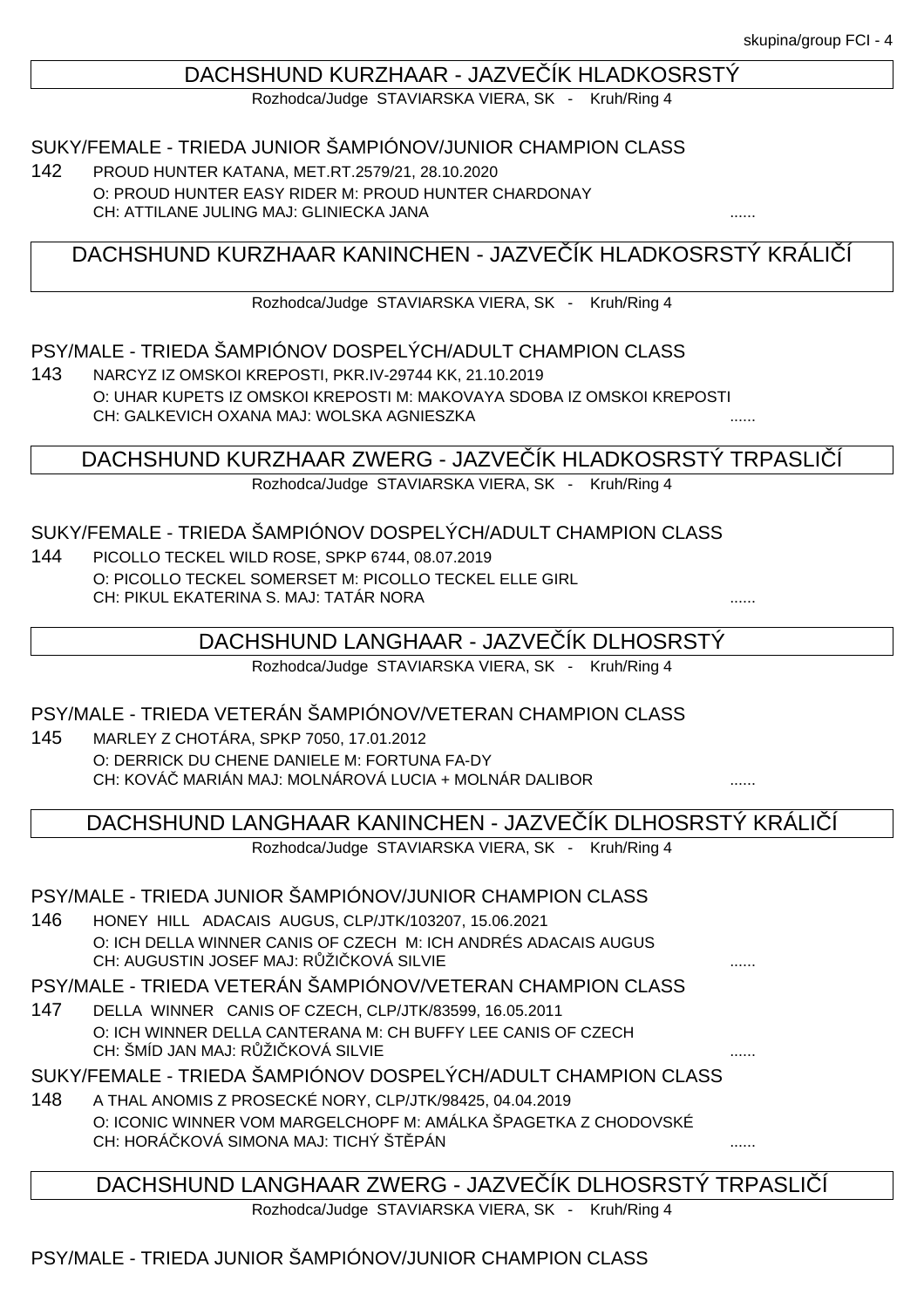| 149 | GORDIAS TEUKROS Z DISVORTU, SPKP 6961, 09.04.2021<br>O: ZORO Z LOPENICKÝCH KOPC M: DAYA DENETH FOREST ENGEL DIANETTE<br>CH: SVORE OVÁ TRUCOVÁ IVANA MAJ: NEMCOVÁ ADRIENA |                       |
|-----|--------------------------------------------------------------------------------------------------------------------------------------------------------------------------|-----------------------|
|     | PSY/MALE - TRIEDA ŠAMPIÓNOV DOSPELÝCH/ADULT CHAMPION CLASS                                                                                                               |                       |
| 150 | CHUCK NORRIS LUARAN, SPKP 6941, 27.04.2020                                                                                                                               |                       |
|     | O: ICONIC WINNER VOM MARGELCHOPF M: AISHA LUARAN                                                                                                                         |                       |
|     | CH: SÝKORA UBOŠ MAJ: RE NÝ FRANTIŠEK                                                                                                                                     |                       |
| 151 | ICONIC WINNER VOM MARGELCHOPF, CLP/JTK/92740, 27.01.2016                                                                                                                 |                       |
|     | O: ICH DELLA WINNER CANIS OF CZECH M: CH SHIRA VOM MARGELCHOPF<br>CH: VETSCH DORIS MAJ: R ŽI KOVÁ SILVIE                                                                 |                       |
|     | SUKY/FEMALE - TRIEDA STREDNÁ/INTERMEDIATE CLASS                                                                                                                          |                       |
| 152 | DISNEY MATKOV DVOR, SPKP 6956, 29.08.2020                                                                                                                                |                       |
|     | O: MY MINI MOLE TOKLARAMA'S M: SANAY GOLD MADEIRA                                                                                                                        |                       |
|     | CH: PASERINOVA ZUZANA MAJ: MALICHOVÁ BLANKA                                                                                                                              |                       |
|     | DACHSHUND RAUHHAAR - JAZVE IK HRUBOSRSTÝ                                                                                                                                 |                       |
|     | Rozhodca/Judge STAVIARSKA VIERA, SK - Kruh/Ring 4                                                                                                                        |                       |
|     |                                                                                                                                                                          |                       |
|     | PSY/MALE - TRIEDA STREDNÁ/INTERMEDIATE CLASS                                                                                                                             |                       |
| 153 | ELIOT Z DVORA NAD JAZEROM, SPKP 14735, 01.06.2020                                                                                                                        |                       |
|     | O: CASPER Z LOMCA M: BONITA Z DVORA NAD JAZEROM                                                                                                                          |                       |
|     | CH: FRIDRICH MICHAL MAJ: FRIDRICH MILAN                                                                                                                                  | .                     |
|     | DACHSHUND RAUHHAAR ZWERG - JAZVE IK HRUBOSRSTÝ TRPASLI                                                                                                                   |                       |
|     | Rozhodca/Judge STAVIARSKA VIERA, SK - Kruh/Ring 4                                                                                                                        |                       |
|     |                                                                                                                                                                          |                       |
|     | PSY/MALE - TRIEDA ŠAMPIÓNOV DOSPELÝCH/ADULT CHAMPION CLASS                                                                                                               |                       |
| 154 | ATOS PINKY LINE, SPKP 6790, 24.02.2018                                                                                                                                   |                       |
|     | O: FENDI LINE PRO-EURO M: KAYA YOPA                                                                                                                                      |                       |
|     | CH: PINKOVÁ SILVIA MAJ: BALÁŽ ROMAN                                                                                                                                      |                       |
|     | PSY/MALE - TRIEDA VETERÁN ŠAMPIÓNOV/VETERAN CHAMPION CLASS                                                                                                               |                       |
| 155 | FENDI LINE PRO-EURO, SPKP 6723, 21.06.2013                                                                                                                               |                       |
|     | O: MAGIK RAINBOW LENIN M: BEATRIX WITCH LINE PRO-EURO<br>CH: BROŽOVÁ PETRA MAJ: BALÁŽ ROMAN                                                                              |                       |
|     | SUKY/FEMALE - TRIEDA ŠAMPIÓNOV DOSPELÝCH/ADULT CHAMPION CLASS                                                                                                            |                       |
| 156 | AYRA KAMENNÉ MORIA, SPKP 6819, 14.12.2018                                                                                                                                |                       |
|     | O: DON CORLEONE OF ROSMERY DEL WANHELSING M: JOY YOPA<br>CH: POLÁKOVÁ KATARÍNA MAJ: KOS ANSKÁ VANDA                                                                      |                       |
| 157 | SHINE CHIC SHINE DEL WANHELSING, ROI 16/175127, 25.04.2016                                                                                                               |                       |
|     | O: THOR DEL WANHELSING M: SO FAR SO GOOD DEL WANHELSING                                                                                                                  |                       |
|     | CH: PASCARELLA GABRIEL MAJ: WILLIAMSON NINA + GRO HALL                                                                                                                   |                       |
|     |                                                                                                                                                                          |                       |
|     |                                                                                                                                                                          | skupina/group FCI - 5 |
|     | <b>AKITA</b>                                                                                                                                                             |                       |
|     | Rozhodca/Judge ŠIPKOVSKÝ MARTIN, SK - Kruh/Ring 3B                                                                                                                       |                       |
|     |                                                                                                                                                                          |                       |
|     | PSY/MALE - TRIEDA JUNIOR ŠAMPIÓNOV/JUNIOR CHAMPION CLASS                                                                                                                 |                       |
| 158 | GYOKURIN GO OODATE SANNOMARUSOU, JKC-JL-00044/22-0, 24.02.2021                                                                                                           |                       |
|     | O: TAMAHAGANE GO OODATE SANNOMARUSOU M: MARIN GO MINOKOKEISOU<br>CH: ANGEL ITAY MAJ: CAGAŠOVÁ JANA                                                                       |                       |
|     | PSY/MALE - TRIEDA ŠAMPIÓNOV DOSPELÝCH/ADULT CHAMPION CLASS                                                                                                               |                       |
| 159 | NORIYO GO KATOU BROTHERS, CMKU/AI/3983/-20/19, 21.08.2019                                                                                                                |                       |
|     |                                                                                                                                                                          |                       |

#### SUKY/FEMALE - TRIEDA STREDNÁ/INTERMEDIATE CLASS

O: KANNARI NO RYUU GO KANNARISOU M: AWA KAREN GO JR. MATSUNAGA

CH: KATO AIKI MAJ: CAGAŠOVÁ JANA ......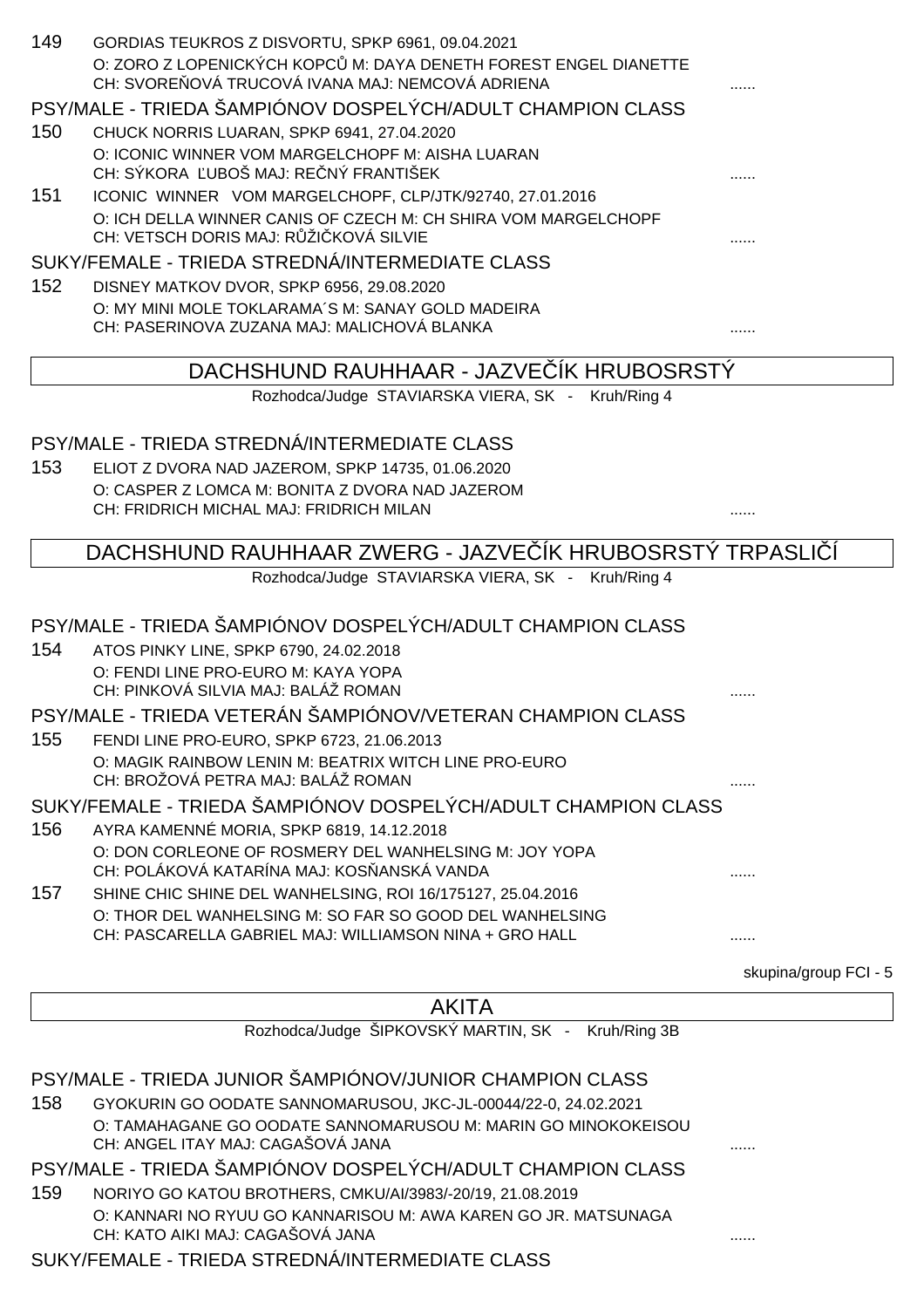#### 160 BYAKUREIHIME GO KEN'ICHI AI, CMKU/AI/3988/20, 08.12.2020 O: TENZANRYUU GO MURASAKISOU M: WAKESHIMA SAKURA NO SONO CH: CAGAŠOVÁ JANA MAJ: CAGAŠOVÁ JANA

#### SUKY/FEMALE - TRIEDA ŠAMPIÓNOV DOSPELÝCH/ADULT CHAMPION CLASS

161 AKEMI GO DI CASA SAPORITO, CMKU/AI/3669/-19/18, 15.12.2018 O: KUNIOMARU GO M: NAO GO DI CASA SAPORITO CH: SAPORITO ANTONINO MAJ: CAGAŠOVÁ JANA ......

## ALASKAN MALAMUTE - ALJAŠSKÝ MALAMUT

Rozhodca/Judge ŠIPKOVSKÝ MARTIN, SK - Kruh/Ring 3B

### PSY/MALE - TRIEDA ŠAMPIÓNOV DOSPELÝCH/ADULT CHAMPION CLASS

162 GUNJY´S MAGIC MALS STARCH, HR 10862 AM, 18.09.2017 O: EROS HAJNDBERG´S ALASKAN MALAMUTES M: BLESSED STAR NORTHERN SUNRISE CH: BOROZAN SVJETLANA MAJ: ENGEL JANKA

## AMERICAN AKITA - AMERICKÁ AKITA

Rozhodca/Judge ŠIPKOVSKÝ MARTIN, SK - Kruh/Ring 3B

#### SUKY/FEMALE - TRIEDA STREDNÁ/INTERMEDIATE CLASS

163 AKIRA Z OLEXOVHO DVORA, SPKP 636, 19.09.2020 O: BAROUNS DASTAN BLADE M: REDIENT ELECTRA AT OLEXAS CH: OLEXA ŠTEFAN MAJ: ROSA UBOŠ

### BASENJI

Rozhodca/Judge ŠIPKOVSKÝ MARTIN, SK - Kruh/Ring 3B

#### PSY/MALE - TRIEDA STREDNÁ/INTERMEDIATE CLASS

164 ARIES OFINDORO, PKR.V-32010, 08.12.2020 O: WANYIKA MAALIK M: GOLDLAY WARRIOR OF BURUDIKA CH: LIGOCKA ZUZANNA MAJ: LIGOCKA ZUZANNA ......

PSY/MALE - TRIEDA ŠAMPIÓNOV DOSPELÝCH/ADULT CHAMPION CLASS

165 WILD THINGS HAKUNA MATATA HERCULES, ROI 18/47221, 19.01.2018 O: ENIGMA WALKING THE RED CARPET M: ARLETTE CH: FERRINI MAURIZIO MAJ: FERRINI MAURIZIO ......

#### CIRNECO DELL´ETNA

Rozhodca/Judge ŠIPKOVSKÝ MARTIN, SK - Kruh/Ring 3B

PSY/MALE - TRIEDA ŠAMPIÓNOV DOSPELÝCH/ADULT CHAMPION CLASS

166 SILVENTO ORION, CLP/CE/28, 27.04.2020 O: HADRANENSIS TOTO M: CRETA DEL GELSO BIANCO CH: STAKHORSKA ALINA MAJ: KOLÁ KOVÁ EVA

# DEUTSCHER KLEINSPITZ NEUFARBEN - NEMECKÝ ŠPIC MALÝ NOVÉ FARBY

Rozhodca/Judge ŠIPKOVSKÝ MARTIN, SK - Kruh/Ring 3B

#### PSY/MALE - TRIEDA ŠAMPIÓNOV DOSPELÝCH/ADULT CHAMPION CLASS

- 167 BÁN-BONCIDA GREGOR, SPKP 1620, 18.01.2018 O: ROYAL PROUD IZ ZOLOTOGO SUNDUCHKA M: IMPERIUM OF HAPPINESS GRAND ROSE CH: BARANYAI ANNA MAJ: BUŠINSKÝ MARIÁN ......
- 168 G-ATHOS IM-KA, SPKP 1604, 30.06.2018 O: NICE ALLIN I K M: GITA MARIADOLF CH: SOPKO PETER MAJ: SOPKO PETER + SOPKO HANA ......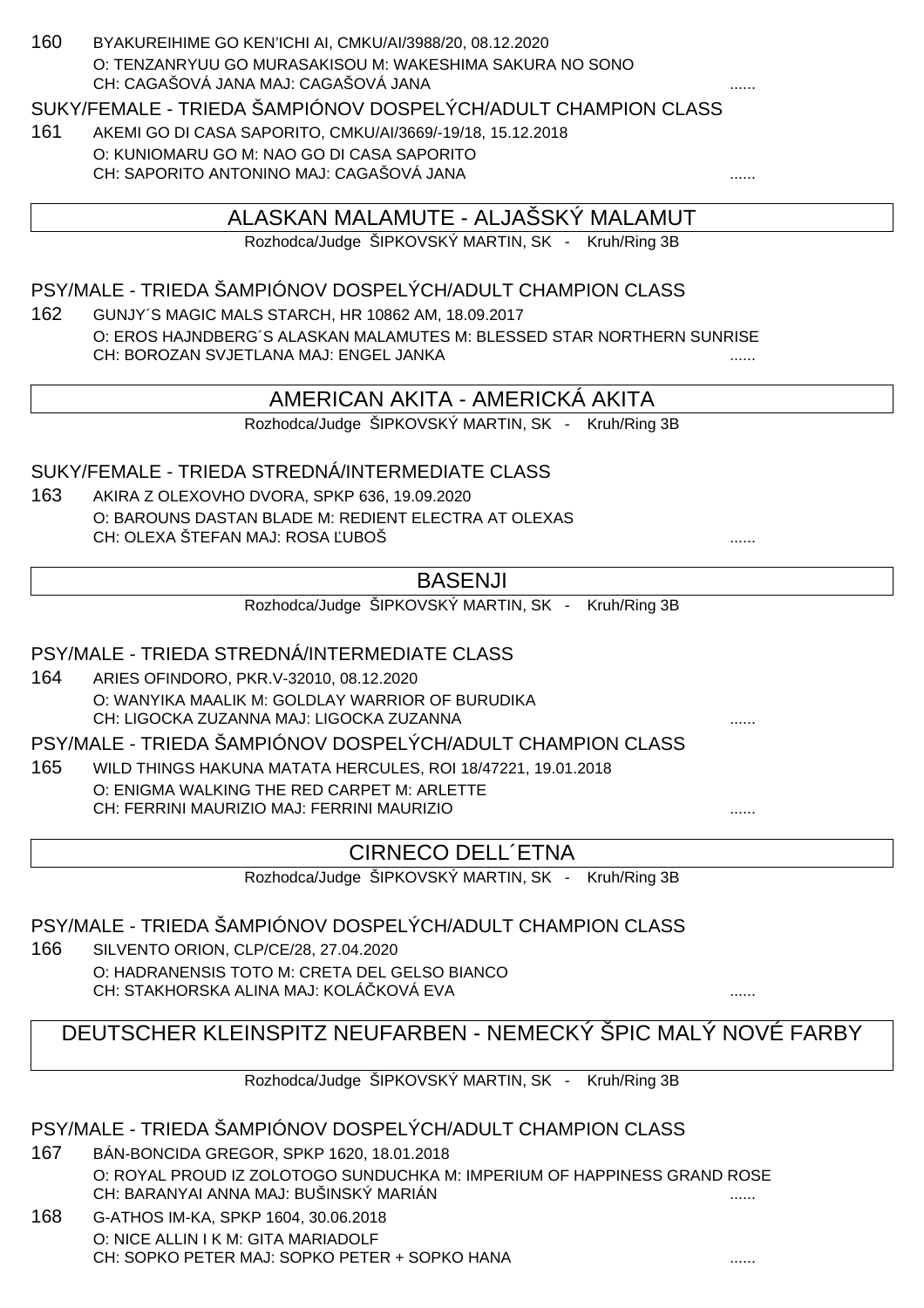|     | SUKY/FEMALE - TRIEDA STREDNÁ/INTERMEDIATE CLASS                                                            |   |  |
|-----|------------------------------------------------------------------------------------------------------------|---|--|
| 169 | I LOVE YOU MINNIE ME FLUFFY HONEY, SPKP 2105, 14.10.2020                                                   |   |  |
|     | O: NICOLLAS ARAMGAD M: CAMILLA MEISEHOF                                                                    |   |  |
|     | CH: BUŠINSKÝ MARIÁN MAJ: BUŠINSKÝ MARIÁN + BUŠINSKÁ ZUZANA                                                 |   |  |
|     | SUKY/FEMALE - TRIEDA ŠAMPIÓNOV DOSPELÝCH/ADULT CHAMPION CLASS                                              |   |  |
| 170 | G-ARIA IM-KA, SPKP 1605, 30.06.2018                                                                        |   |  |
|     | O: NICE ALLIN I K M: GITA MARIADOLF                                                                        |   |  |
|     | CH: SOPKO PETER MAJ: SOPKO PETER + SOPKO HANA                                                              |   |  |
|     | SUKY/FEMALE - TRIEDA VETERÁN ŠAMPIÓNOV/VETERAN CHAMPION CLASS                                              |   |  |
| 171 | COMTESA HARMONIE TLAPEK, SPKP 922, 24.04.2013                                                              |   |  |
|     | O: DAMASCUSROAD HENRI BY THE SEA M: KRISPIE VON KUKUKSHOF<br>CH: SCHMIDTOVÁ V RA MAJ: BERNÁT PATRIK        |   |  |
|     |                                                                                                            |   |  |
|     | DEUTSCHER KLEINSPITZ SCHWARZ-BRAUN - NEMECKÝ ŠPIC MALÝ IERNY A                                             |   |  |
|     | <b>HNEDY</b>                                                                                               |   |  |
|     | Rozhodca/Judge ŠIPKOVSKÝ MARTIN, SK - Kruh/Ring 3B                                                         |   |  |
|     |                                                                                                            |   |  |
|     | PSY/MALE - TRIEDA ŠAMPIÓNOV DOSPELÝCH/ADULT CHAMPION CLASS                                                 |   |  |
| 172 | AJABU ELWIS SAMURAY HATTORI HANZO, CMKU/NS/17288/20, 22.05.2020                                            |   |  |
|     | O: RUS HAUS VORHUT CRISTOFORO COLOMBO M: XANTIPI HARMONIE TLAPEK                                           |   |  |
|     | CH: FLEISCHMAN JOSEF MAJ: T HLOVÁ PETRA                                                                    | . |  |
|     | DEUTSCHER MITTELSPITZ NEUFARBEN - NEMECKÝ ŠPIC STREDNÝ NOVÉ FARBY                                          |   |  |
|     |                                                                                                            |   |  |
|     | Rozhodca/Judge ŠIPKOVSKÝ MARTIN, SK - Kruh/Ring 3B                                                         |   |  |
|     |                                                                                                            |   |  |
|     | PSY/MALE - TRIEDA ŠAMPIÓNOV DOSPELÝCH/ADULT CHAMPION CLASS                                                 |   |  |
| 173 | CIRRUS RAPIDAMENTE, PKR.V-27281, 13.02.2018                                                                |   |  |
|     | O: LITTLE LEO KRISANDA M: XANDRA Z LEJANCU                                                                 |   |  |
|     | CH: TOMKIEWICZ ANDRZEJ MAJ: STRELCHENKO MARYNA                                                             |   |  |
|     | DEUTSCHER ZWERGSPITZ (POMERANIAN) - NEMECKÝ ŠPIC TRPASLI                                                   |   |  |
|     | (POMERANIAN)                                                                                               |   |  |
|     | Rozhodca/Judge ŠIPKOVSKÝ MARTIN, SK - Kruh/Ring 3B                                                         |   |  |
|     |                                                                                                            |   |  |
|     | PSY/MALE - TRIEDA JUNIOR ŠAMPIÓNOV/JUNIOR CHAMPION CLASS                                                   |   |  |
| 174 | WILLY ORANŽOVÁ KULI KA, CMKU/NS/17945/21, 03.05.2021                                                       |   |  |
|     | O: WILLIAM ARAMGAD M: AFFINA PALLADA IZ ZOLOTOGO SUNDUCHKA                                                 |   |  |
|     | CH: TOMÁŠOVÁ IVETA MAJ: ROHAL-ILKIV MIROSLAVA                                                              |   |  |
|     | PSY/MALE - TRIEDA STREDNÁ/INTERMEDIATE CLASS                                                               |   |  |
| 175 | HONZÍK POM REJNA, SPKP 2078, 23.10.2020                                                                    |   |  |
|     | O: KOLIBRIPOM ALEX MAQUEEN M: OXANA JESSICA REJNA<br>CH: OLÁHOVÁ EDITA MAJ: JANUŠKOVÁ IVANA                |   |  |
|     | PSY/MALE - TRIEDA ŠAMPIÓNOV DOSPELÝCH/ADULT CHAMPION CLASS                                                 |   |  |
|     |                                                                                                            |   |  |
| 176 | GRAND IZ RUZY ORIENT EXPRESS, RKF 5504603, 29.10.2018<br>O: FINCH REAL MCOY M: GRAND IZ RUZY USIAL BE STAR |   |  |
|     | CH: EMALIANOVA LIA MAJ: OLÁHOVÁ EDITA                                                                      |   |  |
|     | SUKY/FEMALE - TRIEDA ŠAMPIÓNOV DOSPELÝCH/ADULT CHAMPION CLASS                                              |   |  |
| 177 | BELLISSIMA POM REJNA, SPKP 1674, 23.10.2018                                                                |   |  |
|     | O: LEANTO PIERRE RICHARD M: OXANA JESSICA REJNA                                                            |   |  |
|     | CH: OLÁHOVÁ EDITA MAJ: OLÁHOVÁ EDITA                                                                       |   |  |
|     |                                                                                                            |   |  |
|     | <b>HOKKAIDO</b>                                                                                            |   |  |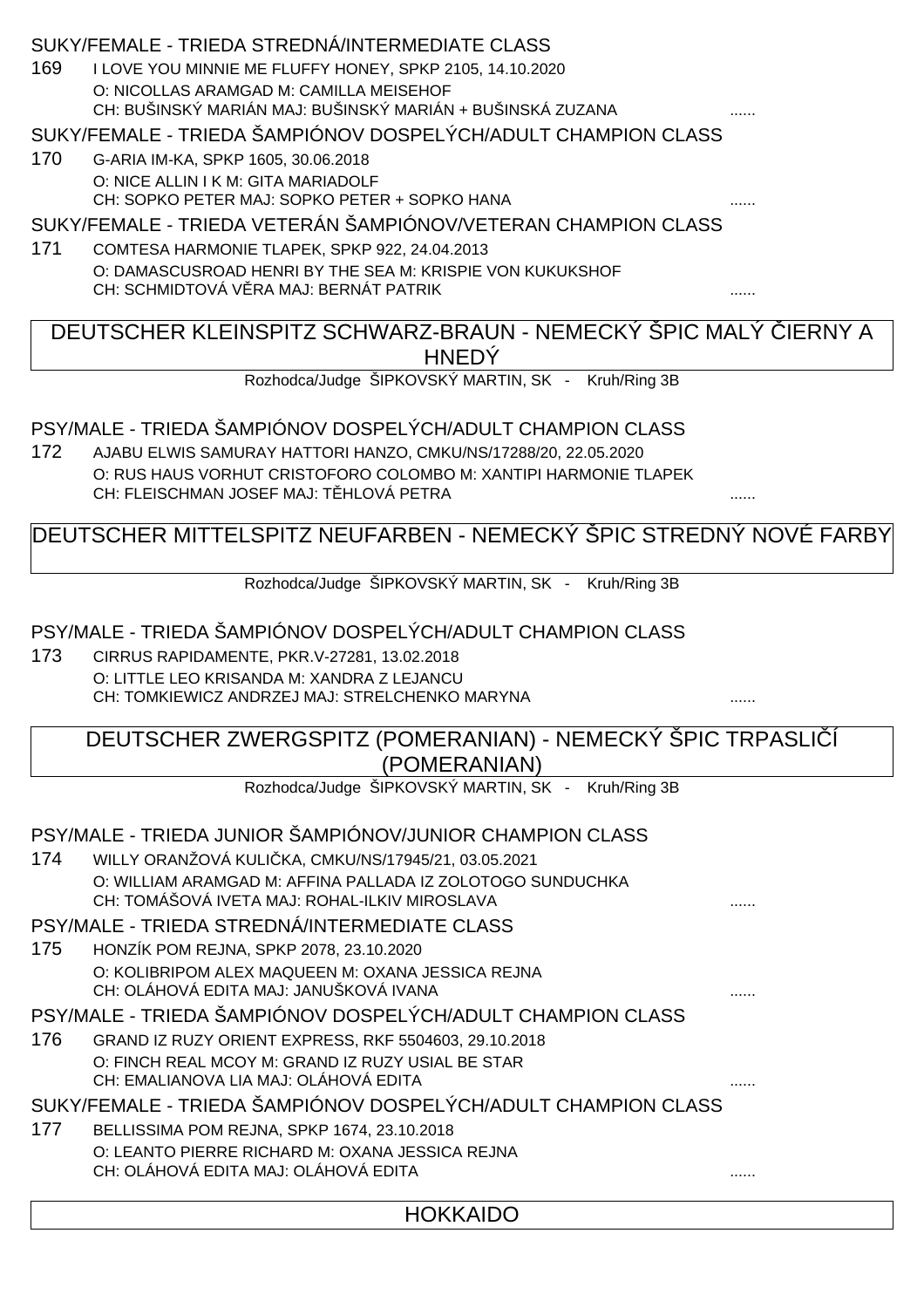#### PSY/MALE - TRIEDA ŠAMPIÓNOV DOSPELÝCH/ADULT CHAMPION CLASS

178 CHIEF TOKUGAWA TSUNAYOSI, CMKU/HOK/109/-20/19, 27.10.2019 O: AKAI HANA E'IOSHIHIRO M: CANIS LUPUS SPIRITUS CHRISTALL CH: LEBEDYNSKA OLENA MAJ: HOCHMANN SIMONA

PODENCO IBICENCO ROUGH HAIRED - IBIZSKÝ CHRT HRUBOSRSTÝ

Rozhodca/Judge ŠIPKOVSKÝ MARTIN, SK - Kruh/Ring 3B

#### PSY/MALE - TRIEDA ŠAMPIÓNOV DOSPELÝCH/ADULT CHAMPION CLASS

179 WOLF DE LA SIERRA DE AVILA, SPKP RG 59, 15.05.2020 O: LISTO DE LA SIERRA DE AVILA M: LISTA DE LA SIERRA DE AVILA CH: GARCIA SANCHEZ ARTURO MAJ: KAMENÁROVÁ MICHAELA ......

|     | <b>SAMOYED</b>                                                                                                    |  |
|-----|-------------------------------------------------------------------------------------------------------------------|--|
|     | Rozhodca/Judge ŠIPKOVSKÝ MARTIN, SK - Kruh/Ring 3B                                                                |  |
|     | PSY/MALE - TRIEDA JUNIOR ŠAMPIÓNOV/JUNIOR CHAMPION CLASS                                                          |  |
| 180 | ENCHANTING ELECTION ORLEANSNOW, SPKP 965, 13.03.2021                                                              |  |
|     | O: RADOST ZHIZNI GALACTIX M: ZODIAC VIRGIN ORLEANSNOW<br>CH: LUXOVÁ MARCELA MAJ: JAN OVI OVÁ MIRIAM               |  |
|     | PSY/MALE - TRIEDA STREDNÁ/INTERMEDIATE CLASS                                                                      |  |
| 181 | LUCKY LOVE BE MINE, RKF 6054505, 17.11.2020                                                                       |  |
|     | O: DE VILLAODON ZACKARY M: RADOST ZHIZNI YANIKA<br>CH: OZHEGOVA OLGA MAJ: GALLYOVÁ LAURA                          |  |
|     | PSY/MALE - TRIEDA ŠAMPIÓNOV DOSPELÝCH/ADULT CHAMPION CLASS                                                        |  |
| 182 | MOMO MATHIAS AIASKIMA, SPKP 643, 19.05.2017                                                                       |  |
|     | O: KAMERON KIRK WINTER QUEEN M: GRACEKELLY AIASKIMA<br>CH: PEŠKOVÁ ALENA MAJ: JÁNOŠÍKOVÁ MARTINA                  |  |
| 183 | THE UNIQUE TWIGLIGHT ORLEANSNOW, SPKP 667, 27.07.2017                                                             |  |
|     | O: KLAJOKLIU ŠUO YOU ROCK MY WORLD M: KIDDY KATRIN KATIE ORLEANSNOW<br>CH: LUXOVÁ MARCELA MAJ: PETRUŠOVÁ VERONIKA |  |
|     | SUKY/FEMALE - TRIEDA STREDNÁ/INTERMEDIATE CLASS                                                                   |  |
| 184 | DESTINA DESPIERTAS LA TORRE ROJA, SPKP 914, 25.10.2020                                                            |  |
|     | O: AKLARO LORD MAXIAN M: DAYDREAM DAKOTA XSARA'S HOPE<br>CH: PETRUŠOVÁ VERONIKA MAJ: PETRUŠOVÁ VERONIKA           |  |
|     | SUKY/FEMALE - TRIEDA ŠAMPIÓNOV DOSPELÝCH/ADULT CHAMPION CLASS                                                     |  |
| 185 | EVELYN WHITE BEAUTY OF SVIDNIK, SPKP 776, 07.09.2019                                                              |  |
|     | O: DAYDREAM DALLAS XSARA'S HOPE M: DORIS WHITE BEAUTY OF SVIDNIK<br>CH: GIBOVÁ ANNA MAJ: KREMPASKÁ VIKTÓRIA       |  |
|     |                                                                                                                   |  |

### **SHIBA**

Rozhodca/Judge ŠIPKOVSKÝ MARTIN, SK - Kruh/Ring 3B

## PSY/MALE - TRIEDA ŠAMPIÓNOV DOSPELÝCH/ADULT CHAMPION CLASS 186 G-AKIKO DORBRUMIA, SPKP 483, 09.10.2019 O: AKARYU INCIPITA VITA M: BORA DORBRUMIA CH: DEDIK PETER MAJ: REVÁK MARTIN ...... SUKY/FEMALE - TRIEDA STREDNÁ/INTERMEDIATE CLASS 187 INARI SANYU ANVIJO, SPKP 603, 11.11.2020 O: KOUMI NO HOMOREMARU GO SANUKI MIZUMOTOSOU M: VERVA GO ANVIJO CH: ANOV IN JOZEF MAJ: ECHOVI LUKÁŠ SUKY/FEMALE - TRIEDA ŠAMPIÓNOV DOSPELÝCH/ADULT CHAMPION CLASS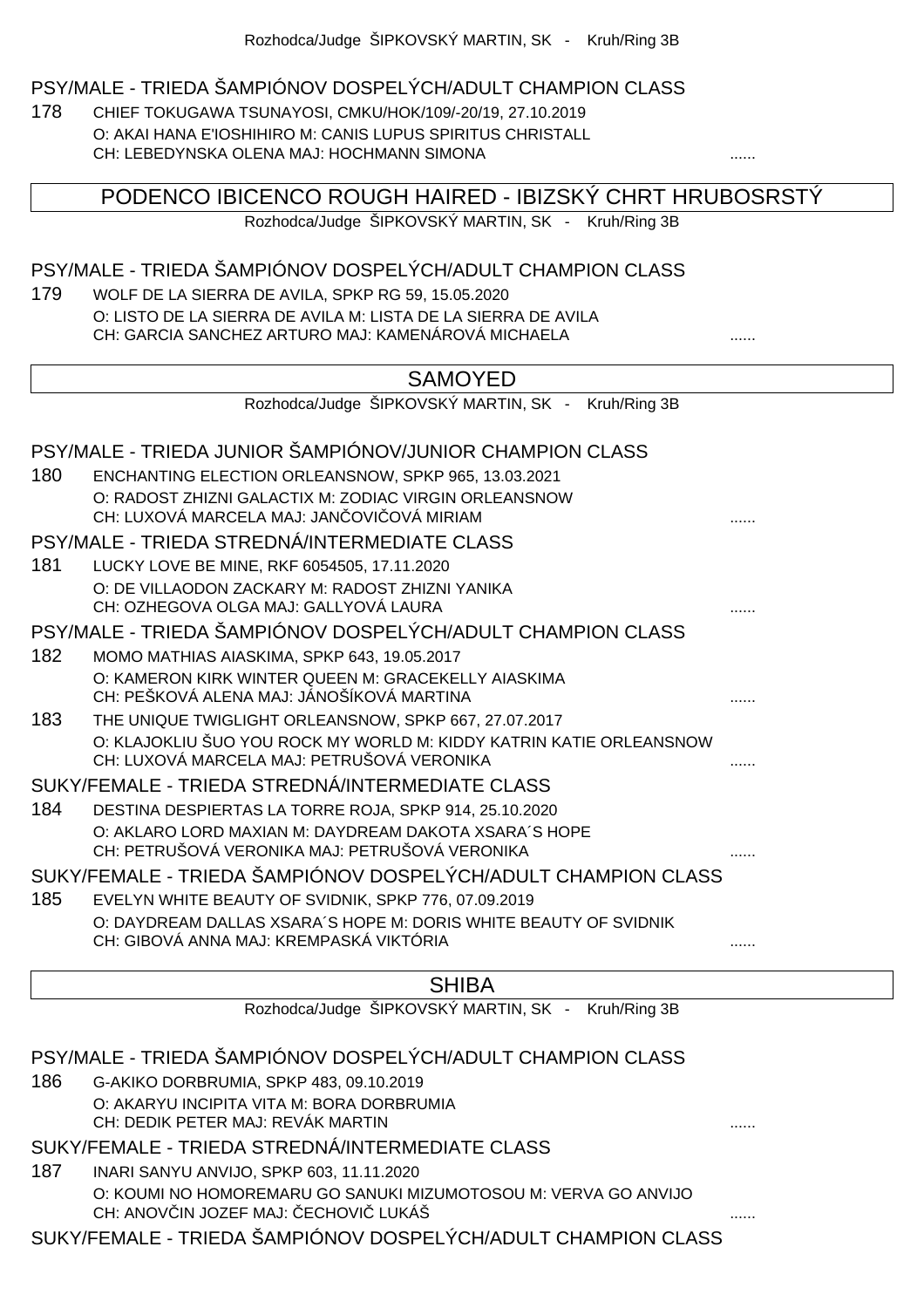188 RUBRUM SOLEM CHIKA, SPKP 495, 22.10.2019 O: LEGENDA ARDEN BENITAMA M: DEMISHSTAR NASHINNOU DANRAN CH: SHUSTROVA ANNA MAJ: STAN ÍKOVÁ JANA

## SIBERIAN HUSKY

|     | Rozhodca/Judge ŠIPKOVSKÝ MARTIN, SK - Kruh/Ring 3B                       |   |
|-----|--------------------------------------------------------------------------|---|
|     | PSY/MALE - TRIEDA JUNIOR ŠAMPIÓNOV/JUNIOR CHAMPION CLASS                 |   |
| 189 | ICE FANTASY LORD CUPCAKE, SPKP 4075, 14.10.2020                          |   |
|     | O: ERZULIE FREDA LIMITED EDITION M: PAKIRA STARS ZEFIRKA FOR ICE FANTASY |   |
|     | CH: ISAKINA ELENA MAJ: ENGEL JANKA                                       | . |

PSY/MALE - TRIEDA ŠAMPIÓNOV DOSPELÝCH/ADULT CHAMPION CLASS

190 ZENITH OF DREAMS FULMINI E TUONI, MET.HUSKY.306/20, 12.02.2020 O: KRISTARI'S THE DOCTOR M: NAARVIK NOBLE HEARTED SILVER RAVEN CH: GYUROVICS GRÉTA MAJ: KIRÁLY ILDIKÓ + BELA IMREI

#### SUKY/FEMALE - TRIEDA ŠAMPIÓNOV DOSPELÝCH/ADULT CHAMPION CLASS

191 BRIGIMERCI FLYING STAR, MET.HUSKY.260/H/19, 16.10.2018 O: LET ME BE YOUR DREAM DAMON M: BRIGIMERCI A CAPPELLA CH: CSORDAS BRIGITTA MAJ: KIRÁLY ILDIKÓ + IMREI BÉLA

### SUOMENLAPINKOIRA - FÍNSKY LAPPHUND

Rozhodca/Judge ŠIPKOVSKÝ MARTIN, SK - Kruh/Ring 3B

#### SUKY/FEMALE - TRIEDA STREDNÁ/INTERMEDIATE CLASS

192 ELSA CHARM OF SILK, SPKP 38, 25.06.2020 O: AEGIRSSON JOHN WATSON M: ANIA KABADULA CH: HRIBERNIK URBAN MAJ: STAN ÍKOVÁ JANA + HRIBERNIK TINS .......................

skupina/group FCI - 6

#### BAYRISCHER GEBIRGSSCHWEISSHUND - BAVORSKÝ FARBIAR

Rozhodca/Judge STAVIARSKA VIERA, SK - Kruh/Ring 4

#### PSY/MALE - TRIEDA ŠAMPIÓNOV DOSPELÝCH/ADULT CHAMPION CLASS

- 193 DEXTER VENANDI RED, PKR.VI-23659, 01.01.2019 O: WRZOS DIANA ANILAS M: KAYLEIGH AIRGIALLA CH: STENCEL GRZEGORZ MAJ: MARCZUK JACEK + MARCZUK BARBARA
- 194 EVAN VTÁČNIK, PKR.VI-22223, 08.07.2017 O: CANTO Z IVETKINHO DVORA M: JETTA SPOD VIECHY CH: BULLO JOZEF MAJ: MAJDACKA ANNA

#### SUKY/FEMALE - TRIEDA ŠAMPIÓNOV DOSPELÝCH/ADULT CHAMPION CLASS

- 195 BERETTA Z WIATRAKOWEJ GÓRY, PKR.VI-24542, 04.05.2020
	- O: EVAN VTACNIK M: BRYZA Z ŁOSIEGO DWORU CH: MAJDACKI TOMASZ MAJ: MAJDACKA ANNA

## BEAGLE

Rozhodca/Judge STAVIARSKA VIERA, SK - Kruh/Ring 4

#### PSY/MALE - TRIEDA JUNIOR ŠAMPIÓNOV/JUNIOR CHAMPION CLASS

- 196 BISCUIT LITTLE CARPATHIANS, SPKP 2045, 14.02.2021 O: MOPSOS OF VULCANO COTOPAXI M: BIGSMITHY CHEESECAKE CH: POTROK MILAN MAJ: SUSKOVÁ MONIKA
- PSY/MALE TRIEDA ŠAMPIÓNOV DOSPELÝCH/ADULT CHAMPION CLASS
- 197 ASLAN LITTLE CARPATHIANS, SPKP 1970, 14.02.2019 O: FONTEPOSCA´S FACE TO FACE M: AIRYN OF AMBALAND CH: POTROK MILAN MAJ: POTROK MILAN ......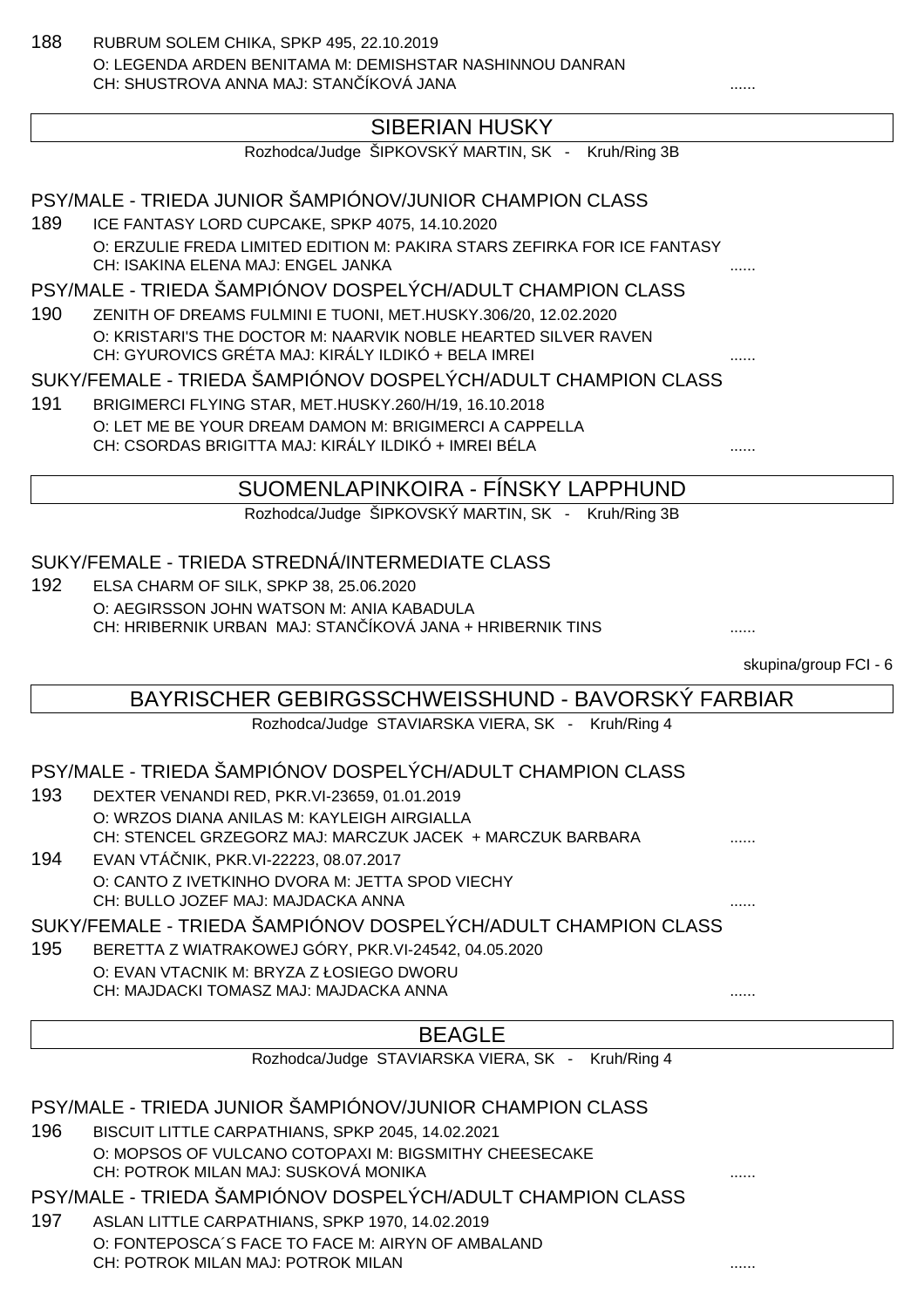SUKY/FEMALE - TRIEDA JUNIOR ŠAMPIÓNOV/JUNIOR CHAMPION CLASS

198 BROWNIE LITTLE CARPATHIANS, SPKP 2047, 14.02.2021 O: MOPSOS OF VULCANO COTOPAXI M: BIGSMITHY CHEESECAKE CH: POTROK MILAN MAJ: POTROK MILAN

#### BLACK AND TAN COONHOUND

Rozhodca/Judge STAVIARSKA VIERA, SK - Kruh/Ring 4

#### PSY/MALE - TRIEDA JUNIOR ŠAMPIÓNOV/JUNIOR CHAMPION CLASS

199 INCREDIBLE ZORRO BLOSSOMING MEADOW, CLP/BTC/203, 20.02.2021 O: DIEGO ERNÉ ESO M: EERIE HARVI ROCKYTOP BLOSSOMING MEADOW CH: K STKOVÁ MARTINA MAJ: KRPELANOVÁ EMA

#### SUKY/FEMALE - TRIEDA ŠAMPIÓNOV DOSPELÝCH/ADULT CHAMPION CLASS

200 FLORENCE ERNÉ ESO, CLP/BTC/131, 16.09.2018 O: FOXFIRE FAST ON TRAIL M: AISHA ERNÉ ESO CH: KVĚTOŇOVÁ PAVLA MAJ: EGYEDOVÁ ANDREA ......

#### CHIEN DE SAINT-HUBERT - BLOODHOUND

Rozhodca/Judge STAVIARSKA VIERA, SK - Kruh/Ring 4

#### PSY/MALE - TRIEDA ŠAMPIÓNOV DOSPELÝCH/ADULT CHAMPION CLASS

201 AX KINGS OF ROYALS, SPKP 475, 06.05.2019 O: ARONB RASPBERRY HOUSE M: LARA SPIRIT OF BLOODHOUND CH: ČERNEKOVÁ ZUZANA MAJ: BORLOK MATEJ ......

### DALMATINSKI PAS - DALMATÍNSKY PES

Rozhodca/Judge STAVIARSKA VIERA, SK - Kruh/Ring 4

#### PSY/MALE - TRIEDA JUNIOR ŠAMPIÓNOV/JUNIOR CHAMPION CLASS 202 DON FOSTER DANTE CALLTESS, SPKP 1555, 28.01.2021 O: PALM SPRING DU MOULIN DE L´AGE M: VIOLINE VOLGA ROYAL HERMELIN CH: VÁVROVÁ ZDENKA MAJ: VÁVRA PETER 203 DREAM CATCHER IZ TERLETSKOY DUBRAVY, RKF 6203394, 04.02.2021 O: GWYNMOR HITCH HIKER M: MELISSA IZ TERLETSKOY DUBRAVY CH: PETRAKOVA IRINA MAJ: ROZLACH KAROLINA ...... PSY/MALE - TRIEDA ŠAMPIÓNOV DOSPELÝCH/ADULT CHAMPION CLASS 204 CROSLEY CALLTES, SPKP 1494, 21.08.2019 O: ALASTOR MOODY WEREWOLVES CASCADE M: VIOLINE VOLGA ROYAL HERNELIN CH: VAVROVÁ ZDENKA MAJ: PTÁ KOVÁ JANA 205 FUCHUR ARMINIUS VOM HAUSE FIEDANU, VDH/DZGD 788/16, 06.11.2016 O: CH COLOURS OF MY LIFE OD HETTYNKY M: CH BASIMA VOM HAUSE FIEDANU CH: FIEDLER ÄNNE UND UWE MAJ: DRECHSLER ANJA + GUY CHRISTIAN ...... SUKY/FEMALE - TRIEDA JUNIOR ŠAMPIÓNOV/JUNIOR CHAMPION CLASS 206 ATHENA ASSONANZA ROYAL CANIS DYNASTY, SPKP 1572, 12.05.2021 O: CALLISTO DI ASSONANZA M: CRELLA DE NELARI CH: DÁVIDEKOVÁ SOŇA MAJ: DÁVIDEKOVÁ SOŇA ...... SUKY/FEMALE - TRIEDA STREDNÁ/INTERMEDIATE CLASS 207 BELOE ZOLOTO ARIA , SPKP 1569, 02.11.2020 O: HEPPI SEMBO MAKES MY WORLD M: BELOE ZOLOTO HERITAGE OF EPOCH CH: VOLKOVÁ TATJANA MAJ: PÓDAOVÁ ALEXANDRA 208 LACRIMA CHRISTI COCKTA, PKR.VI-25236, 21.09.2020 O: O'ZONE SANDMAN M: UNIVERSE IZ TERLETSKOY DUBRAVY CH: RADIĆ ŽELJKO MAJ: ROZLACH KAROLINA ...... SUKY/FEMALE - TRIEDA ŠAMPIÓNOV DOSPELÝCH/ADULT CHAMPION CLASS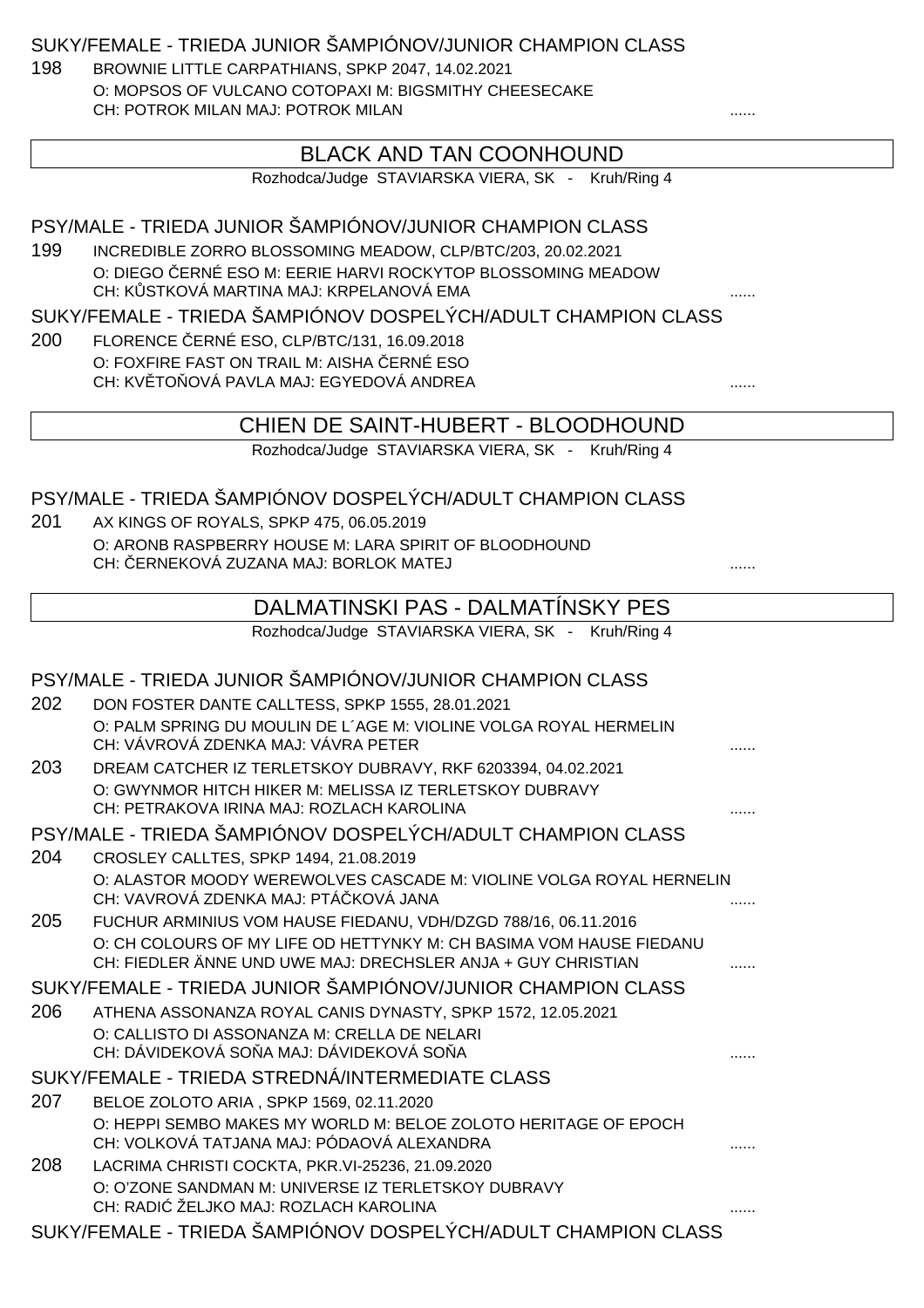| 209 | AURORA ARIET WEREWOLVES CASCADE, SPKP 1394, 23.03.2017<br>O: ASSIDUITAS IWANNAMAKER M: USHUAIA UMA URSULLA ROYAL HERMELIN<br>CH: CHRENOVÁ MICHAELA MAJ: CHRENOVÁ MICHAELA |   |
|-----|---------------------------------------------------------------------------------------------------------------------------------------------------------------------------|---|
| 210 | CRUELLA DE NELARI, SPKP 1471, 12.03.2018<br>O: HERMES DANAMY M: ANGELS WOOD NELARI<br>CH: STÍBRNÁ ROMANA MAJ: DÁVIDEKOVÁ SO A                                             |   |
| 211 | MERCEDES STRACIATELLA, SPKP 1401, 05.09.2017<br>O: JCH FLIGHT IN TIME DUKLINS DONUT M: CH LUCREZIA STRACIATELLA<br>CH: GÜRTLEROVÁ JANA MAJ: GÜRTLEROVÁ JANA               |   |
|     | SUKY/FEMALE - TRIEDA VETERÁN ŠAMPIÓNOV/VETERAN CHAMPION CLASS                                                                                                             |   |
| 212 | LANCIA S. STRACIATELLA, SPKP 1349, 24.06.2013                                                                                                                             |   |
|     | O: JCH FULFILLED PROMISE OF NAIRE M: C.I.B. KAHIRA STRACIATELLA<br>CH: GÜRTLEROVÁ JANA MAJ: GÜRTLER ANDREJ                                                                |   |
| 213 | USHUAIA UMA URSULLA ROYAL HERMELIN, SPKP 1357, 22.01.2014                                                                                                                 |   |
|     | O: ALMIGHTY'S GIFT ROYAL HERMELIN M: MYLADY MONA LISA ROYAL HERMELIN<br>CH: SEDLÁ KOVÁ MONIKA MAJ: CHRENOVÁ MICHAELA                                                      |   |
|     | HANNOVER SCHER SCHWEISSHUND - HANOVERSKÝ FARBIAR                                                                                                                          |   |
|     | Rozhodca/Judge STAVIARSKA VIERA, SK - Kruh/Ring 4                                                                                                                         |   |
|     |                                                                                                                                                                           |   |
|     | SUKY/FEMALE - TRIEDA ŠAMPIÓNOV DOSPELÝCH/ADULT CHAMPION CLASS                                                                                                             |   |
| 214 | BELLA ZO ŠEBESTOVHO DVORA, CLP/HB/7269, 07.06.2020                                                                                                                        |   |
|     | O: ARNOŠT Z MRAVEN ÍHO VRCHU M: MARY ZO ZELENÉHO DOMU                                                                                                                     |   |
|     | CH: ŠEBEST JOZEF MAJ: VICHTA LUKÁŠ                                                                                                                                        |   |
|     | RHODESIAN RIDGEBACK - RODÉZSKY RIDŽBEK                                                                                                                                    |   |
|     | Rozhodca/Judge STAVIARSKA VIERA, SK - Kruh/Ring 4                                                                                                                         |   |
|     |                                                                                                                                                                           |   |
|     | PSY/MALE - TRIEDA JUNIOR ŠAMPIÓNOV/JUNIOR CHAMPION CLASS                                                                                                                  |   |
| 215 | JONAS THE KING OF LUANDA, SPKP 2573, 13.01.2021                                                                                                                           |   |
|     | O: KANGELANI'S SADIKI BY RED M: HENNESSEY SUNRISE BY LUANDA<br>CH: KRCH AVÁ MILADA MAJ: KRCH AVÁ MILADA + KRUTEKOVÁ KATARÍNA                                              |   |
|     | PSY/MALE - TRIEDA ŠAMPIÓNOV DOSPELÝCH/ADULT CHAMPION CLASS                                                                                                                |   |
| 216 | HUNTER'S PRIDE ARTE CASSARI, SPKP 2499, 29.02.2020<br>O: KANGELANI'S SADIKI BY RED M: COCO CHANEL ARTE CASSARI<br>CH: LIKIEROVCI ZUZANA A MARTIN MAJ: KRAJNÝ DANIEL       |   |
| 217 | MANZILI MALIIK SLUNCE ŽIVOTA, SPKP 2538, 27.01.2020                                                                                                                       |   |
|     | O: IRIGO FIFTH ELEMENT QWANDOYA M: KINYEMI AT INKIRU VALLEY'S INDIANA<br>CH: KLÁPOVÁ IVETA MAJ: LAKOTOVÁ LÍVIA                                                            |   |
| 218 | RIDGEBACK'S HIARI JOEY, SPKP 2000, 07.03.2016                                                                                                                             |   |
|     | O: SELRIDGE AUSSIE REBEL M: RIDGEBACK'S HIARI CHANYA<br>CH: MACHO JOZEF MAJ: SLANINOVÁ SIMONA                                                                             |   |
| 219 | SOCRATES LAKOTA LÖWENSCHWANZ, SPKP 2400, 16.05.2019                                                                                                                       | . |
|     | O: CH GIACOBBE AKONO Z VALDŠTEJNSKÝCH LIP M: CH CORCA HABEEBAH OF SHINGAMONGA<br>CH: LAKOTOVÁ LÍVIA MAJ: HNÁTKO MILAN + MÜLLEROVÁ DANA                                    |   |
| 220 | ZALIWA NDOTO PURPLE RAIN, SPKP 2414, 05.03.2018                                                                                                                           |   |
|     | O: SHAYELA KIMONI NGWANI RAVIRA M: NDOTO AILA ADHAMA OFF<br>CH: DIRKS H. A. MAJ: PAPÁNKOVÁ VIERA + MODROVSKÝ BRANISLAV                                                    |   |
|     | PSY/MALE - TRIEDA VETERÁN ŠAMPIÓNOV/VETERAN CHAMPION CLASS                                                                                                                |   |
| 221 | CHIBALE "HABEEBAH" OF SHINGAMONGA, SPKP 1773, 19.01.2012                                                                                                                  |   |
|     | O: CHITONGA GOMBE M: HABEEBAH ASÍLIA LOWENSCHWANZ<br>CH: TÓTH ÁKOS MAJ: BEN I OVÁ ADRIANA                                                                                 |   |
|     | SUKY/FEMALE - TRIEDA JUNIOR ŠAMPIÓNOV/JUNIOR CHAMPION CLASS                                                                                                               |   |
| 222 | AYRA AIYANNA OF RIDGELOVE, SPKP 2596, 18.03.2021                                                                                                                          |   |
|     | O: AVE CAESAR GREAT GALAXY M: GRACEFUL G. GEISHA TATRANSKÁ AFRIKA<br>CH: SZABOVÁ HENRIETA MAJ: SZABOVÁ HENRIETA                                                           |   |
|     |                                                                                                                                                                           |   |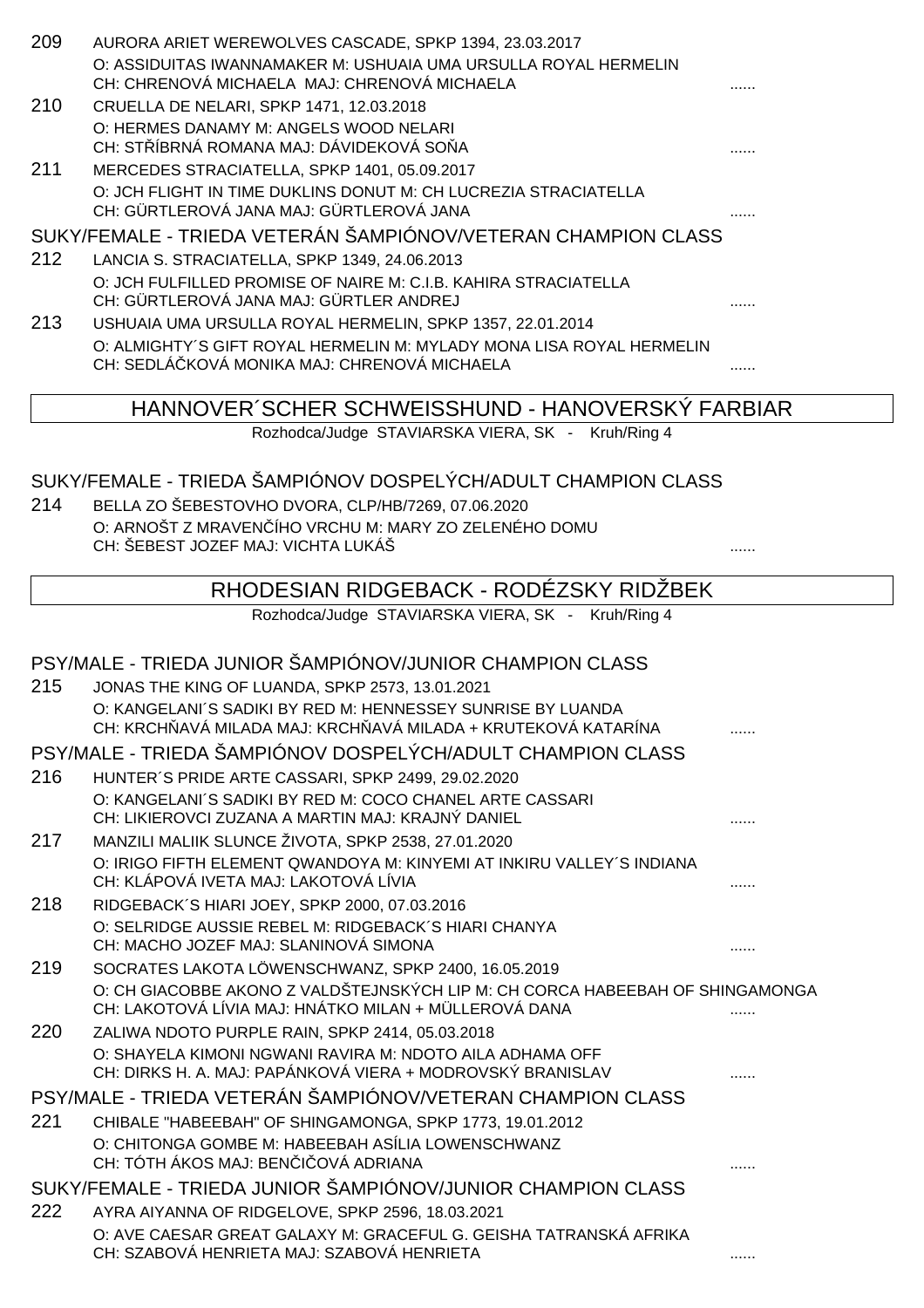| 223 | JUST LIKE A DREAM OF LUANDA, SPKP 2578, 13.01.2021<br>O: KANGELANI'S SADIKI BY RED M: HENNESSEY SUNRISE BY LUANDA<br>CH: KRCH AVÁ MILADA MAJ: KRCH AVÁ MILADA |  |
|-----|---------------------------------------------------------------------------------------------------------------------------------------------------------------|--|
|     | SUKY/FEMALE - TRIEDA STREDNÁ/INTERMEDIATE CLASS                                                                                                               |  |
| 224 | BANSHEE BAILEY HV ZDY NA STRÁŽI, SPKP 2680, 02.07.2020                                                                                                        |  |
|     | O: AGGY FOGGY OF PRESSBURGER'S PAWS M: ADILLA STAR MUNGU                                                                                                      |  |
|     | CH: VESELÁ AGNIESZKA MAJ: MILETICHOVÁ IVONA                                                                                                                   |  |
|     | SUKY/FEMALE - TRIEDA ŠAMPIÓNOV DOSPELÝCH/ADULT CHAMPION CLASS                                                                                                 |  |
| 225 | AFRICAANS STEFANI SABJÖRG, CLP/RR/10496, 11.12.2019                                                                                                           |  |
|     | O: AGGY FOGGY OF PRESSBURGER'SPAWS M: BJÖRG GINGER ARTE CASSARI                                                                                               |  |
|     | CH: VOJTÁŠOVÁ SABINA MAJ: ŠVUBOVÁ PETRA                                                                                                                       |  |
| 226 | AVE EVITA MONAMIDOG, SPKP 2470, 07.01.2020                                                                                                                    |  |
|     | O: MAANHAAR PRIMO-CREATUS FATEFUL BENJAMIN M: O'HARA SCARLETT OD CYKASU                                                                                       |  |
|     | CH: KOZICOVÁ IVANA MAJ: KOZICOVÁ IVANA                                                                                                                        |  |
| 227 | SAFRANE LAKOTA LÖWENSCHWANZ, SPKP 2405, 16.05.2019                                                                                                            |  |
|     | O: GIACOBBE AKONO Z VALDŠTEJNSKÝCH LIP M: CORCA "HABEEBAH" OF SHINGAMONGA                                                                                     |  |
|     | CH: LAKOTOVÁ LÍVIA MAJ: JAŠKOVÁ VERONIKA                                                                                                                      |  |
|     |                                                                                                                                                               |  |

## SLOVENSKÝ KOPOV

Rozhodca/Judge STAVIARSKA VIERA, SK - Kruh/Ring 4

#### PSY/MALE - TRIEDA ŠAMPIÓNOV DOSPELÝCH/ADULT CHAMPION CLASS

228 MISTRAL KRŠŠÁKOV DVOR, SPKP 18556, 18.09.2018 O: EDDY KRŠŠÁKOV DVOR M: GRETA Z HAL E CH: KRŠŠÁK ANTON MAJ: ČECH ROMAN ......

skupina/group FCI - 7

## DEUTSCHER KURZHAAR. VORSTEHHUND - NEMECKÝ KRÁTKOSRSTÝ STAVAČ

Rozhodca/Judge VÍTKOVÁ VIERA, SK - Kruh/Ring 1

#### PSY/MALE - TRIEDA STREDNÁ/INTERMEDIATE CLASS

229 INFERNO VOM LORDHOFF, JR 735914 NKD, 26.08.2020 O: ULTIMO VON ICHENHEIM M: GRACE VOM LORDHOFF CH: KOSANI LENKA A MILOŠ MAJ: KOSANI MILOŠ & LENKA ..............................

#### ENGLISH SETTER - ANGLICKÝ SETER

Rozhodca/Judge VÍTKOVÁ VIERA, SK - Kruh/Ring 1

#### PSY/MALE - TRIEDA JUNIOR ŠAMPIÓNOV/JUNIOR CHAMPION CLASS

230 CLOS ERASMUS DONT BELIEVE ME JUST WATCH, MET.AS.6578/H/21, 10.10.2020 O: AERDEN'S SILVER FOG COLLECTION M: LUCKSHERAY RASSI DLYA PYATNISTOGO MIRA CH: LAZAREVA NINA MAJ: KAZINCZY ESZTER ......

#### PSY/MALE - TRIEDA STREDNÁ/INTERMEDIATE CLASS

231 GORDON HALL BOURBON WHISKEY, RKF 5899668, 30.06.2020 O: AERDEN'S SILVER FOG COLLECTION M: GORDON HALL JASMINE CH: SHALYGINA EKATERINA MAJ: ŠEDA JAROSLAV

SUKY/FEMALE - TRIEDA ŠAMPIÓNOV DOSPELÝCH/ADULT CHAMPION CLASS

232 EXPENSIVE STONE ACHÁT, MET.AS.6526/19, 06.07.2019 O: FAIRRAY GIVE ME FIVE M: FAIRRAY KEEP ON DANCING CH: PÁLOCSKA HENRIETT MAJ: MELICHER JÁN ......

## IRISH RED SETTER - ÍRSKY SETER ČERVENÝ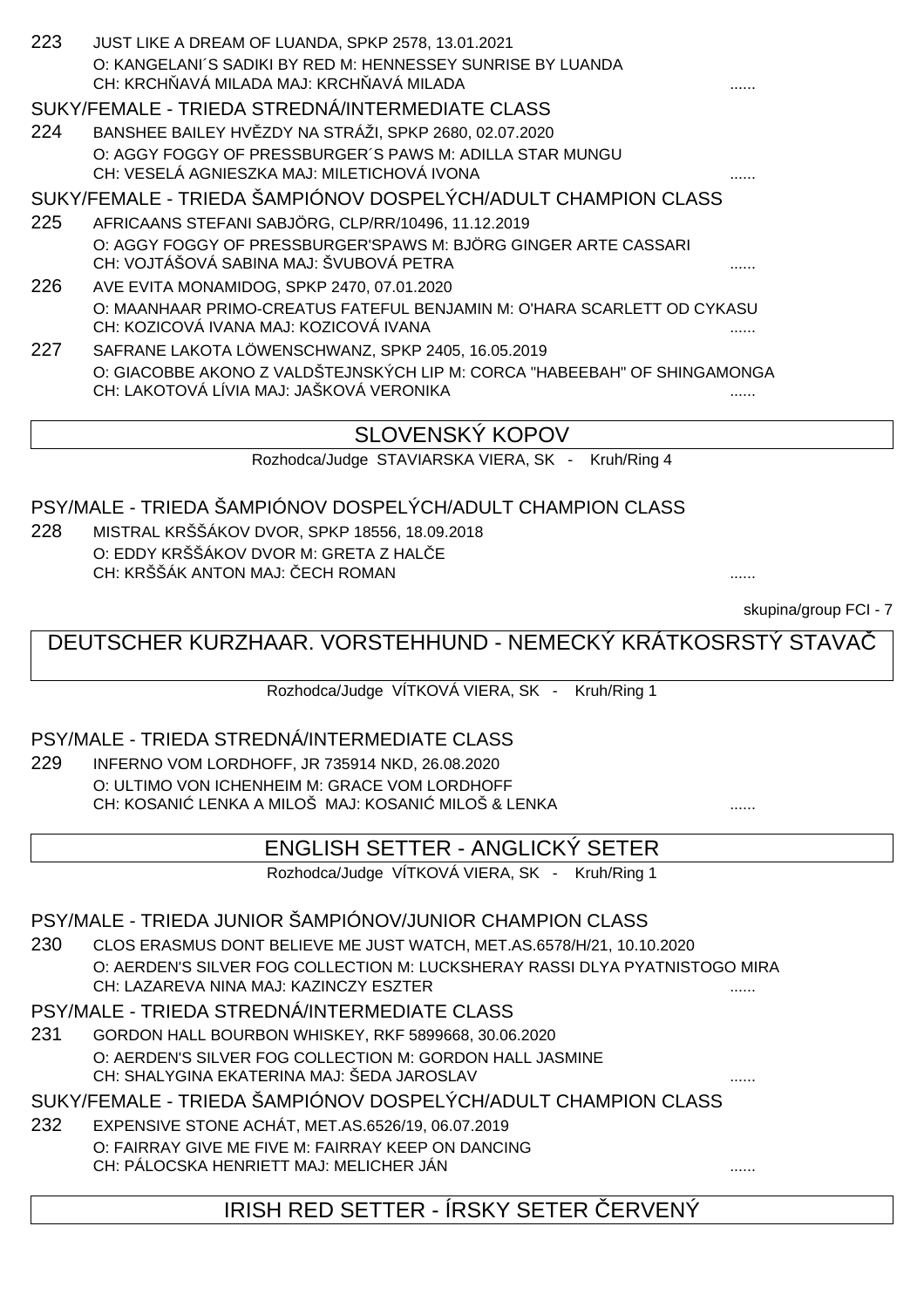#### PSY/MALE - TRIEDA VETERÁN ŠAMPIÓNOV/VETERAN CHAMPION CLASS

233 EARNEST ENTHUSIAST EVERDENE, CLP/IS/15806, 02.01.2013 O: SALFORD WIZARD Z ARISLANDU M: NEIVEN AROUSE ADMIRATION CH: HULÍKOVÁ KATELINA MAJ: VIKTOLÍKOVÁ JARMILA

|     | RÖVIDSZÖRÜ MAGYAR VIZSLA - MA ARSKÝ KRÁTKOSRSTÝ STAVA                                                    |  |
|-----|----------------------------------------------------------------------------------------------------------|--|
|     | Rozhodca/Judge VÍTKOVÁ VIERA, SK - Kruh/Ring 1                                                           |  |
|     | PSY/MALE - TRIEDA STREDNÁ/INTERMEDIATE CLASS                                                             |  |
| 234 | GUIDO MAGYAR TIM, PKR. VII-19057, 15.05.2020                                                             |  |
|     | O: QUATRO MAGYAR TIM M: FREEDOM OF SKYROCKET<br>CH: MICHALAK LIDIA MAJ: ŁOPAT SANDRA                     |  |
|     | PSY/MALE - TRIEDA ŠAMPIÓNOV DOSPELÝCH/ADULT CHAMPION CLASS                                               |  |
| 235 | FRENCH TANGO VIVA LA VIZSLA, SPKP 3831, 09.06.2019                                                       |  |
|     | O: ANTARESI-LÁNG MERÉSZ M: LINA JANTAR DEVIL<br>CH: ERNÁK DOMINIK MAJ: STRA ÁROVÁ ZUZANA                 |  |
|     | SUKY/FEMALE - TRIEDA JUNIOR ŠAMPIÓNOV/JUNIOR CHAMPION CLASS                                              |  |
| 236 | BOUNCY BEAN DANITTY, CLP/MOK/7934, 27.03.2021                                                            |  |
|     | O: HARLEY MAŽAS BROLIS M: MADELEINE DANITTY                                                              |  |
|     | CH: SVOBODOVÁ LUCIE MAJ: BRABCOVÁ JANA + BRABEC STANISLAV                                                |  |
|     | SUKY/FEMALE - TRIEDA ŠAMPIÓNOV DOSPELÝCH/ADULT CHAMPION CLASS                                            |  |
| 237 | XTRAVAGANZA DANITTY, CLP/MOK/7274, 18.02.2020                                                            |  |
|     | O: DEARLY BELOVED FREE JAZZ M: MADELEINE DANITTY                                                         |  |
|     | CH: SVOBODOVÁ LUCIE MAJ: VALOVÁ KATE INA                                                                 |  |
|     | SLOVENSKÝ HRUBOSRSTÝ STAVA                                                                               |  |
|     | Rozhodca/Judge VÍTKOVÁ VIERA, SK - Kruh/Ring 1                                                           |  |
|     | PSY/MALE - TRIEDA ŠAMPIÓNOV DOSPELÝCH/ADULT CHAMPION CLASS                                               |  |
| 238 | DJANGO DANIBULL, SPKP 1930, 08.05.2020                                                                   |  |
|     | O: ZINO KAMENNÝ MOST M: BROWNIE DANIBULL                                                                 |  |
|     | CH: HREŽÍK DANIEL MAJ: HREŽÍK DANIEL + TISOCZKY UDOVÍT                                                   |  |
|     | SUKY/FEMALE - TRIEDA JUNIOR ŠAMPIÓNOV/JUNIOR CHAMPION CLASS                                              |  |
| 239 | EYWA DANIBULL, SPKP RG 2058, 12.06.2021                                                                  |  |
|     | O: PIERKO DRU-WYD M: ASILLYA SILVERTINA DANIBULL<br>CH: HREŽÍK DANIEL MAJ: HREŽÍK DANIEL + HREŽÍKOVÁ EVA |  |
|     |                                                                                                          |  |
|     | <b>SPINONE ITALIANO</b>                                                                                  |  |

Rozhodca/Judge VÍTKOVÁ VIERA, SK - Kruh/Ring 1

PSY/MALE - TRIEDA ŠAMPIÓNOV DOSPELÝCH/ADULT CHAMPION CLASS

240 ARCHIBALD MOJA LÁSKA, SPKP 75, 22.09.2019 O: JOSHUA THEOGONIA BLACK M: XANTIPA ROSS CYNOPOLIS CH: MANDÍKOVÁ LEA MAJ: MANDÍKOVÁ LEA ......

### WEIMARANER KURZHAAR - WEIMARSKÝ KRÁTKOSRSTÝ STAVAČ

Rozhodca/Judge VÍTKOVÁ VIERA, SK - Kruh/Ring 1

PSY/MALE - TRIEDA JUNIOR ŠAMPIÓNOV/JUNIOR CHAMPION CLASS

241 BALDO MARLON LORD TATRA ROCKET, SPKP 2195, 10.04.2021 O: DESTINY´S TOUCH FROM ARTENIKÉ M: ANGELA MONTENEGRO TATRA ROCKET CH: JANČÍKOVÁ ĽUBOMÍRA MAJ: KOSTKOVÁ LENKA ......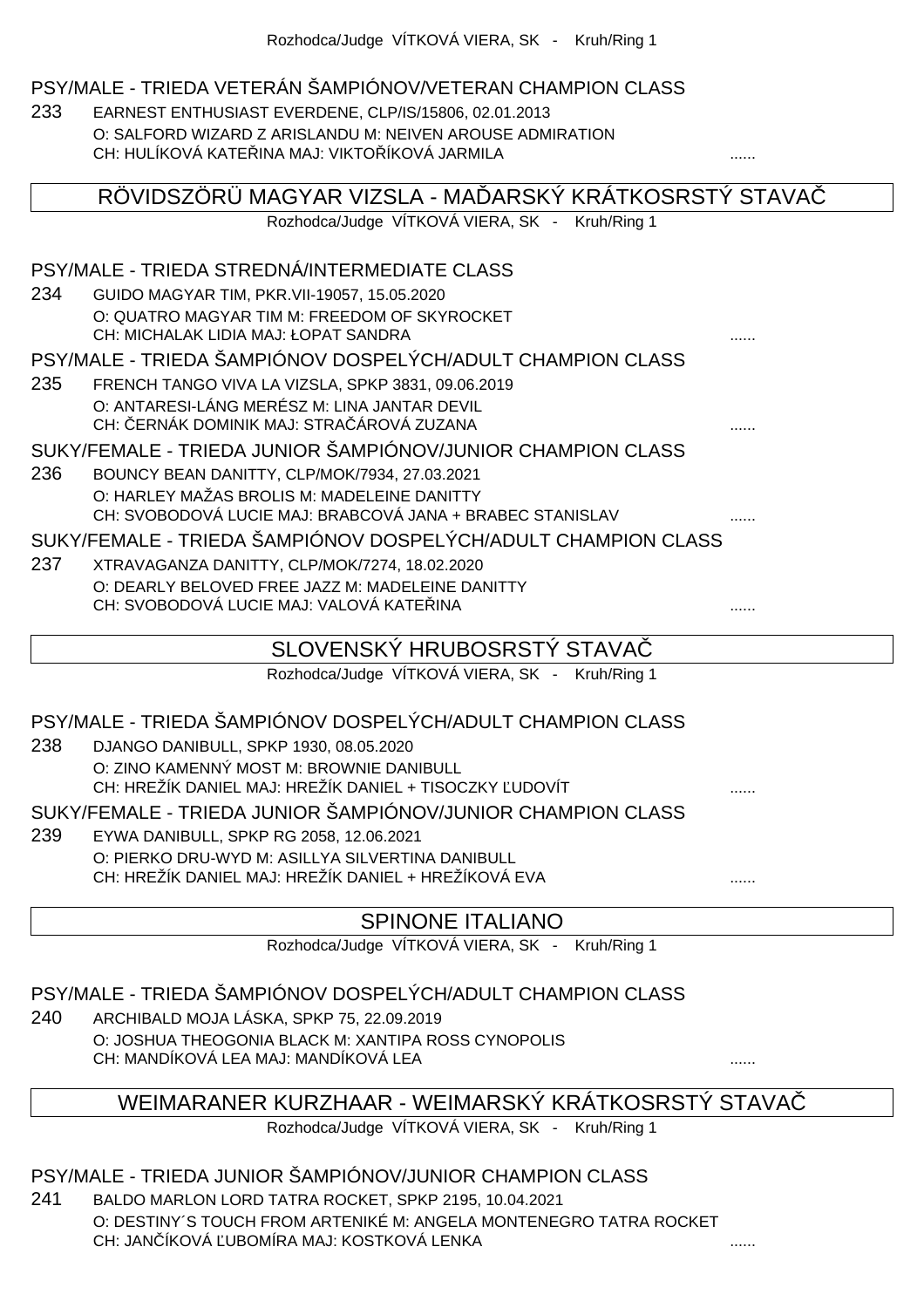| PSY/MALE - TRIEDA STREDNA/INTERMEDIATE CLASS                                                                      |                  |
|-------------------------------------------------------------------------------------------------------------------|------------------|
| FORREST GUMP FROM ARTENIKÉ, CLP/VOK/11623, 30.04.2020<br>242                                                      |                  |
| O: KLEIN SHEFIS M: DESERT ROSE FROM ARTENIKÉ                                                                      |                  |
| CH: KARCH ÁKOVÁ DAGMAR MAJ: KARCH ÁKOVÁ DAGMAR                                                                    |                  |
| PSY/MALE - TRIEDA ŠAMPIÓNOV DOSPELÝCH/ADULT CHAMPION CLASS                                                        |                  |
| DESTINY'S TOUCH FROM ARTENIKÉ, CLP/VOK/9628, 20.11.2014<br>243                                                    |                  |
| O: GREYSPIRIT ROYAL SCOT AT TRILITE M: ELIZABETH THE QUEEN SIRIUS NOVA<br>CH: VELI KOVÁ DAGMAR MAJ: CÁPALOVÁ DANA | .                |
| 244<br>FREDDIE HUMAN TOUCH, SPKP 2023, 03.05.2019                                                                 |                  |
| O: WEISUP ROYAL FLUSH AT BROMHUND M: ALLEMANDE HUMAN TOUCH                                                        |                  |
| CH: TEDLOVÁ IVANA MAJ: ŠUGÁR MICHAL                                                                               |                  |
| SUKY/FEMALE - TRIEDA JUNIOR ŠAMPIÓNOV/JUNIOR CHAMPION CLASS                                                       |                  |
| 245<br>GAVOTTA HUMAN TOUCH, SPKP 2180, 11.02.2021                                                                 |                  |
| O: LIFE IS AN ILLUSION JUST WEIMARANER M: ALLEMANDE HUMAN TOUCH                                                   |                  |
| CH: TEDLOVÁ IVANA MAJ: DUBOVCOVÁ UBOMÍRA                                                                          |                  |
| SUKY/FEMALE - TRIEDA STREDNÁ/INTERMEDIATE CLASS                                                                   |                  |
| 246<br>WEIMDREAM BRIXIE BAILEY, SPKP 2116, 30.08.2020                                                             |                  |
| O: CLIFFORD HUHAN TOUCH M: KLAUDIA SHEFIS                                                                         |                  |
| CH: ARTZOVÁ ZUZANA MAJ: KAŠICKÝ FRANTIŠEK                                                                         | .                |
|                                                                                                                   | okuning/aroun EC |

skupina/group FCI - 8

AMERICAN COCKER SPANIEL BLACK - AMERICKÝ KOKERŠPANIEL LERNY

Rozhodca/Judge FINTOROVÁ UDMILA, SK - Kruh/Ring 5

#### PSY/MALE - TRIEDA ŠAMPIÓNOV DOSPELÝCH/ADULT CHAMPION CLASS

247 LAYTON BECAUSE I SAID SO, SPKP 2008, 26.04.2017 O: CH POINTBREAK WITH ALL THAT STRIKING M: ICH LAYTON YOU BET CH: VOLÁRIKOVÁ LINDA MAJ: CAISOVA SILVIA

SUKY/FEMALE - TRIEDA JUNIOR ŠAMPIÓNOV/JUNIOR CHAMPION CLASS

248 BUBALLOO´S VITA É BELLA, SPKP 2151, 14.03.2021 O: BUBALLOO´S DOLCE DIAVOLO M: BUBALLOO´S PIU BELLA CH: ŠVECOVÁ ĽUBICA MAJ: BARIENČÍKOVÁ ZUZANA ......

AMERICAN COCKER SPANIEL UNICOLOUR - AMERICKÝ KOKERŠPANIEL JEDNOFAREBNÝ

Rozhodca/Judge FINTOROVÁ UDMILA, SK - Kruh/Ring 5

#### SUKY/FEMALE - TRIEDA STREDNÁ/INTERMEDIATE CLASS

249 NELLINES GIVE ALL OR NOTHING, SPKP 2127, 04.09.2020 O: MADMAN´S COMETH ROCK´N´ROLL OVER M: NELLINES DREAM ON CH: VALLOVÁ JANA MAJ: VALLOVÁ JANA

#### CURLY COATED RETRIEVER

Rozhodca/Judge FINTOROVÁ UDMILA, SK - Kruh/Ring 5

PSY/MALE - TRIEDA ŠAMPIÓNOV DOSPELÝCH/ADULT CHAMPION CLASS

250 KARNAWAŁOWY TOAST Z BASISFORY, PKR.VIII-37090, 06.01.2018 O: PARADIGMA FOLKOR M: WARRIOR PRINCESS Z BASISFORY CH: LAUZER KATARZYNA & BARBARA MAJ: LAUZER KATARZYNA + LAUZER BARBARA

## DEUTSCHER WACHTELHUND - NEMECKÝ PREPELIČIAR

Rozhodca/Judge FINTOROVÁ UDMILA, SK - Kruh/Ring 5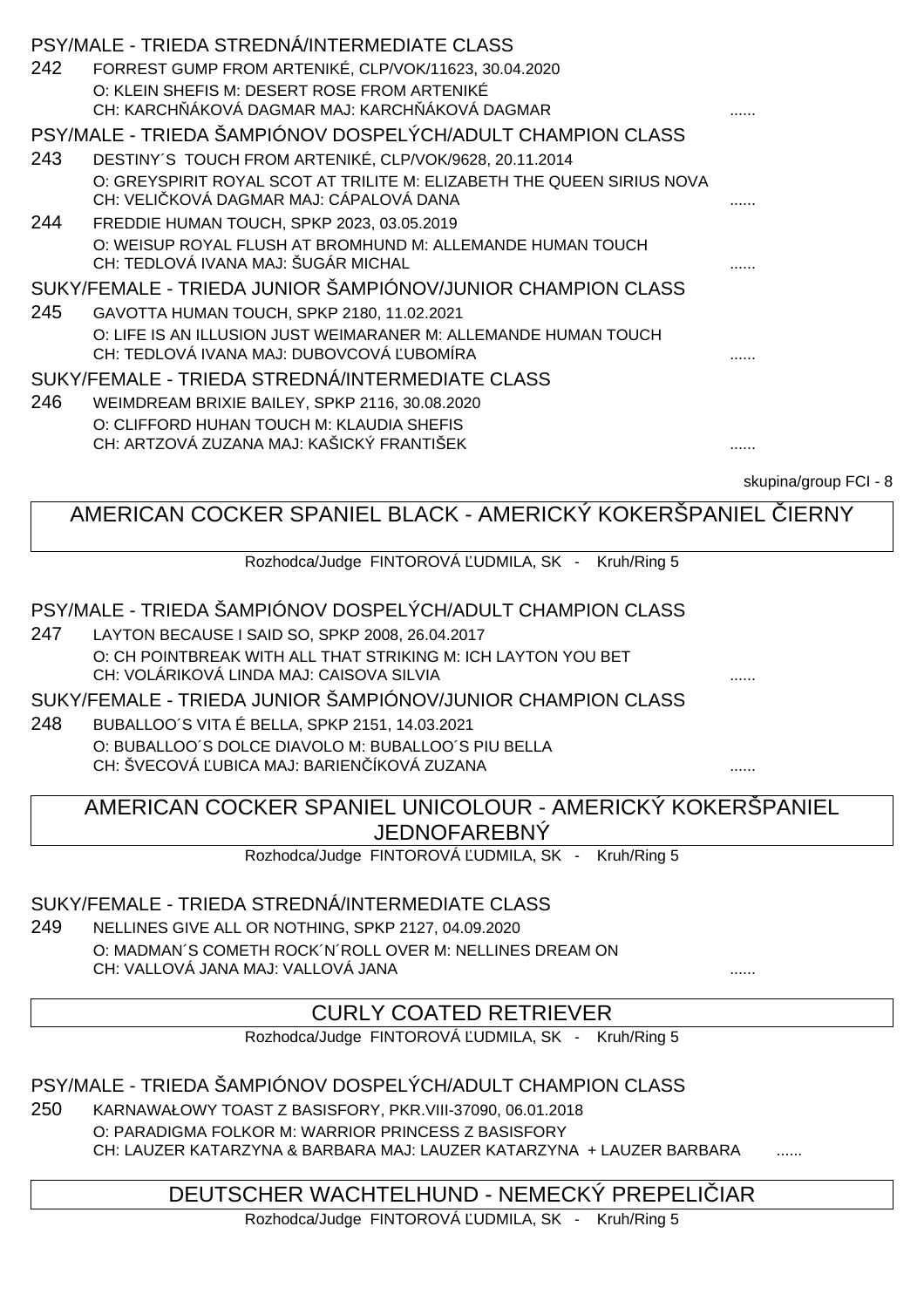PSY/MALE - TRIEDA ŠAMPIÓNOV DOSPELÝCH/ADULT CHAMPION CLASS

251 DON MAX AXALLY, SPKP 474, 16.12.2016 O: JACK Z V TRNÉ PASEKY M: GERA ANY-BON CH: BÁRTLOVÁ ALENA MAJ: HARNIČAROVÁ ZUZANA ......

|     | ENGLISH COCKER SPANIEL BLACK - ANGLICKÝ KOKERŠPANIEL                                                                       | <b>IERNY</b> |
|-----|----------------------------------------------------------------------------------------------------------------------------|--------------|
|     | Rozhodca/Judge FINTOROVÁ UDMILA, SK - Kruh/Ring 5                                                                          |              |
|     |                                                                                                                            |              |
|     | PSY/MALE - TRIEDA ŠAMPIÓNOV DOSPELÝCH/ADULT CHAMPION CLASS                                                                 |              |
| 252 | FISKAL Z BOJNICKÝCH ÚDOLOV, SPKP 2375, 08.04.2015                                                                          |              |
|     | O: FILON RICCI CLUB M: OCTAVIA BLACK PETRS<br>CH: LEVICKÝ PAVOL MAJ: ŠKRABÁK VLADIMÍR                                      |              |
|     | SUKY/FEMALE - TRIEDA ŠAMPIÓNOV DOSPELÝCH/ADULT CHAMPION CLASS                                                              |              |
| 253 | DOROTHEA Z VEJMINKU, SPKP 2412, 05.05.2016                                                                                 |              |
|     | O: ORLANDO Z VEJMINKU M: VICTORIA Z VEJMINKU                                                                               |              |
|     | CH: ŠULCEK PAVEL MAJ: ŠKRABÁK VLADIMÍR                                                                                     |              |
|     |                                                                                                                            |              |
|     | ENGLISH SPRINGER SPANIEL - ANGLICKÝ SPRINGERSPANIEL                                                                        |              |
|     | Rozhodca/Judge FINTOROVÁ UDMILA, SK - Kruh/Ring 5                                                                          |              |
|     | PSY/MALE - TRIEDA ŠAMPIÓNOV DOSPELÝCH/ADULT CHAMPION CLASS                                                                 |              |
| 254 | LORDSETT GOOD VIBRATIONS, SPKP 2100, 26.02.2019                                                                            |              |
|     | O: SIEGER'S DOUBLE TROUBLE M: LORDSETT SHOW AND SHINE                                                                      |              |
|     | CH: KSIA EK KATARZYNA MAJ: BAKOVÁ IVANA                                                                                    |              |
|     | PSY/MALE - TRIEDA VETERÁN ŠAMPIÓNOV/VETERAN CHAMPION CLASS                                                                 |              |
| 255 | GINGER TRUFFLE TAMAAM, SPKP 1921, 07.10.2012                                                                               |              |
|     | O: SIEGER'S PLAYER IN PEAK M: HIGH SCORE CAN'T COPY THIS                                                                   |              |
|     | CH: BANASZAK - KULKA AGNIESZKA MAJ: BAKOVÁ IVANA                                                                           |              |
|     | <b>FLAT COATED RETRIEVER</b>                                                                                               |              |
|     | Rozhodca/Judge FINTOROVÁ UDMILA, SK - Kruh/Ring 5                                                                          |              |
|     |                                                                                                                            |              |
|     | PSY/MALE - TRIEDA ŠAMPIÓNOV DOSPELÝCH/ADULT CHAMPION CLASS                                                                 |              |
| 256 | SHELLFIELDS A FUNNY HEARTBREAKER, ÖHZB/FCR 2082 A, 18.12.2016                                                              |              |
|     | O: CIE FLATAHOLICS ALL OR NOTHING M: CIE GILLIAN'S CHOICE CRAZY DYNAMITE<br>CH: SIMETINGER SABRINA MAJ: SIMETINGER SABRINA |              |
|     | SUKY/FEMALE - TRIEDA STREDNÁ/INTERMEDIATE CLASS                                                                            |              |
| 257 | FLATAHOLICS FIRST LADY, ÖHZB/FCR 2683, 02.08.2020                                                                          |              |
|     | O: ALMANZA SECRET OF SUCCESS M: FLATAHOLICS BETWEEN THE SEAS                                                               |              |
|     | CH: KÖCHER ANDREAS MAJ: KÖCHER ANDREAS + KÖCHER JACQUELINE                                                                 |              |
|     |                                                                                                                            |              |
|     | GOLDEN RETRIEVER - ZLATÝ RETRIEVER                                                                                         |              |
|     | Rozhodca/Judge FINTOROVÁ UDMILA, SK - Kruh/Ring 5                                                                          |              |
|     | PSY/MALE - TRIEDA JUNIOR ŠAMPIÓNOV/JUNIOR CHAMPION CLASS                                                                   |              |
| 258 | TRAMIN RICKY, SPKP 4084, 05.12.2020                                                                                        |              |
|     | O: KAHN-CANARY NOTO BENE M: TRAMIN DARK SIDE OF THE MOON                                                                   |              |
|     | CH: USHAN OLENA MAJ: HAFFNEROVÁ EVA                                                                                        |              |
|     | PSY/MALE - TRIEDA STREDNÁ/INTERMEDIATE CLASS                                                                               |              |
| 259 | HANNA'S ICONS IDOL, MET.GOLD.R.1478/20, 04.09.2020                                                                         |              |
|     | O: HANNA'S ICONS ECHTES GOLD M: HANNA'S GOLDEN PRINCESS BUTTERFLY<br>CH: BARÁK HANNA MAJ: BENCE TÓTH                       |              |
|     | PSY/MALE - TRIEDA ŠAMPIÓNOV DOSPELÝCH/ADULT CHAMPION CLASS                                                                 |              |
|     |                                                                                                                            |              |
|     |                                                                                                                            |              |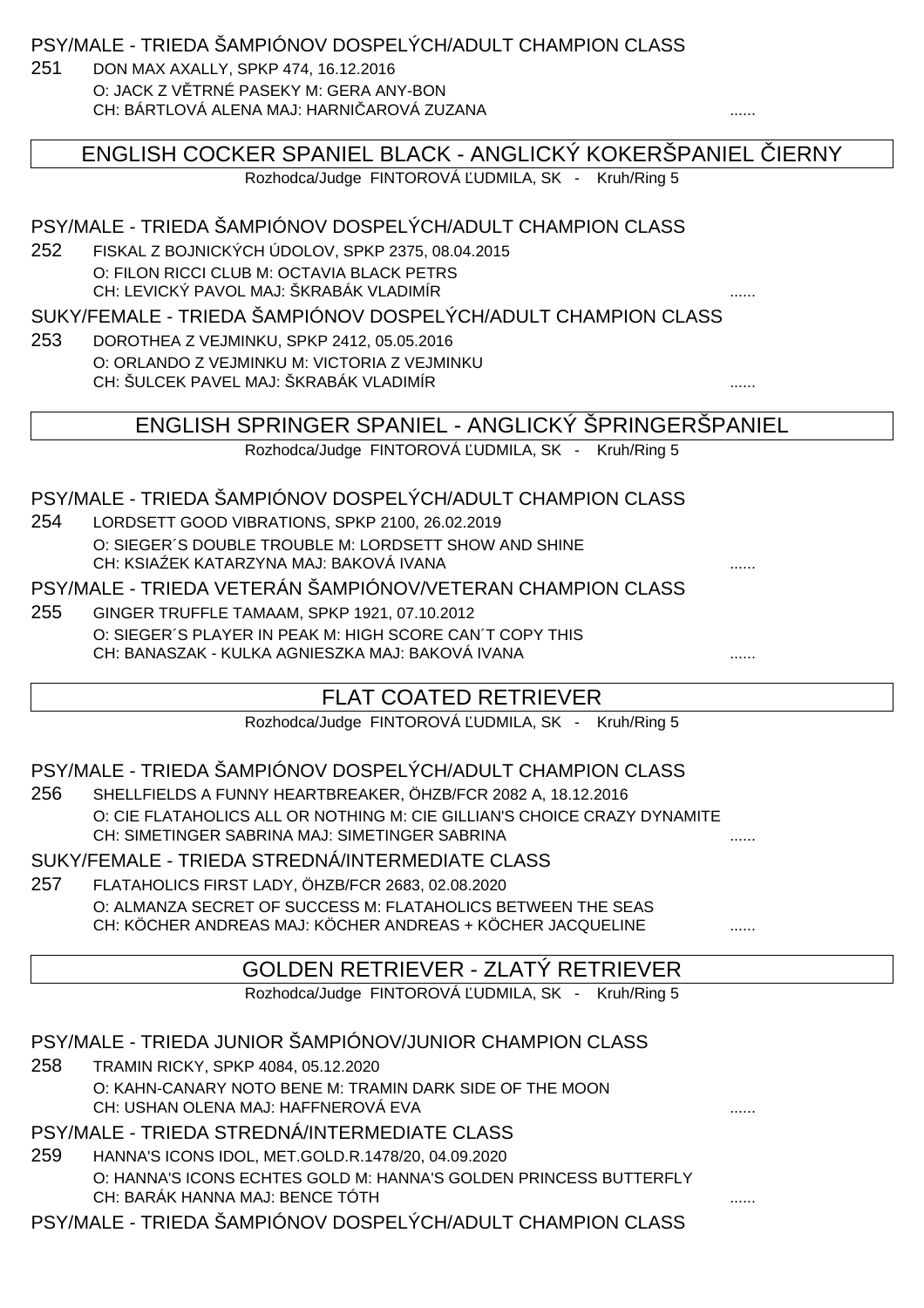| 260 | ASK ME SIMBA MILLION REASONS, CLP/GR/21577, 13.03.2020                                                      |   |
|-----|-------------------------------------------------------------------------------------------------------------|---|
|     | O: HARRY POTTER AUREA ROSA M: CAROLINE MORAVIA GOLD HEART<br>CH: SUCHOPÁROVÁ KRISTÝNA MAJ: LEDENOVÁ NAD ŽDA |   |
| 261 | UNIKÁT HENRY GOLD HEART, SPKP 3921, 24.07.2020                                                              |   |
|     | O: CHRISTOPH GOLD HEART CANIS REGNUM M: NOBLE ADIDAS GOLD HEART                                             |   |
|     | CH: KOCÁNOVÁ OLGA MAJ: NÁSADA MILAN + NÁSADOVÁ KATARÍNA                                                     |   |
|     | PSY/MALE - TRIEDA VETERÁN ŠAMPIÓNOV/VETERAN CHAMPION CLASS                                                  |   |
| 262 | IRON DIAMOND IN THE HEART, SPKP 2890, 17.01.2014                                                            |   |
|     | O: EVIDOG KASINO M: EVIDOG JENNIFER                                                                         |   |
|     | CH: NÁSADOVÁ KATARÍNA MAJ: NÁSADA MILAN                                                                     |   |
|     | SUKY/FEMALE - TRIEDA JUNIOR ŠAMPIÓNOV/JUNIOR CHAMPION CLASS                                                 |   |
| 263 | ZARA DIAMOND IN THE HEART, SPKP 4057, 28.02.2021                                                            |   |
|     | O: IRON DIAMOND IN THE HEART M: LAILA DES JARDINS D'EPONA<br>CH: NÁSADOVÁ KATARÍNA MAJ: NÁSADOVÁ KATARÍNA   |   |
|     | SUKY/FEMALE - TRIEDA STREDNÁ/INTERMEDIATE CLASS                                                             |   |
| 264 | UNIQUE NINA DIAMOND IN THE HEART, SPKP 3899, 11.07.2020                                                     |   |
|     | O: CHRISTOPH GOLD HEART CANIS REGNUM M: LAILA DES JARDINS D'EPONA                                           |   |
|     | CH: NÁSADOVÁ KATARÍNA MAJ: NÁSADOVÁ KATARÍNA                                                                |   |
|     | SUKY/FEMALE - TRIEDA ŠAMPIÓNOV DOSPELÝCH/ADULT CHAMPION CLASS                                               |   |
| 265 | QUEEN DIAMOND IN THE HEART, SPKP 3652, 25.05.2019                                                           |   |
|     | O: IRON DIAMOND IN THE HEART M: LAILA DES JARDINS D'EPONA<br>CH: NÁSADOVÁ KATARÍNA MAJ: NÁSADOVÁ KATARÍNA   |   |
|     | SUKY/FEMALE - TRIEDA VETERÁN ŠAMPIÓNOV/VETERAN CHAMPION CLASS                                               |   |
|     |                                                                                                             |   |
| 266 | FLORISA GOLD HEART, SPKP 2843, 28.08.2013<br>O: ICH KASINO EVIDOG M: ICH HAYLEY SNEH TATIER                 |   |
|     | CH: KOCÁNOVÁ O GA MAJ: DEPTOVÁ DANIELA                                                                      |   |
|     |                                                                                                             |   |
|     | <b>LABRADOR RETRIEVER</b>                                                                                   |   |
|     | Rozhodca/Judge FINTOROVÁ UDMILA, SK - Kruh/Ring 5                                                           |   |
|     |                                                                                                             |   |
|     | PSY/MALE - TRIEDA JUNIOR ŠAMPIÓNOV/JUNIOR CHAMPION CLASS                                                    |   |
| 267 | JARED OUR PLEASURE, SPKP 7771, 06.03.2021                                                                   |   |
|     | O: ALDAMITY Z'BLACK DIAMOND M: BYONCE OUR PLEASURE<br>CH: MURÁR JÁN MAJ: KOVALAN ÍKOVÁ MIROSLAVA            |   |
|     | PSY/MALE - TRIEDA ŠAMPIÓNOV DOSPELÝCH/ADULT CHAMPION CLASS                                                  |   |
| 268 | X'JONATHAN OD HIMALÁJSKÉHO CEDRU, SPKP 7224, 29.12.2018                                                     |   |
|     | O: SRETLAW YELLOW CAMARO M: EPICMAGNAGRAECIA'S XTRAVAGANZA                                                  |   |
|     | CH: DO EKALOVÁ MICHAELA MAJ: ORLOVSKÁ ZUZANA                                                                |   |
|     | SUKY/FEMALE - TRIEDA STREDNÁ/INTERMEDIATE CLASS                                                             |   |
| 269 | PANDORA QUEEN'S JOY, SPKP 7690, 30.10.2020                                                                  |   |
|     | O: CARROMER JACK OF DIAMONDS M: BE DELICIOUS QUEEN'S JOY                                                    |   |
|     | CH: ORLOVSKÁ ZUZANA MAJ: ORLOVSKÁ ZUZANA                                                                    |   |
|     | SUKY/FEMALE - TRIEDA ŠAMPIÓNOV DOSPELÝCH/ADULT CHAMPION CLASS                                               |   |
| 270 | IN YOUR DREAMS QUEEN'S JOY, SPKP 7267, 28.09.2019                                                           |   |
|     | O: BAILEYDALE IN A PICKLE M: QUINTA QUEEN'S JOY<br>CH: ORLOVSKÁ ZUZANA MAJ: ORLOVSKÁ ZUZANA                 |   |
|     |                                                                                                             | . |

# LAGOTTO ROMAGNOLO

Rozhodca/Judge FINTOROVÁ UDMILA, SK - Kruh/Ring 5

# PSY/MALE - TRIEDA JUNIOR ŠAMPIÓNOV/JUNIOR CHAMPION CLASS

271 SOLIPSE MIO TESORO, SPKP 548, 27.12.2020 O: TOM M: AQUATERRA DOGS AMORINA CH: KADNÁROVÁ JANA MAJ: KADNÁROVÁ JANA ......

SUKY/FEMALE - TRIEDA JUNIOR ŠAMPIÓNOV/JUNIOR CHAMPION CLASS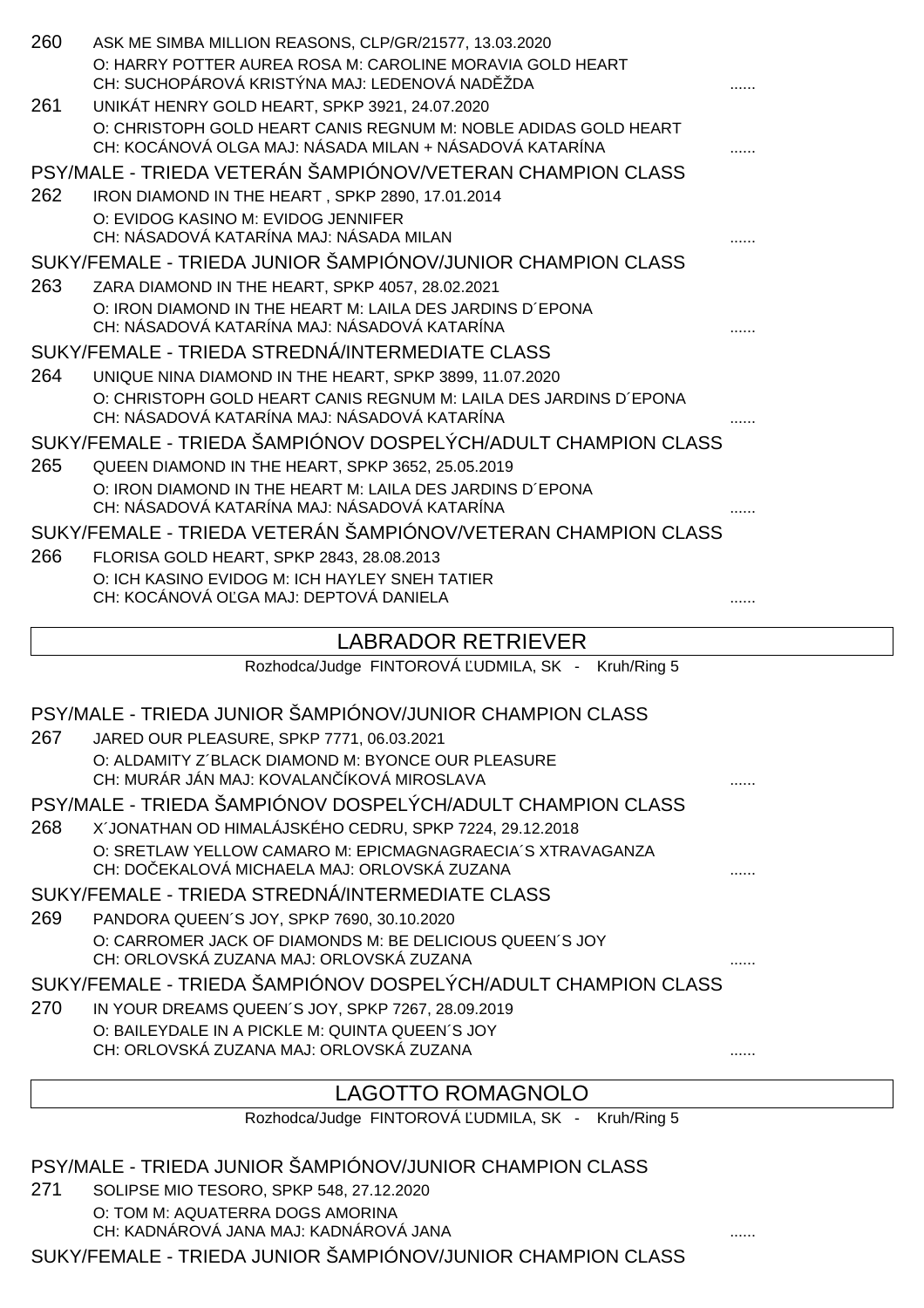| 272 | MELISSA DEI GIOIOSI RUBACUORI, SPKP 619, 19.05.2021                                                                              |
|-----|----------------------------------------------------------------------------------------------------------------------------------|
|     | O: MORGAN M: ZARA                                                                                                                |
|     | CH: MARCELLI MAURIZIO MAJ: KRIŽANOVÁ MONIKA                                                                                      |
|     | SUKY/FEMALE - TRIEDA ŠAMPIÓNOV DOSPELÝCH/ADULT CHAMPION CLASS                                                                    |
| 273 | SOLIPSE GIOIA DEL COLLE, SPKP 175, 14.03.2016                                                                                    |
|     | O: GLESKA FOR REAL M: SOLIPSE BAMBINA                                                                                            |
|     | CH: KADNÁROVÁ JANA MAJ: KADNÁROVÁ JANA                                                                                           |
|     | NOVA SCOTIA DUCK TOLLING RETRIEVER                                                                                               |
|     | Rozhodca/Judge FINTOROVÁ UDMILA, SK - Kruh/Ring 5                                                                                |
|     |                                                                                                                                  |
|     | PSY/MALE - TRIEDA STREDNÁ/INTERMEDIATE CLASS                                                                                     |
| 274 | CHANDLER TARGARYEN FIRE, CLP/NSR/1423, 22.07.2020                                                                                |
|     | O: APPLE CHILLI'S GINGER GROUP M: ARYA TARGARYEN FIRE<br>CH: MARKOVÁ VERONIKA MAJ: ME IAROVÁ ADRIÁNA + ÍŽEK MARKOVÁ VERONIKA     |
|     |                                                                                                                                  |
|     | PSY/MALE - TRIEDA ŠAMPIÓNOV DOSPELÝCH/ADULT CHAMPION CLASS                                                                       |
| 275 | ENDREW TARGARYEN FIRE, CLP/NSR/1212, 12.04.2018                                                                                  |
|     | O: RED HOT CHILLI'S DESIGN OF NOCHILL M: ARYA TARGARYEN FIRE<br>CH: MARKOVÁ VERONIKA MAJ: DAN KOVÁ IRENA                         |
|     | SUKY/FEMALE - TRIEDA STREDNÁ/INTERMEDIATE CLASS                                                                                  |
|     |                                                                                                                                  |
| 276 | CHIC ARYA TARGARYEN FIRE, CLP/NSR/1429, 22.07.2020                                                                               |
|     | O: APPLE CHILLI'S GINGER GROUP M: ARYA TARGARYEN FIRE<br>CH: MARKOVÁ VERONIKA MAJ: BRÁZDOVÁ URBANOVÁ EVA + ÍŽEK MARKOVÁ VERONIKA |
|     | SUKY/FEMALE - TRIEDA ŠAMPIÓNOV DOSPELÝCH/ADULT CHAMPION CLASS                                                                    |
| 277 | EASY FIRST TARA GARONERA, SPKP 41, 12.11.2019                                                                                    |
|     | O: WEST COAST TOLLERS DAIM M: BEFIRST GLENMORANGIE GARONERA                                                                      |
|     | CH: GAROVÁ MARTINA MAJ: BABULIC IVAN                                                                                             |
|     |                                                                                                                                  |
|     | WELSH SPRINGER SPANIEL - WELŠSKÝ ŠPRINGERŠPANIEL                                                                                 |
|     | Rozhodca/Judge FINTOROVÁ UDMILA, SK - Kruh/Ring 5                                                                                |
|     | SUKY/FEMALE - TRIEDA ŠAMPIÓNOV DOSPELÝCH/ADULT CHAMPION CLASS                                                                    |
|     |                                                                                                                                  |
| 278 | BENTON CALIFORNIA STORM, SPKP 1374, 15.10.2018                                                                                   |
|     | O: BENTON WHITE HOUSE M: BENTON RUMOUR HAS IT<br>CH: JAKKOLA+SERGUSKIN MARJO+PIIA MAJ: JANEKOVÁ VIERA + JANEK LUDOVIT            |
|     |                                                                                                                                  |

skupina/group FCI - 9

| BICHON Á POIL FRISÉ - FRANCÚZSKY BIŠON |  |  |
|----------------------------------------|--|--|
|                                        |  |  |
|                                        |  |  |
|                                        |  |  |

Rozhodca/Judge VOJTEKOVÁ IVETA, SK - Kruh/Ring 6

## PSY/MALE - TRIEDA ŠAMPIÓNOV DOSPELÝCH/ADULT CHAMPION CLASS

279 JAMESON MY LOVE DANCO OF AMBER, SPKP 650, 21.11.2017 O: DIAMELLA YOUTHFUL SUPERSTAR M: VIA VICTORIA DANCO OF AMBER CH: DANKOVÁ PATRÍCIA MAJ: PISO OVÁ MARTINA + PISO OVÁ NIKOL

SUKY/FEMALE - TRIEDA ŠAMPIÓNOV DOSPELÝCH/ADULT CHAMPION CLASS

280 ROYAL FRISE TARRA CLARAMAY, COR A 2381-17/215, 05.07.2017 O: CH PARAY'S MARK FOR FRIZZLED LIFE M: ROYAL FRISE HEIDI CH: LAZAR DIANA MAJ: PINTEA ALEXANDRA CATALINA

## BOLOGNESE - BOLO SKÝ PSÍK

Rozhodca/Judge VOJTEKOVÁ IVETA, SK - Kruh/Ring 6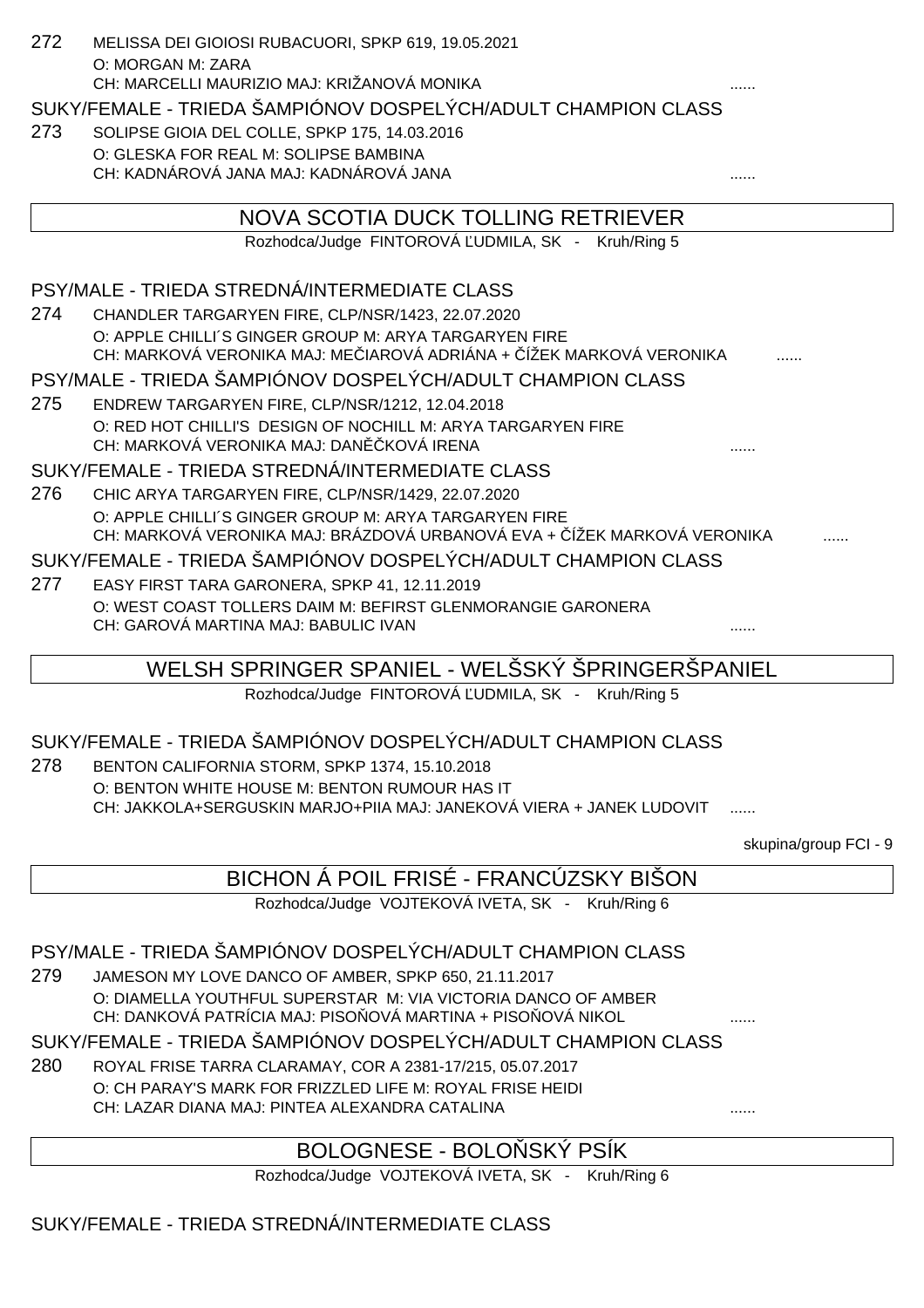| 281 | ULYSSIA LUMA TOMIO, SPKP 489, 13.07.2020                                                                               |  |
|-----|------------------------------------------------------------------------------------------------------------------------|--|
|     | O: PHILLIPPO DELLA FIORAVANTA VECCHIA M: MAYA PRINCESS LUMA TOMIO                                                      |  |
|     | CH: LUPA OVÁ MARIE MAJ: CIGÁNIKOVÁ ALENA                                                                               |  |
|     | SUKY/FEMALE - TRIEDA ŠAMPIÓNOV DOSPELÝCH/ADULT CHAMPION CLASS                                                          |  |
| 282 | TERRY PRINCESS LUMA TOMIO, SPKP 484, 05.08.2019                                                                        |  |
|     | O: PHILIPPO DELLA FIORAVANTA VECCHIA M: MAYA PRINCESS LUMA TOMIO<br>CH: LUPA OVÁ MARIE MAJ: CIGÁNIKOVÁ ALENA           |  |
|     |                                                                                                                        |  |
|     | <b>BOSTON TERRIER</b>                                                                                                  |  |
|     | Rozhodca/Judge VOJTEKOVÁ IVETA, SK - Kruh/Ring 6                                                                       |  |
|     |                                                                                                                        |  |
|     | PSY/MALE - TRIEDA STREDNÁ/INTERMEDIATE CLASS                                                                           |  |
| 283 | BOSTON STYLE T'BURST OF APPLAUSE, CMKU/BOS/5164/-21/20, 08.08.2020                                                     |  |
|     | O: CAMPBELL CLAN'S SMOOTH CRIMINAL M: BOSTON STYLE DARLING INIQUE BEAUTY                                               |  |
|     | CH: SAFRONOVA SVETLANA MAJ: SKRYPNYK LUCIE                                                                             |  |
|     | PSY/MALE - TRIEDA ŠAMPIÓNOV DOSPELÝCH/ADULT CHAMPION CLASS                                                             |  |
| 284 | EXTREMLY RUDE KID BALOONEK, CMKU/BOS/3199/17, 10.02.2017                                                               |  |
|     | O: GUNTHER'S OH HENRY! M: INFERIOR SILESIA CANIS CHLOE<br>CH: KOŠINA PETR MAJ: KOŠINA PETR                             |  |
|     |                                                                                                                        |  |
|     | BOULEDOGUE FRANCAIS - FRANCÚZSKY BULDO EK                                                                              |  |
|     | Rozhodca/Judge VOJTEKOVÁ IVETA, SK - Kruh/Ring 6                                                                       |  |
|     |                                                                                                                        |  |
|     | PSY/MALE - TRIEDA JUNIOR ŠAMPIÓNOV/JUNIOR CHAMPION CLASS                                                               |  |
| 285 | GOLD FOREST BULL FALCO, SPKP 7849, 14.05.2021                                                                          |  |
|     | O: BAHIANO SWEET COOKIES M: REBI VON NEW GLANDORF                                                                      |  |
|     | CH: BERECZKY EVA MAJ: BERECZKY EVA + PONGRÁCZ ELEONÓRA                                                                 |  |
|     | PSY/MALE - TRIEDA STREDNÁ/INTERMEDIATE CLASS                                                                           |  |
| 286 | LUCA FRANCUSKI PAPILOT, CMKU/FB/11725/-20/20, 01.09.2020                                                               |  |
|     | O: A VIGDORS PONTIUS PILATUS M: ROSE FRANCUSKI PAPILOT<br>CH: SKORUPSKA KAROLINA MAJ: BLAHUŠ SCHEFFLEROVÁ JAROSLAVA    |  |
|     | PSY/MALE - TRIEDA ŠAMPIÓNOV DOSPELÝCH/ADULT CHAMPION CLASS                                                             |  |
| 287 | ACHILLES BIG FAMILY-FRENCH BULLS, SPKP 7265, 09.04.2020                                                                |  |
|     | O: DANTE LARGE-GARDEN BULLS M: XANTHÉ VAN-BULL                                                                         |  |
|     | CH: NAGY TÜNDE MAJ: 1 OVÁ KATARÍNA                                                                                     |  |
| 288 | TOP SEBASTIAN BULLY ROYAL CLUB, SPKP 7082, 15.08.2019                                                                  |  |
|     | O: GEORGES DE LA COEUR DE LA MER M: VANILLA LILLA BULLY ROYAL CLUB<br>CH: KEREŠKÉNYIOVÁ RADKA MAJ: KEREŠKÉNIYOVÁ RADKA |  |
|     | SUKY/FEMALE - TRIEDA ŠAMPIÓNOV DOSPELÝCH/ADULT CHAMPION CLASS                                                          |  |
| 289 | FRUSTYLE MICHELLE, CMKU/FB/11649/-20/20, 21.03.2020                                                                    |  |
|     | O: DICAR I'M SPECIAL M: FRUSTYLE ZOYA GOLD CASMIRE                                                                     |  |
|     | CH: SITNIKOVÁ TATIANA MAJ: BLAHUŠ SCHEFFLEROVÁ JAROSLAVA                                                               |  |
| 290 | ZOE SLAVIC STORM, SPKP 7079, 30.09.2019                                                                                |  |
|     | O: FRUSTYLE WIN A GAME M: MADEMOISELLE PARIS SLAVIC STORM                                                              |  |
|     | CH: VAŠÍ EK MAREK MAJ: HAJTMÁNKOVÁ DENISA                                                                              |  |
|     | CANICHE GRAND BLANC - PLIDEL VE KÝ BIELY                                                                               |  |

CANICHE GRAND BLANC - PUDEL VEĽKÝ BIELY

Rozhodca/Judge VOJTEKOVÁ IVETA, SK - Kruh/Ring 6

PSY/MALE - TRIEDA ŠAMPIÓNOV DOSPELÝCH/ADULT CHAMPION CLASS

291 ANAKINN DONNAUTESS, SPKP 345, 23.01.2020 O: VOLGARUS HEARTBEAT M: IVETTA DONNA NONTISCORDARDIME CH: MIŠKANIN MARIÁN MAJ: MIŠKANIN MARIÁN ......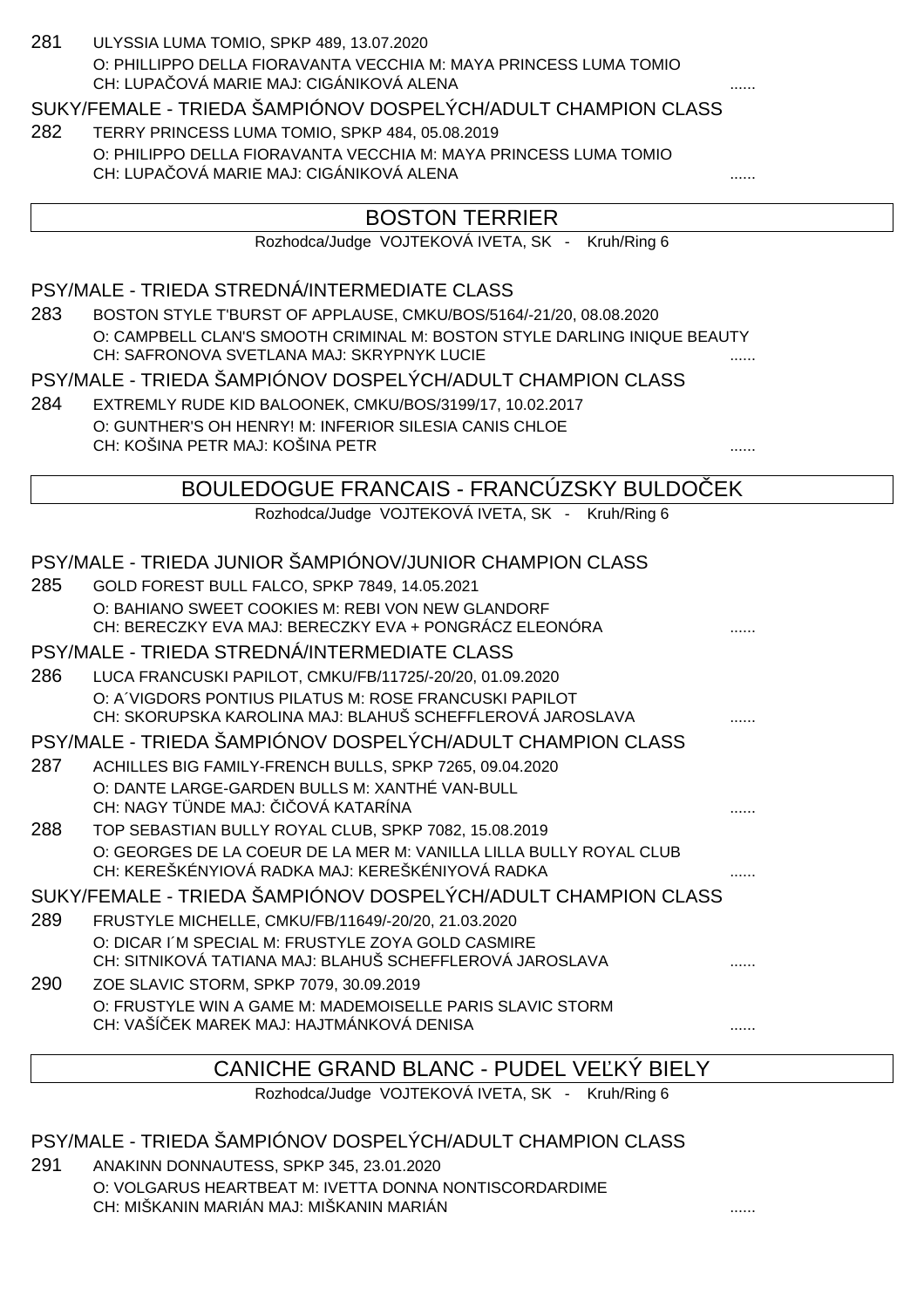# CANICHE GRAND NOIR - PUDEL VE KÝ LERNY

Rozhodca/Judge VOJTEKOVÁ IVETA, SK - Kruh/Ring 6

## PSY/MALE - TRIEDA ŠAMPIÓNOV DOSPELÝCH/ADULT CHAMPION CLASS

292 ARTHEMONN DONNAUTESS, SPKP 349, 23.01.2020 O: VOLGARUS HEARTBEAT M: IVETTA DONNA NONTISCORDARDIME CH: MIŠKANIN MARIÁN MAJ: MIŠKANIN MARIÁN

SUKY/FEMALE - TRIEDA ŠAMPIÓNOV DOSPELÝCH/ADULT CHAMPION CLASS

293 ARIZONA ATHI'S EMPIRE, CMKU/P/21593/20, 08.06.2020 O: ROMEO MODAU-STAR M: ATHINA THE VELVET FUR CH: POLENDOVÁ LUCIE MAJ: POLENDOVÁ LUCIE ......

## CANICHE MINIATURE (TOY) BLANC - PUDEL MINIATÚRNY (TOY) BIELY

Rozhodca/Judge VOJTEKOVÁ IVETA, SK - Kruh/Ring 6

### SUKY/FEMALE - TRIEDA ŠAMPIÓNOV DOSPELÝCH/ADULT CHAMPION CLASS

294 BING BANG IN UNIVERSE MAHENE FARM, CMKU/P/20509/-18/17, 25.08.2017 O: GOLDEN STRIK MALIBU M: MORNING GLORY EARL´S LEGEND CH: NEDBAL MILOŠ MAJ: NEDBALOVÁ MARTINA + NEDBALOVÁ MARTINA

### CANICHE MINIATURE (TOY) NOIR - PUDEL MINIATÚRNY (TOY) ČIERNY

Rozhodca/Judge VOJTEKOVÁ IVETA, SK - Kruh/Ring 6

### SUKY/FEMALE - TRIEDA ŠAMPIÓNOV DOSPELÝCH/ADULT CHAMPION CLASS

295 EVELLINE FROM LOVING ANGELS, SPKP 758, 05.03.2020 O: SOTTO VOCE QUIZAS QUIZAS QUIZAS M: PUSHISTIY SOBLAZN GOSPOZHA UDACHA CH: SUCHO OVÁ ZUZANA MAJ: SUCHO OVÁ ZUZANA

## CANICHE MOYEN NOIR - PUDEL STREDNY IERNY

Rozhodca/Judge VOJTEKOVÁ IVETA, SK - Kruh/Ring 6

#### PSY/MALE - TRIEDA ŠAMPIÓNOV DOSPELÝCH/ADULT CHAMPION CLASS

296 ESTIQ ENDER BANZETTE, SPKP 778, 19.06.2020 O: BEDINGFIELD I AM WHAT I AM M: HAPPY BERENIKA STAR OF SILESIA CH: KAŠPAROVÁ HANA MAJ: PALUŠEKOVÁ BARBORA ......

## CAVALIER KING CHARLES SPANIEL (BLACK AND TAN)

Rozhodca/Judge VOJTEKOVÁ IVETA, SK - Kruh/Ring 6

#### PSY/MALE - TRIEDA STREDNÁ/INTERMEDIATE CLASS

297 TECUMSEH CHILLI KOLIBA, SPKP 3952, 03.06.2020 O: BEST OF CHILLI KOLIBA M: ZENNESIE ELI BIELY DÉMON CH: JANKOVI OVÁ UBICA MAJ: POTHEOVÁ ZLATICA

SUKY/FEMALE - TRIEDA STREDNÁ/INTERMEDIATE CLASS

298 OKTAVIA LIKAMI, PKR.IX-89232, 28.06.2020 O: NATALIE TEODORUS DOUBLE TROUBLE FOR RIVAL M: HAYLE LIKAMI CH: GĘGOTEK KALINA MAJ: SZCZEPAŃSKA NATALIA ......

## CAVALIER KING CHARLES SPANIEL (BLENHEIM)

Rozhodca/Judge VOJTEKOVÁ IVETA, SK - Kruh/Ring 6

## PSY/MALE - TRIEDA STREDNÁ/INTERMEDIATE CLASS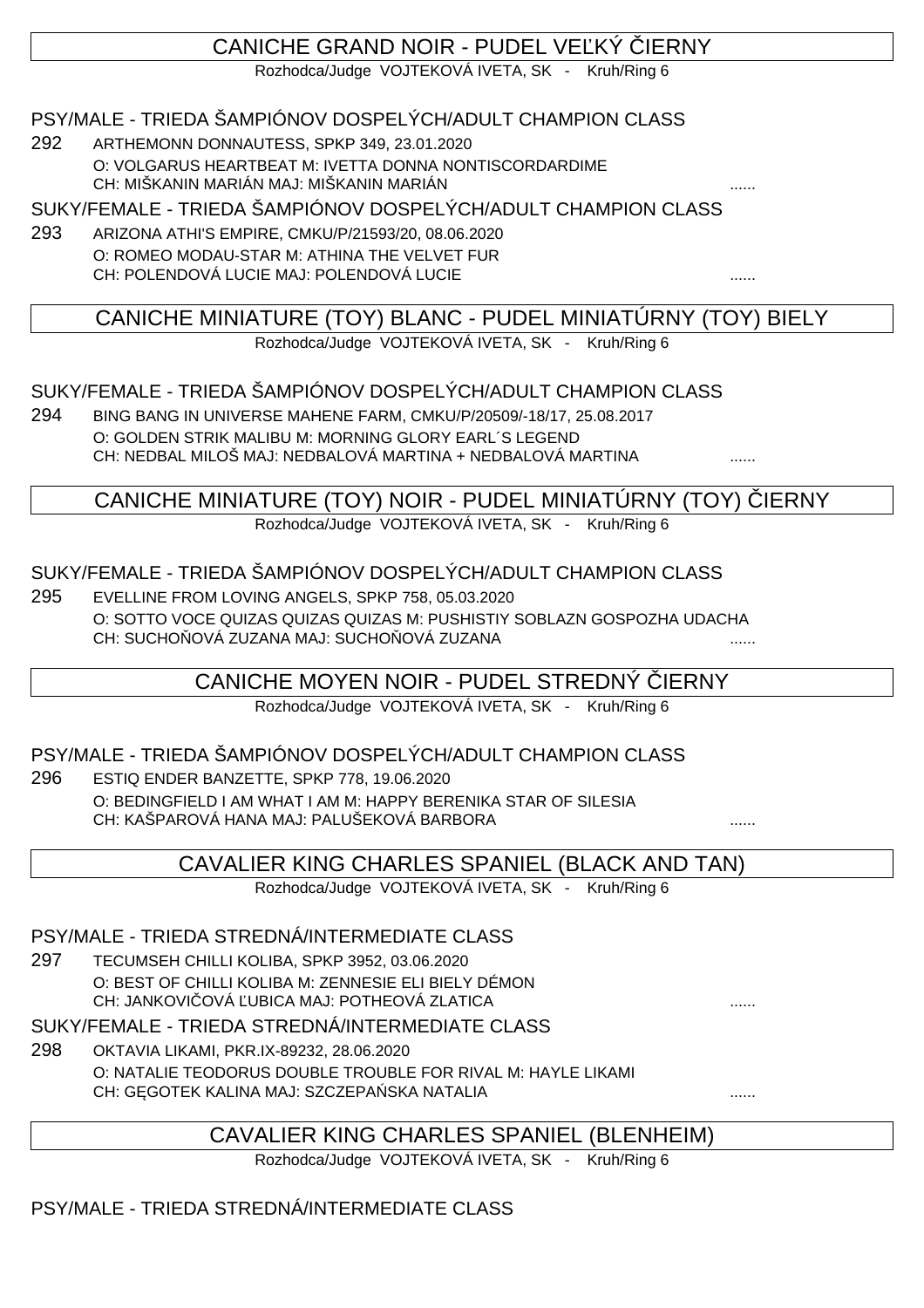| 299 | FRENCH KISS SCARLETT TEAM, SPKP 3925, 10.05.2020                                                                 |  |
|-----|------------------------------------------------------------------------------------------------------------------|--|
|     | O: L'AMOUR NIGHT SCARLETT TEAM M: STAR IS BORN SCARLETT TEAM<br>CH: PREDNÁ MÁRIA MAJ: HIRSCH TATIANA             |  |
|     | SUKY/FEMALE - TRIEDA STREDNÁ/INTERMEDIATE CLASS                                                                  |  |
| 300 | NINA RICCI MAGIC NOBLESSE, SPKP 3966, 09.08.2020                                                                 |  |
|     | O: ROYAL ROMANCE BAXXTER M: BOHEMIA BRILLIANT                                                                    |  |
|     | CH: BOBRÍKOVÁ ANGÉLIQUE MAJ: BOBRÍKOVÁ ANGÉLIQUE                                                                 |  |
|     | SUKY/FEMALE - TRIEDA ŠAMPIÓNOV DOSPELÝCH/ADULT CHAMPION CLASS                                                    |  |
| 301 | ANNABELLA CAROLINA SWEETS, SPKP 3765, 09.08.2019                                                                 |  |
|     | O: LIANE'S CLEVELAND M: MISIA K CAROLINA<br>CH: JUR OVÁ PETRA MAJ: JUR OVÁ PETRA                                 |  |
|     |                                                                                                                  |  |
|     | CAVALIER KING CHARLES SPANIEL (RUBY)                                                                             |  |
|     | Rozhodca/Judge VOJTEKOVÁ IVETA, SK - Kruh/Ring 6                                                                 |  |
|     |                                                                                                                  |  |
|     | PSY/MALE - TRIEDA ŠAMPIÓNOV DOSPELÝCH/ADULT CHAMPION CLASS                                                       |  |
| 302 | KLEMENT RED CHILLI KOLIBA, SPKP 3386, 09.05.2017                                                                 |  |
|     | O: BONITOS COMPANEROS YES WE CAN RED M: CELESTÍNKA BOU CHILLI KOLIBA                                             |  |
|     | CH: JANKOVI OVÁ UBICA MAJ: POTHEOVÁ ZLATICA                                                                      |  |
|     | CHIHUAHUA LONG-HAIRED - IVAVA DLHOSRSTA                                                                          |  |
|     | Rozhodca/Judge VOJTEKOVÁ IVETA, SK - Kruh/Ring 6                                                                 |  |
|     |                                                                                                                  |  |
|     | PSY/MALE - TRIEDA ŠAMPIÓNOV DOSPELÝCH/ADULT CHAMPION CLASS                                                       |  |
| 303 | KARLOS MINI BIG DOG, SPKP 8616, 27.09.2018                                                                       |  |
|     | O: LUCKY WINNERS EXLUZIVE LORD M: HRISTICHSAN SHUMMI<br>CH: ŠOKOVÁ MONIKA MAJ: MATULOVÁ SO A                     |  |
| 304 | PLATINUM KID MASTER LOVE, CMKU/CHI/25266/-20/20, 09.01.2020                                                      |  |
|     | O: LAYMINGAS-SHORI SHOWMAN M: PLATINUM KID EMILIYA FORTUNA                                                       |  |
|     | CH: HODUNOVA ELENA MAJ: BARANOVA JEKAT RINA                                                                      |  |
|     | SUKY/FEMALE - TRIEDA JUNIOR ŠAMPIÓNOV/JUNIOR CHAMPION CLASS                                                      |  |
| 305 | DOVANES PATRISHA, CMKU/CHI/26635/21, 16.01.2021                                                                  |  |
|     | O: DUMAS MALKANORAH M: DOVANES OXFORD STAR<br>CH: DOVÄNE OLGA MAJ: SOU KOVÁ ŠÁRKA                                |  |
|     | SUKY/FEMALE - TRIEDA ŠAMPIÓNOV DOSPELÝCH/ADULT CHAMPION CLASS                                                    |  |
| 306 | GEORGINA MILAGRITOS, SPKP 7963, 13.03.2017                                                                       |  |
|     | O: BRAMERITA BOYDISIN DAPPER M: LOLA DES MONTS SECRETS DE L'OUR                                                  |  |
|     | CH: JÓŽOVÁ NATAŠA MAJ: JÓŽOVÁ NATAŠA                                                                             |  |
|     |                                                                                                                  |  |
|     | CHIHUAHUA SMOOTH-HAIRED - IVAVA KRATKOSRSTÄ                                                                      |  |
|     | Rozhodca/Judge VOJTEKOVÁ IVETA, SK - Kruh/Ring 6                                                                 |  |
|     | PSY/MALE - TRIEDA ŠAMPIÓNOV DOSPELÝCH/ADULT CHAMPION CLASS                                                       |  |
| 307 | MAD MAX MYSTIC MIRACLE, SPKP 9116, 06.10.2019                                                                    |  |
|     | O: SMALL IS BEAUTIFUL'S FINE MESS M: HELLO MARRYLOU MYSTIC MIRACLE                                               |  |
|     | CH: SOL ANSKÁ MICHAELA MAJ: SOL ANSKÁ MICHAELA                                                                   |  |
|     | SUKY/FEMALE - TRIEDA STREDNÁ/INTERMEDIATE CLASS                                                                  |  |
| 308 | MISTY MEADOW'S CATWOMAN-PC, CMKU/CHI/25886/-20/20, 06.04.2020                                                    |  |
|     | O: MISTY MEADOW'S ORLANDO FURIOSO-PC M: MM'S ALICE ROI-PC DI SAN GIMIGNANO                                       |  |
|     | CH: LEHTINEN-COCHETTI TUULA RIITTA MAJ: ŠKULTÉTYOVÁ NIKOL                                                        |  |
|     | SUKY/FEMALE - TRIEDA ŠAMPIÓNOV DOSPELÝCH/ADULT CHAMPION CLASS                                                    |  |
| 309 | SPECIAL GUEST OKLAHOMA SKY, SPKP 8413, 24.04.2018<br>O: LAYMINGAS-SHORI SHINING DANCER M: JACKIE BLU ZUZANIN RAJ |  |
|     |                                                                                                                  |  |

CH: ŠVECOVÁ VIERA MAJ: ŠKULTÉTYOVÁ NIKOL + ŠVECOVÁ VIERA ......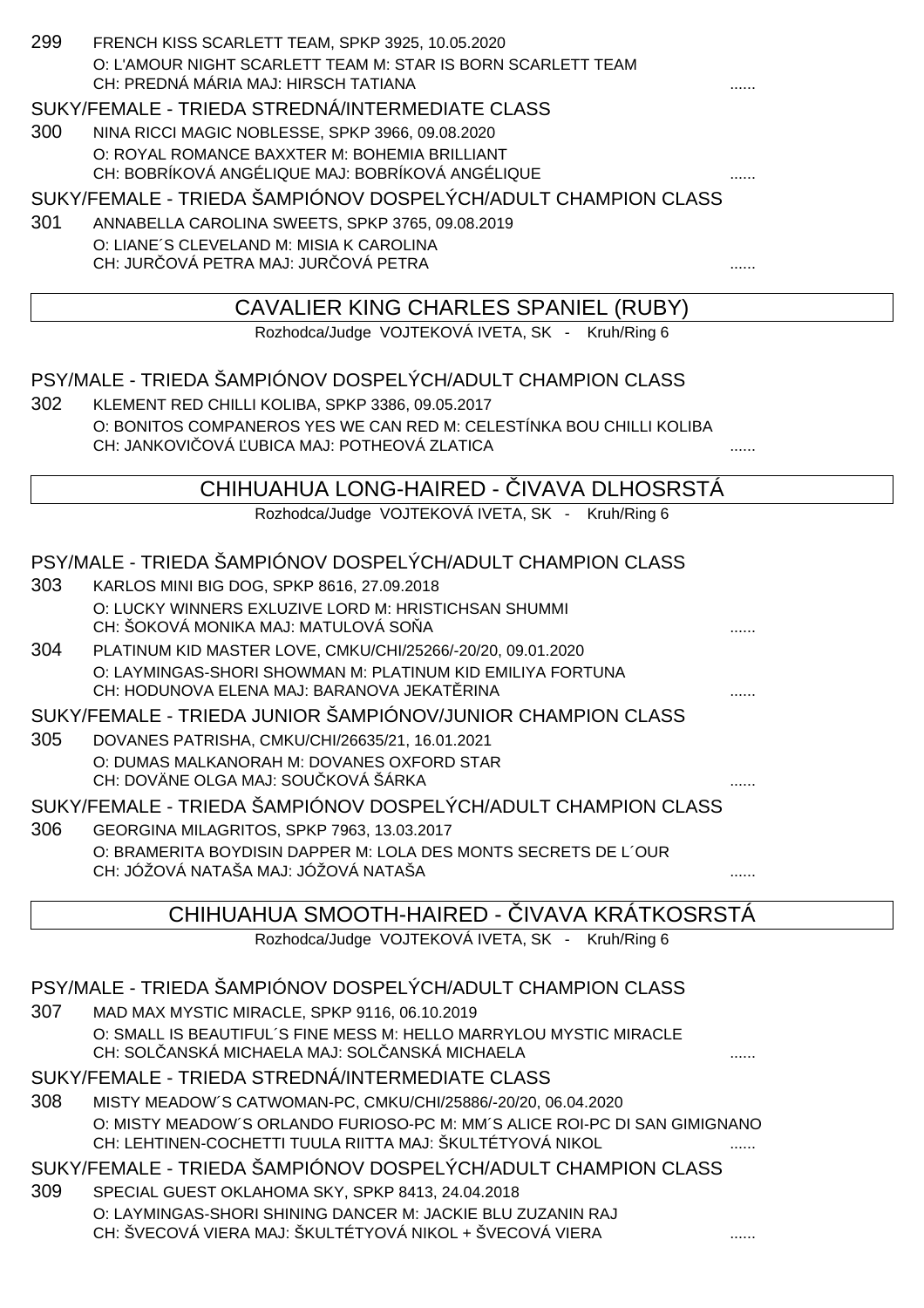# CHINESE CRESTED DOG HAIRLESS - ÍNSKY CHOCHOLATÝ PES BEZ SRSTI

Rozhodca/Judge VOJTEKOVÁ IVETA, SK - Kruh/Ring 6

### PSY/MALE - TRIEDA ŠAMPIÓNOV DOSPELÝCH/ADULT CHAMPION CLASS

310 EVER CLEVER WINNING SMILE, SPKP 2131, 04.06.2019 O: LA LALAND WINNING SMILE M: ZENDY WINNING SMILE CH: PAPKOUSKAJA ANASTASIA MAJ: OLBERTOVÁ ZUZANA + LIEGL CHRISTINE

#### LHASA APSO

Rozhodca/Judge VOJTEKOVÁ IVETA, SK - Kruh/Ring 6

#### PSY/MALE - TRIEDA ŠAMPIÓNOV DOSPELÝCH/ADULT CHAMPION CLASS

311 UTAR GEMA - ROSES, SPKP 704, 12.11.2017 O: DARTAGNAN IVEPET M: MOIRA GEMA - ROSES CH: GERŠI QVÁ MARIE MAJ: GERŠI QVÁ MÁRIA

|     | MALTESE - MALTÉZSKY PSÍK                                                                         |   |
|-----|--------------------------------------------------------------------------------------------------|---|
|     | Rozhodca/Judge VOJTEKOVÁ IVETA, SK - Kruh/Ring 6                                                 |   |
|     |                                                                                                  |   |
|     | PSY/MALE - TRIEDA ŠAMPIÓNOV DOSPELÝCH/ADULT CHAMPION CLASS                                       |   |
| 312 | MAYBE MYSTERY MONDAK MONWHITE STAR, CMKU/MA/10142/14, 10.08.2014                                 |   |
|     | O: LAUREAL'S ALL AMERICAN M: YVEMMA'S HELLO KITTY                                                |   |
|     | CH: KUPICOVÁ MONIKA MAJ: KUPICOVA MONIKA A SIMONA                                                |   |
|     | SUKY/FEMALE - TRIEDA STREDNÁ/INTERMEDIATE CLASS                                                  |   |
| 313 | FEMME FATALE SWEET DEVIL, SPKP 568, 03.10.2020                                                   |   |
|     | O: DIAMOND GEMINI BISCUIT II M: ROLLY-POLLY SWEET DEVIL                                          |   |
|     | CH: JUSTOVÁ IVONA MAJ: JUSTOVÁ IVONA                                                             |   |
|     | SUKY/FEMALE - TRIEDA ŠAMPIÓNOV DOSPELÝCH/ADULT CHAMPION CLASS                                    |   |
| 314 | PARTY GIRL MONWHITE STAR, CMKU/MA/11030/19, 24.12.2019                                           |   |
|     | O: WHITE FIELD RICHELIEU RIO M: YVEMMA'S HELLO KITTY                                             |   |
|     | CH: KUPICOVI MONIKA A SIMONA MAJ: KUPICOVA MONIKA A SIMONA                                       |   |
|     | SUKY/FEMALE - TRIEDA VETERÁN ŠAMPIÓNOV/VETERAN CHAMPION CLASS                                    |   |
| 315 | ARIANA MAGNOLIA VELVET MALTES, SPKP 424, 18.01.2014                                              |   |
|     | O: FELINI VON SÁRANSZKÝ M: SUZY ULATH INA JIMIDO<br>CH: ŠPÁNIKOVÁ DANIELA MAJ: ŠPÁNIKOVÁ DANIELA |   |
|     |                                                                                                  | . |

MOPS (PUG)

Rozhodca/Judge VOJTEKOVÁ IVETA, SK - Kruh/Ring 6

#### SUKY/FEMALE - TRIEDA ŠAMPIÓNOV DOSPELÝCH/ADULT CHAMPION CLASS

316 TALISMAN MAD-MOPS, SPKP 3851, 20.03.2020 O: CH SUPREME TRIUMPH VANGUISHER M: CH FANTASY MAD-MOPS CH: NAGY KORNÉL MAJ: NAGY KORNÉL

## PAPILLON

Rozhodca/Judge VOJTEKOVÁ IVETA, SK - Kruh/Ring 6

#### PSY/MALE - TRIEDA ŠAMPIÓNOV DOSPELÝCH/ADULT CHAMPION CLASS

317 SATYR CAPRINA DOWINA, SPKP 1131, 28.04.2014 O: WITTORIO DE POMPADOUR M: ZENJA CAPRINA DOWINA CH: MAJDOVÁ GABRIELA MAJ: SCHELLING BRIGITTE

SUKY/FEMALE - TRIEDA JUNIOR ŠAMPIÓNOV/JUNIOR CHAMPION CLASS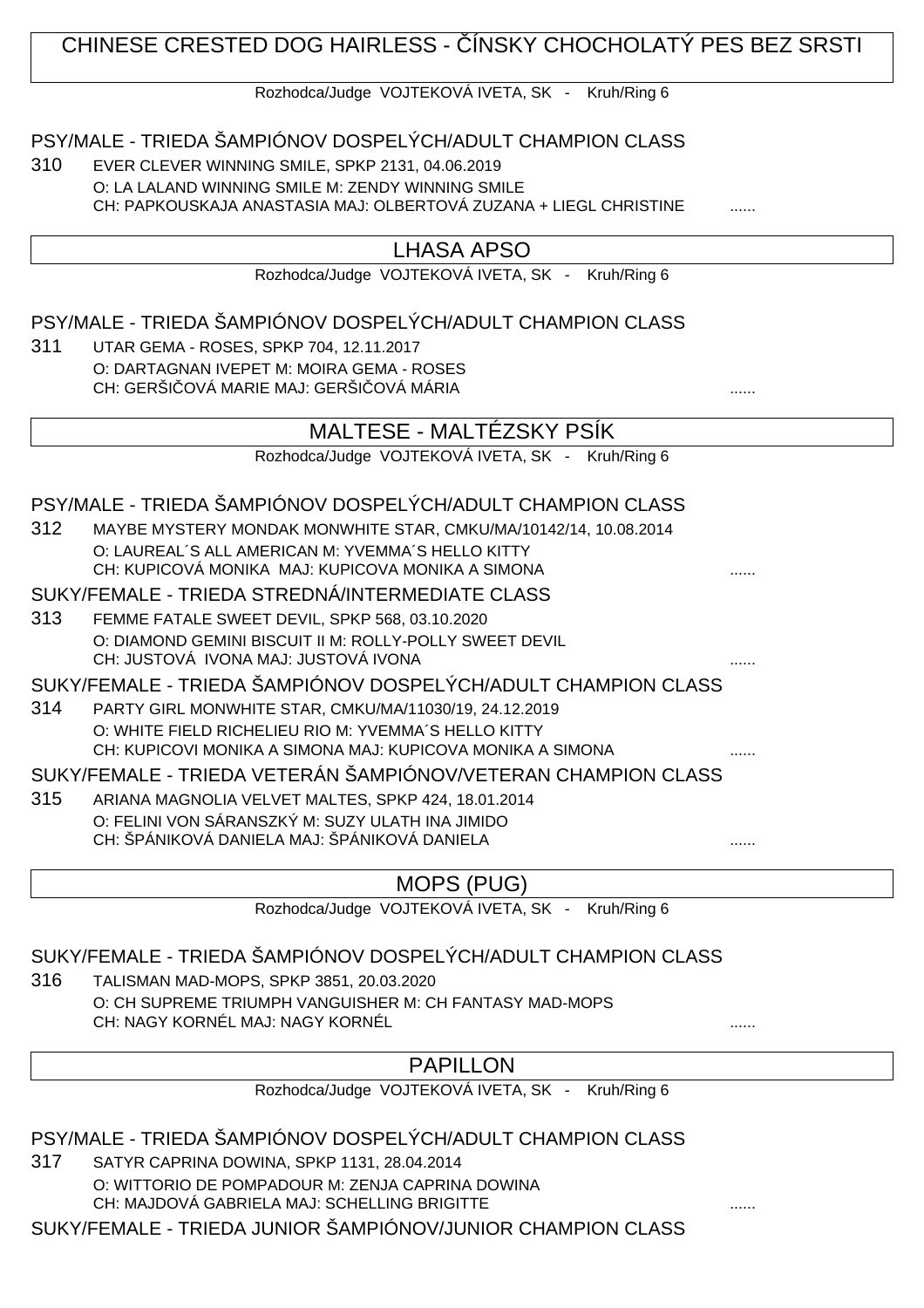| 318 | EMILY'S JOY DOUBLE TROUBLE, SPKP 2006, 03.02.2021<br>O: TOP SECRET NUEVA SORPRESA M: NIGHT VISION NUEVA SORPRESA<br>CH: CHYNORADSKÁ ANNAMÁRIA MAJ: SVOZÍLKOVÁ SABINA |                        |
|-----|----------------------------------------------------------------------------------------------------------------------------------------------------------------------|------------------------|
| 319 | MISS UNIVERSE LOVELY TINA, SPKP 1978, 06.12.2020                                                                                                                     |                        |
|     | O: LINDATORPS QUICKLY QUINTON M: ROSALIE LOVELY TINA<br>CH: JAMRICHOVÁ MARTINA MAJ: JAMRICHOVÁ MARTINA                                                               |                        |
|     | SUKY/FEMALE - TRIEDA ŠAMPIÓNOV DOSPELÝCH/ADULT CHAMPION CLASS                                                                                                        |                        |
| 320 | EMILY'S JOY BE A LITTLE WILD, SPKP 1914, 07.05.2020                                                                                                                  |                        |
|     | O: SEMICVETIC SUNNY SECRET M: XTRA DRIVE NUEVA SORPRESA<br>CH: CHYNORADSKÁ ANNAMÁRIA MAJ: CHYNORADSKÁ ANNAMÁRIA                                                      |                        |
|     | PETIT BRABANCON - BRABANTSKÝ GRIFON                                                                                                                                  |                        |
|     | Rozhodca/Judge VOJTEKOVÁ IVETA, SK - Kruh/Ring 6                                                                                                                     |                        |
|     |                                                                                                                                                                      |                        |
|     | PSY/MALE - TRIEDA ŠAMPIÓNOV DOSPELÝCH/ADULT CHAMPION CLASS                                                                                                           |                        |
| 321 | HE'S PUSS IN BOOTS TOO MUCH LOVE, SPKP 379, 27.03.2020                                                                                                               |                        |
|     | O: OLIVER TWIST DE LA PASSION DE P'TITS LU M: KATCHENKA DE LA TORMENTA DEL MAR<br>CH: BALOGHOVÁ LUCIA MAJ: BALOGHOVÁ LUCIA                                           |                        |
|     |                                                                                                                                                                      |                        |
|     | <b>SHIH TZU</b>                                                                                                                                                      |                        |
|     | Rozhodca/Judge VOJTEKOVÁ IVETA, SK - Kruh/Ring 6                                                                                                                     |                        |
|     | SUKY/FEMALE - TRIEDA ŠAMPIÓNOV DOSPELÝCH/ADULT CHAMPION CLASS                                                                                                        |                        |
| 322 | CAIRITHY-KIM MAGIC ANALAND, SPKP 964, 01.12.2018                                                                                                                     |                        |
|     | O: PRIDE LEON DERRIK M: FLORENTINA ATREI KIRABZER<br>CH: URIŠOVÁ ZUZANA MAJ: URIŠOVÁ ZUZANA                                                                          |                        |
|     | <b>TIBETAN TERRIER</b>                                                                                                                                               |                        |
|     | Rozhodca/Judge VOJTEKOVÁ IVETA, SK -<br>Kruh/Ring 6                                                                                                                  |                        |
|     | PSY/MALE - TRIEDA ŠAMPIÓNOV DOSPELÝCH/ADULT CHAMPION CLASS                                                                                                           |                        |
| 323 | EMOTION IN MOTION ERBOSEDITION, SPKP 371, 13.12.2019                                                                                                                 |                        |
|     | O: NYAMS DOD-PA OD VILZONKY M: A DESERT ROSE ERBOSEDITION<br>CH: KU ERKOVÁ VERONIKA MAJ: KU ERKOVÁ VERONIKA                                                          |                        |
|     | SUKY/FEMALE - TRIEDA STREDNÁ/INTERMEDIATE CLASS                                                                                                                      |                        |
| 324 | GOLD JACK DAW ICSI, SPKP 382, 16.11.2020                                                                                                                             |                        |
|     | O: E-GLIN TINGRI M: HIRANYA TINGRI                                                                                                                                   |                        |
|     | CH: CSÓKA GYULÁNÉ ILONA MAJ: DIÓS LADISLAV                                                                                                                           |                        |
|     |                                                                                                                                                                      | skupina/group FCI - 10 |
|     | AFGHAN HOUND - AFGANSKY CHRT                                                                                                                                         |                        |
|     | Rozhodca/Judge FINTOROVÁ UDMILA, SK - Kruh/Ring 5                                                                                                                    |                        |
|     | SUKY/FEMALE - TRIEDA JUNIOR ŠAMPIÓNOV/JUNIOR CHAMPION CLASS                                                                                                          |                        |
| 325 | KHAU CARRERAS QUEEN OF EVERYTHING, SPKP 418, 05.02.2021                                                                                                              |                        |
|     | O: KHAU CARRERAS PETROS M: CELESTIAN HENKA OF KHAU CARRERAS<br>CH: HALLER ZOLTÁN MAJ: KIRCHNEROVÁ ADRIANA                                                            |                        |
|     | <b>BORZOI - RUSKÝ CHRT</b>                                                                                                                                           |                        |

#### Rozhodca/Judge FINTOROVÁ UDMILA, SK - Kruh/Ring 5

## PSY/MALE - TRIEDA STREDNÁ/INTERMEDIATE CLASS

326 AMADEO DE DAME CERISE, CMKU/B/4162/20, 18.05.2020 O: ABARIS CARSKÝ KLENOT M: CHERI CHERI LADY NIJINSKI BALLET CH: BURYAN PAVEL MAJ: BURYAN PAVEL **Example 2018** 2022 2023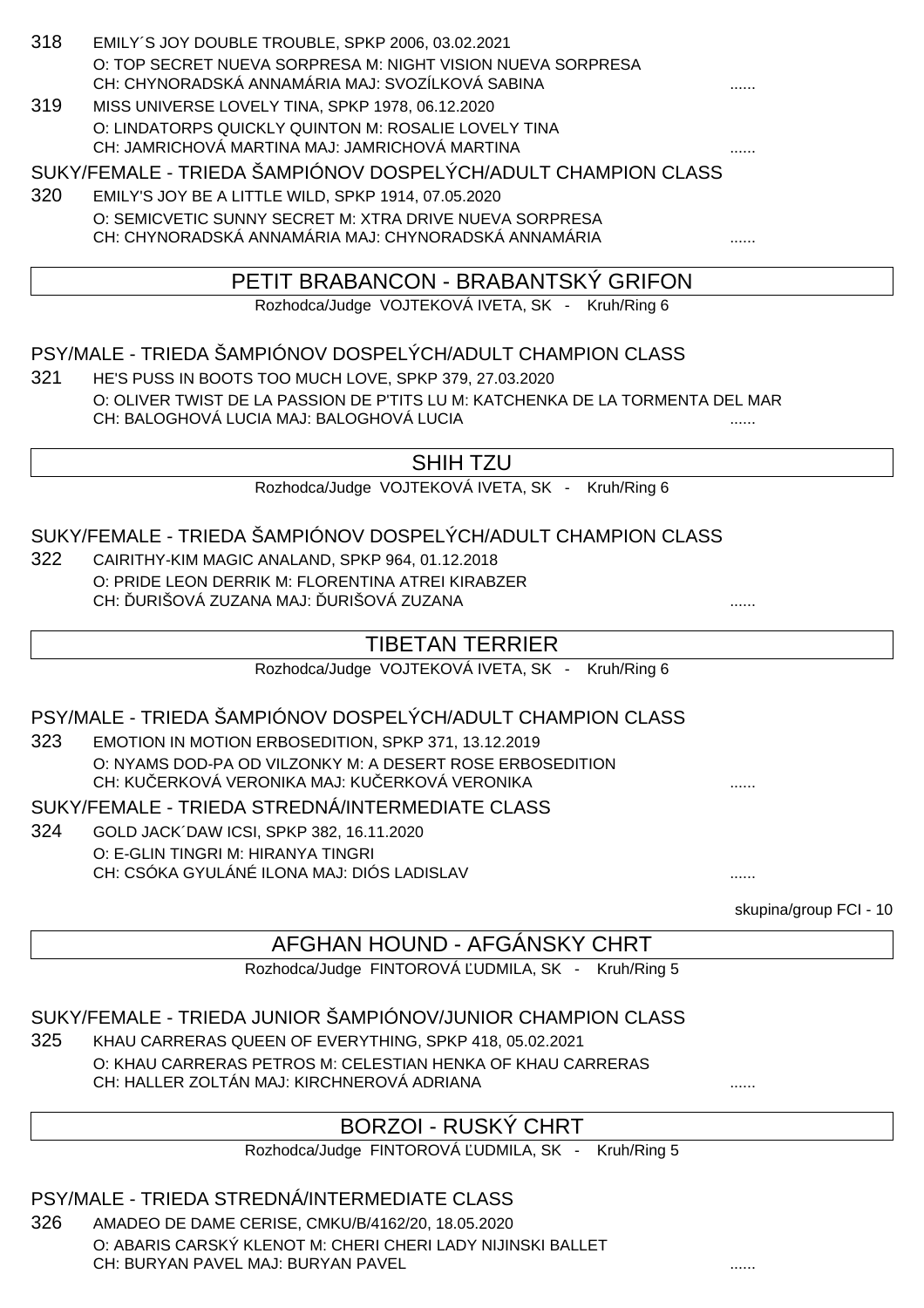| 327 | PSY/MALE - TRIEDA ŠAMPIÓNOV DOSPELÝCH/ADULT CHAMPION CLASS<br>KNIAZHIE ZOLOTO BOGACH, SPKP 492, 09.01.2019        |   |  |  |
|-----|-------------------------------------------------------------------------------------------------------------------|---|--|--|
|     | O: VASART NA POLE ON POBEDITEL M: KNIAZHIE ZOLOTO COBRA<br>CH: ZOLOCHEVSKAYA E. MAJ: GOCKÁ ELIŠKA                 |   |  |  |
|     | SUKY/FEMALE - TRIEDA ŠAMPIÓNOV DOSPELÝCH/ADULT CHAMPION CLASS                                                     |   |  |  |
| 328 | QUENA BISTKUPSTWO, CMKU/B/4090/19, 17.11.2019                                                                     |   |  |  |
|     | O: ESTET CLASSIC VALENTIN STEPOWY GONIEC M: LOVKA BISTKUPSTWO                                                     |   |  |  |
|     | CH: ZAPLETAL VOJT CH MAJ: ECHVALOVÁ ANDREA                                                                        |   |  |  |
|     | DEERHOUND - ŠKÓTSKY JELENÍ PES                                                                                    |   |  |  |
|     | Rozhodca/Judge FINTOROVÁ UDMILA, SK - Kruh/Ring 5                                                                 |   |  |  |
|     | PSY/MALE - TRIEDA ŠAMPIÓNOV DOSPELÝCH/ADULT CHAMPION CLASS                                                        |   |  |  |
| 329 | GANDALF DALE IRATER, SPKP 30, 01.10.2018                                                                          |   |  |  |
|     | O: AMAZING LEONARDO V.D. FLEVOMARE M: ELLIE DAISY IRATER                                                          |   |  |  |
|     | CH: VOBORNÍKOVÁ EVA MAJ: MARIŠ ÁKOVÁ MARTINA                                                                      |   |  |  |
|     | PICCOLO LEVRIERO ITALIANO - TALIANSKY CHRTIK                                                                      |   |  |  |
|     | Rozhodca/Judge FINTOROVÁ UDMILA, SK - Kruh/Ring 5                                                                 |   |  |  |
|     | PSY/MALE - TRIEDA JUNIOR ŠAMPIÓNOV/JUNIOR CHAMPION CLASS                                                          |   |  |  |
| 330 | KVIDO NA KLÍNKÁCH, SPKP 412, 24.11.2020                                                                           |   |  |  |
|     | O: ULTIMATE FERITTE BUGSY M: YULIETT PRECIOSO NA KLÍNKÁCH                                                         |   |  |  |
|     | CH: VACKOVÁ MARIE MAJ: LAPŠANSKÁ GABRIELA                                                                         |   |  |  |
|     | PSY/MALE - TRIEDA STREDNÁ/INTERMEDIATE CLASS                                                                      |   |  |  |
| 331 | PICCOLI ANGELI VOLANTI DA VINCI ARTURO, SPKP 434, 28.08.2020                                                      |   |  |  |
|     | O: LITTLE DRAGONS GO FOR GOLD M: BEAUTY OF SICILIA GUCCI<br>CH: WALCHHÜTTER PATRICIA MAJ: MEGOVÁ ANDREA           |   |  |  |
|     | SUKY/FEMALE - TRIEDA ŠAMPIÓNOV DOSPELÝCH/ADULT CHAMPION CLASS                                                     |   |  |  |
| 332 | GINNY FRAMON BOHEMIA, CMKU/IT/3235/18, 27.10.2018                                                                 |   |  |  |
|     | O: KUBA LIBRE NA KLÍNKÁCH M: EVITA FERITTE BUGSY<br>CH: PODZEMSKÁ LUCIE MAJ: ZAPLETALOVÁ LUCIE + ZAPLETALOVÁ JANA |   |  |  |
|     |                                                                                                                   |   |  |  |
|     | <b>SALUKI</b>                                                                                                     |   |  |  |
|     | Rozhodca/Judge FINTOROVÁ UDMILA, SK - Kruh/Ring 5                                                                 |   |  |  |
|     | PSY/MALE - TRIEDA ŠAMPIÓNOV DOSPELÝCH/ADULT CHAMPION CLASS                                                        |   |  |  |
| 333 | FARIS DHANGARHI, SPKP 253, 27.01.2020                                                                             |   |  |  |
|     | O: ORHAN MONIET EL NEFOUS DJAAL LHILAL M: ARSHAN BEL BLANC<br>CH: FAJEROVÁ ALENA MAJ: VOJTI KOVÁ JANA             |   |  |  |
|     | PSY/MALE - TRIEDA VETERÁN ŠAMPIÓNOV/VETERAN CHAMPION CLASS                                                        |   |  |  |
| 334 | IMPALA IMPERATOR, CMKU/SA/906/-14/13, 14.11.2013                                                                  |   |  |  |
|     | O: IMPALA RED HEADED STRANGER M: CHUBASCO GOLDI LOOKS FOR IMPALA                                                  |   |  |  |
|     | CH: SNYDER LOIS-ANN MAJ: PETROVÁ SIMONA                                                                           |   |  |  |
|     | <b>WHIPPET</b>                                                                                                    |   |  |  |
|     | Rozhodca/Judge FINTOROVÁ UDMILA, SK - Kruh/Ring 5                                                                 |   |  |  |
|     |                                                                                                                   |   |  |  |
|     | PSY/MALE - TRIEDA STREDNÁ/INTERMEDIATE CLASS                                                                      |   |  |  |
| 335 | AUXERROIS WILD GRAPES, CMKU/WH/5308/20, 22.05.2020<br>O: CILTALLE CALWEN NEW FEDAR M: ALIJAMO'S CAMPANULLA        |   |  |  |
|     | CH: PEKA IKOVÁ PETRA MAJ: SOUKUP LUKÁŠ + BIEGUNOVÁ ADRIANA                                                        | . |  |  |

PSY/MALE - TRIEDA ŠAMPIÓNOV DOSPELÝCH/ADULT CHAMPION CLASS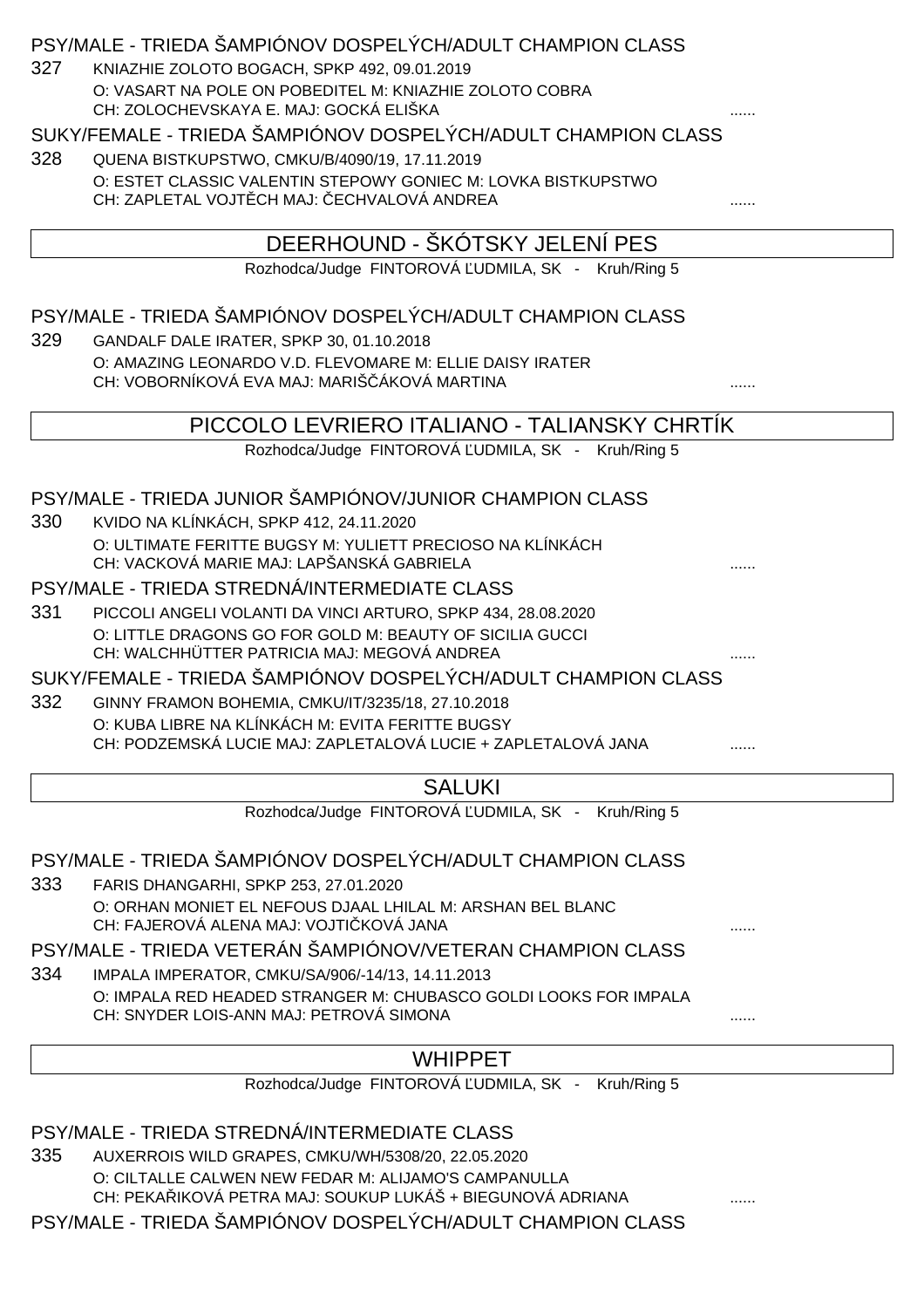| 336 | CASILIUS FROM THE POND DRAGONFLY, CMKU/WH/4828/18, 29.12.2018 |   |
|-----|---------------------------------------------------------------|---|
|     | O: GASTY FAST DUNDERRY M: GIULIA OF LITTLE GOBLIN             |   |
|     | CH: HLADÍKOVÁ JAROSLAVA MAJ: KONE NÁ HANA                     | . |
| 337 | SOBRESALTO LATTE MACCHIATO, CMKU/WH/4927/-19/18, 25.11.2018   |   |
|     | O: WOLF TONE ATLAS M: SOBRESALTO NDRINGHETE NDRA              |   |
|     | CH: ROVANI ANNALISA MAJ: SOUKUP LUKÁŠ                         | . |
|     |                                                               |   |

skupina/group FCI

| AMERICAN HAIRLESS TERRIER - AMERICKÝ BEZSRSTÝ TERIÉR        |                                                                                                                |   |  |  |  |
|-------------------------------------------------------------|----------------------------------------------------------------------------------------------------------------|---|--|--|--|
| Rozhodca/Judge VOJTEKOVÁ IVETA, SK - Kruh/Ring 6            |                                                                                                                |   |  |  |  |
|                                                             |                                                                                                                |   |  |  |  |
|                                                             | SUKY/FEMALE - TRIEDA ŠAMPIÓNOV DOSPELÝCH/ADULT CHAMPION CLASS                                                  |   |  |  |  |
| 338                                                         | BAILEY MAY ANELLET, SPKP RG 248, 22.03.2020                                                                    |   |  |  |  |
|                                                             | O: AMERICAN ANTRAX ROZTOCKÁ HV ZDA M: ANGELL MIA DE BEATRIX BOHEMICA<br>CH: KNIRSCHOVÁ EVA MAJ: NOVOTNÁ ZUZANA |   |  |  |  |
| 339                                                         | CONNIE VON SANTNER, SPKP RG 215, 26.12.2019                                                                    |   |  |  |  |
|                                                             | O: BLUE DIABLE JOGEŠÁMA M: OLIVE OYL VON SANTNER<br>CH: SANTNER MIKULÁŠ MAJ: MESAR ÍKOVÁ KATARÍNA              |   |  |  |  |
| 340                                                         | GALAXY VON SANTNER, SPKP RG 247, 25.07.2020                                                                    |   |  |  |  |
|                                                             | O: OPTIMUS PRIME VON SANTNER M: PR BELLRIDGE'S MIKEY                                                           |   |  |  |  |
|                                                             | CH: SANTNER MIKULÁŠ MAJ: SLIMÁK LUCIA + SLIMÁK MARTIN                                                          | . |  |  |  |
|                                                             | <b>BIEWER YORKSHIRE TERRIER</b>                                                                                |   |  |  |  |
| Rozhodca/Judge VOJTEKOVÁ IVETA, SK - Kruh/Ring 6            |                                                                                                                |   |  |  |  |
|                                                             |                                                                                                                |   |  |  |  |
| PSY/MALE - TRIEDA STREDNÁ/INTERMEDIATE CLASS                |                                                                                                                |   |  |  |  |
| 341                                                         | FREAK SHERRY MISTIQUE, SPKP RG 159, 04.04.2020                                                                 |   |  |  |  |
|                                                             | O: NOEL BLACK BULL M: BEAUTIFUL KYLIE SHERRY MISTIQUE<br>CH: ALIU EDITA MAJ: KOTKOVÁ KATE INA                  |   |  |  |  |
|                                                             | PSY/MALE - TRIEDA ŠAMPIÓNOV DOSPELÝCH/ADULT CHAMPION CLASS                                                     |   |  |  |  |
| 342                                                         | NOEL BLACK BULL, RKF 5339461 R, 16.09.2018                                                                     |   |  |  |  |
|                                                             | O: SHOW KURAZH WINCHESTER M: WHITE BEAUTY OF WINNER TOPLINE                                                    |   |  |  |  |
|                                                             | CH: SHATOVA I.V. MAJ: ALIU ELZA                                                                                |   |  |  |  |
| SUKY/FEMALE - TRIEDA JUNIOR ŠAMPIÓNOV/JUNIOR CHAMPION CLASS |                                                                                                                |   |  |  |  |
| 343                                                         | LARIS HAPPY STAR ALEANA FROM SOZVEZDIYA OF LOVE, SPKP RG 181, 19.11.2020                                       |   |  |  |  |
|                                                             | O: DOMIANI-FARESSETTI FESTUS M: DAFFODIL MY FAVORITE                                                           |   |  |  |  |
|                                                             | CH: RUSANOVA LARYSA MAJ: ALIU ELZA                                                                             |   |  |  |  |
| <b>BOERBOEL</b>                                             |                                                                                                                |   |  |  |  |
|                                                             |                                                                                                                |   |  |  |  |

Rozhodca/Judge VOJTEKOVÁ IVETA, SK - Kruh/Ring 6

#### PSY/MALE - TRIEDA STREDNÁ/INTERMEDIATE CLASS

344 BALI DEVI S HEART, N REG /BOE/581/20, 19.10.2020 O: AFRICAN STAR SHAMAN M: FˇARWA NINYA ÓRË CH: ROUBOVÁ KATEŘINA MAJ: KOVAĽSKÝ DUŠAN ......

## CONTINENTAL BULLDOG

Rozhodca/Judge VOJTEKOVÁ IVETA, SK - Kruh/Ring 6

PSY/MALE - TRIEDA ŠAMPIÓNOV DOSPELÝCH/ADULT CHAMPION CLASS

345 HARDEN SNUG, N REG/KB/305/19, 13.06.2019 O: CONTIBULLS INDIANA JONES M: EFRAY SNUG

CH: MAZÁK VLADISLAV MAJ: BLUDSKÁ KRISTÝNA  $\ldots$ .........